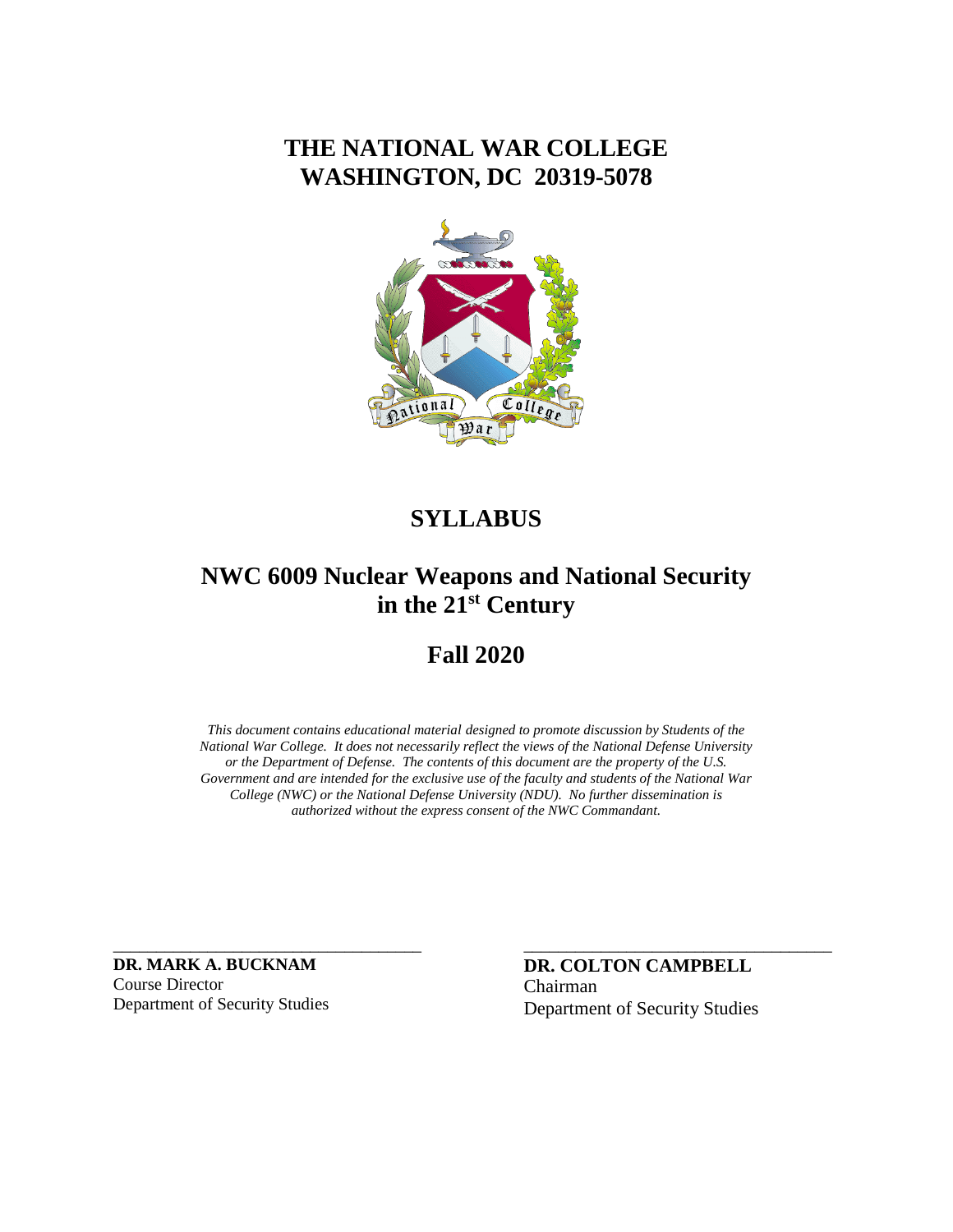## Course Schedule

# **NWC 6009 Nuclear Weapons and National Security in the 21st Century**

| Topic          | Date / Time                  | Title                                                                             |
|----------------|------------------------------|-----------------------------------------------------------------------------------|
| 1              | Tues $/$ 15 Sep<br>1230-1430 | <b>Understanding Nuclear Weapons: Nukes 101</b>                                   |
| $\overline{2}$ | Tues $/$ 22 Sep<br>1230-1430 | Deterrence – The Basics                                                           |
| 3              | Tues $/$ 29 Sep<br>1230-1430 | <b>Evolution of Nuclear Strategy</b>                                              |
| $\overline{4}$ | Tues / 6 Oct<br>1230-1430    | Deterrence Today<br>(meet in SCIF)                                                |
| 5              | Tues / 13 Oct<br>1230-1430   | Who Has Nuclear Weapons and What For?<br>1 & 2                                    |
| 6              | Tues / 20 Oct<br>1230-1430   | Proliferation<br>3 & 4                                                            |
| $\overline{7}$ | Tues / 27 Oct<br>1230-1430   | Nonproliferation<br>5 & 6                                                         |
| 8              | Tues / 3 Nov<br>1230-1430    | Arms Control and U.S.-Russian Nuclear Force Reductions<br>(with Mr. Rich Davison) |
| 9              | Tues / 10 Nov<br>1230-1430   | Prospects for Additional Nuclear Arms Reductions and Global Zero<br>7 & 8         |
| 10             | Tues / 1 Nov<br>1230-1430    | <b>Strategic Defenses and Stability</b><br>9                                      |
| 11             | Tues / 1 Dec<br>1230-1530    | Nuclear C2 at Pentagon's National Military Command Center                         |
| 12             | Tues / 8 Dec<br>1230-1430    | Implications for U.S. Nuclear Policy and Force Structure                          |

Fall 2020, Academic Year 2020-2021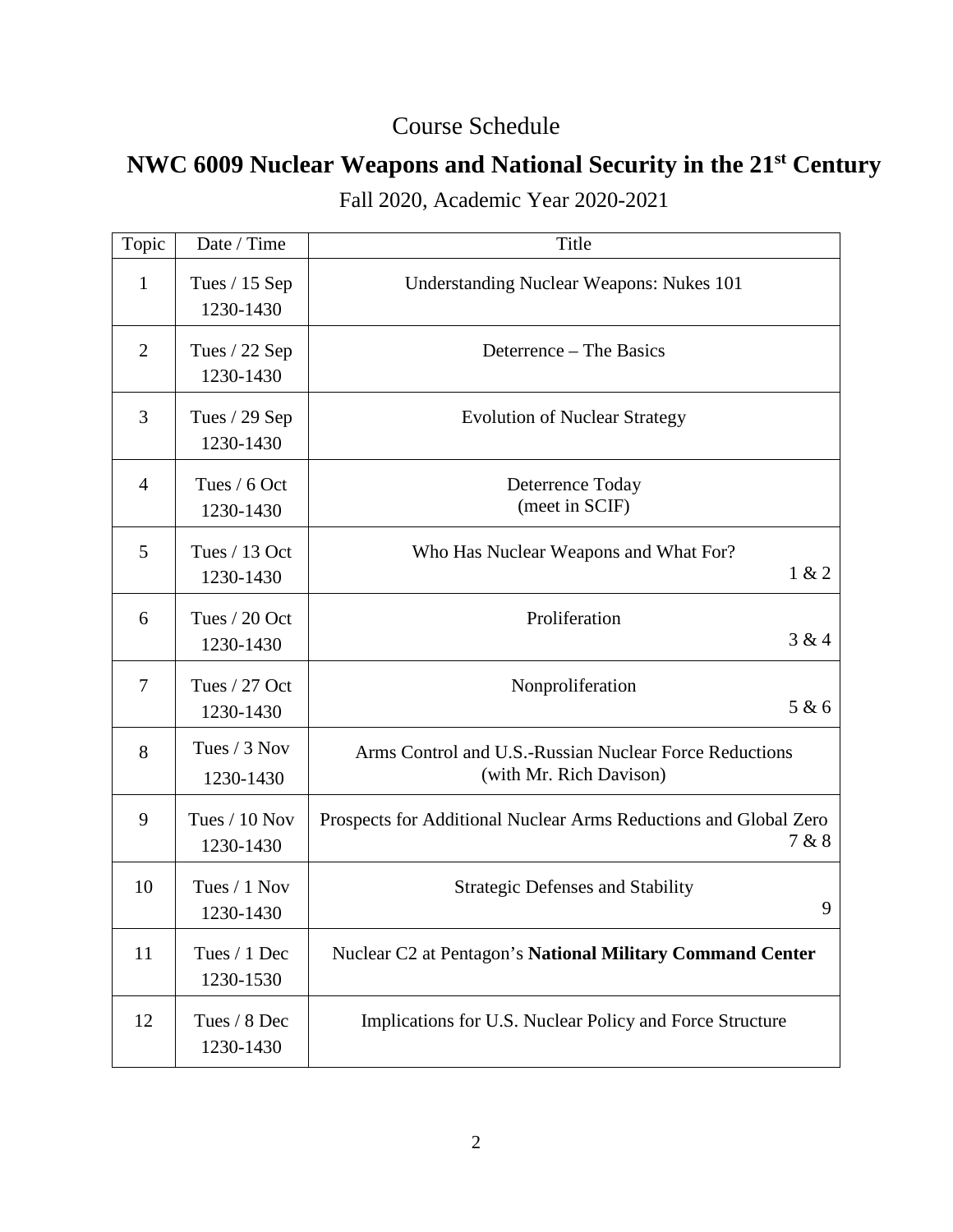## **Course Overview**

Nuclear weapons have the power to change forever the world as we know it—or even to end it. Therefore, anyone wishing to become a national security strategist needs more than just a passing familiarity with nuclear weapons and the many issues surrounding them. While some hoped that nuclear weapons would become irrelevant in the post-Cold War world, the return of great power competition with attendant nuclear saber rattling by Russia and China has highlighted the continuing importance of nuclear weapons, today and well into the future. Moreover, Iran and North Korea have been top international security concerns in large measure because of their nuclear programs. Responsible government officials are not at liberty to ignore the implications of nuclear coercion and nuclear weapons proliferation.

This course will address a range of issues related to nuclear weapons and national security in the 21st century. The first block will cover basic information about nuclear weapons, the evolution of nuclear strategy, and the concept of nuclear deterrence and how it is changing. The second block will address the forces and policies of states with nuclear weapons, efforts by others to get them, different approaches to slowing proliferation, the role that arms control treaties do or do not play in cutting nuclear forces, and prospects for further reductions in and elimination of nuclear weapons. The final block will consider the relationship between nuclear deterrence and missile defense, nuclear command and control (via a visit to the Pentagon's National Military Command Center), and issues related to US nuclear policy and force structure.

Each student will be expected to make a 10-minute, in-class presentation on the nuclear program of one of the nine countries possessing nuclear weapons. Each student will also be required to write a 4-5 page Op-Ed piece  $(1,500$  words maximum) on a topic of his or her choosing related to nuclear weapons. Required reading averages 60 pages per week.

Although the course reading materials are unclassified, seminar discussions will be allowed to go to classified levels, depending on the venue, and the Pentagon visit will expose students to TOP SECRET information. Therefore, a TOP SECRET clearance is required.

### **Approach**

The course consists of twelve 2:00-hour sessions. The topics will be addressed through a combination of seminar discussions, student presentations, occasional guest speakers, and video clips. Required readings include passages taken from the following books issued to students:

- a. Keith B. Payne, *The Great American Gamble: Deterrence Theory and Practice from the Cold War to the Twenty-First Century*, (United States: National Institute Press, 2008).
- b. Brad Roberts, *The Case for U.S. Nuclear Weapons in the 21st Century* (Stanford, California: Stanford University Press, 2016).
- c. Matthew Kroenig, *The Logic of American Nuclear Strategy: Why Strategic Superiority Matters* (United States: Oxford University Press, 2018).
- d. Mark Fitzpatrick, *Asia's Latent Nuclear Powers* (New York: Routledge, 2016).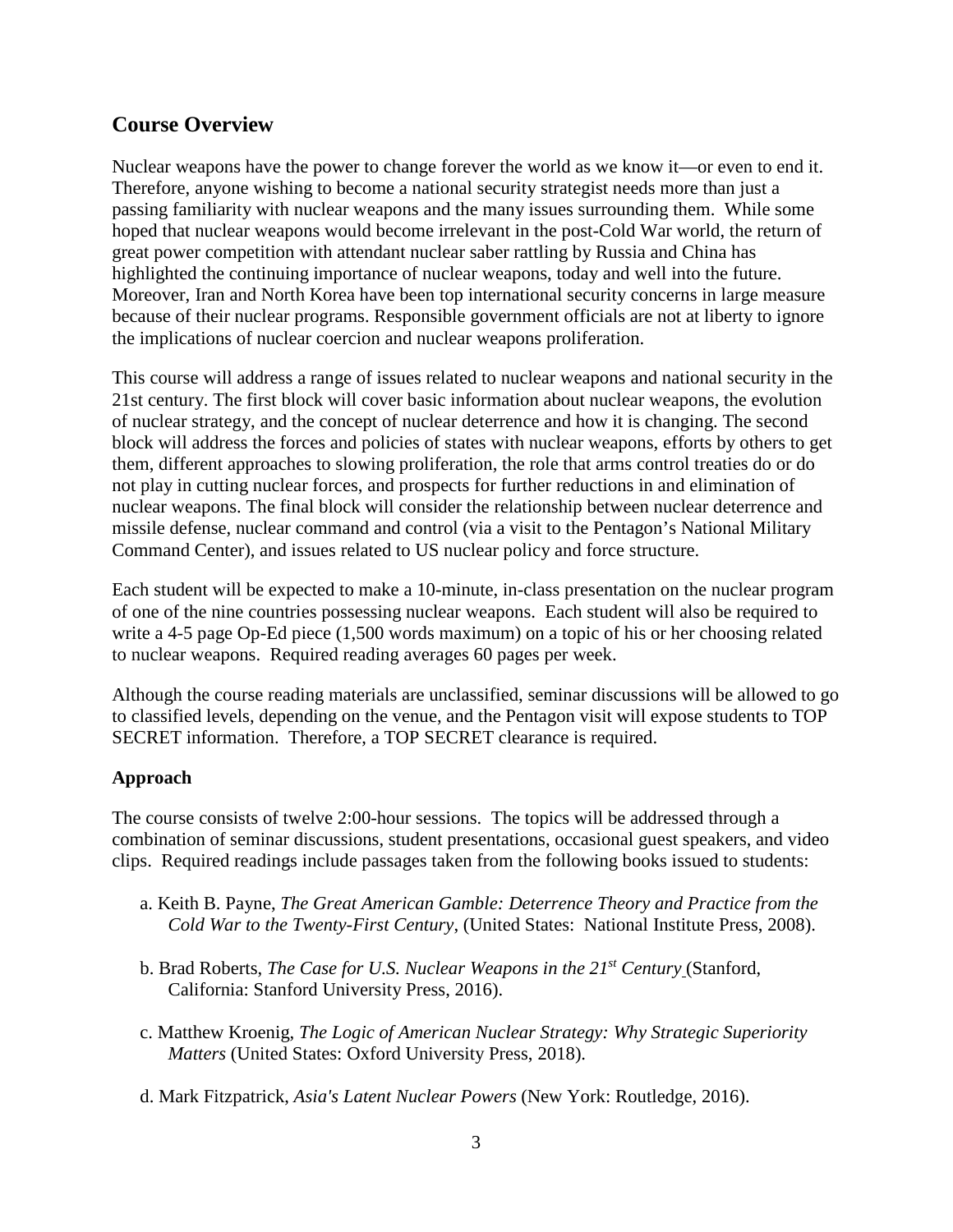The remainder of readings will be posted on the NWC Blackboard.

#### **Course Learning Outcomes**

By the end of the course, the students should be able to:

- a. Comprehend the basics of nuclear weapons and fissile material;
- b. Comprehend the concepts of deterrence and extended deterrence, and be able to describe how they affected the evolution of U.S. nuclear strategy;
- c. Assess the nuclear forces and policies of other nuclear-armed states, and understand the motivations for the pursuit and retention of these arsenals;
- d. Evaluate current concerns regarding proliferation of nuclear weapons, the potential reasons behind this proliferation, and possible future implications;
- e. Describe and evaluate the key instruments and initiatives used to constrain proliferation and reduce nuclear arms, and assess their relationship to other factors such as missile defense;
- f. Understand key issues that will surround efforts for further reduction, and eventual elimination, of nuclear weapons;
- g. Comprehend U.S. nuclear command and control.
- h. Assess the current status of U.S. nuclear forces and policy, and apply course concepts to determine the role of nuclear weapons in U.S. national security; and

#### **Suggested Web Sites**

Arms Control Association:<http://www.armscontrol.org/>

Brookings Institution, Arms Control Initiative: [http://www.brookings.edu/topics/arms](http://www.brookings.edu/topics/arms-control.aspx)[control.aspx](http://www.brookings.edu/topics/arms-control.aspx)

Carnegie Endowment for International Peace, Nuclear Policy Program: <http://carnegieendowment.org/npp/>

The Center for Arms Control and Non-Proliferation:<http://armscontrolcenter.org/>

Center for Strategic and International Studies, Project on Nuclear Issues (PONI): <http://csis.org/program/project-nuclear-issues>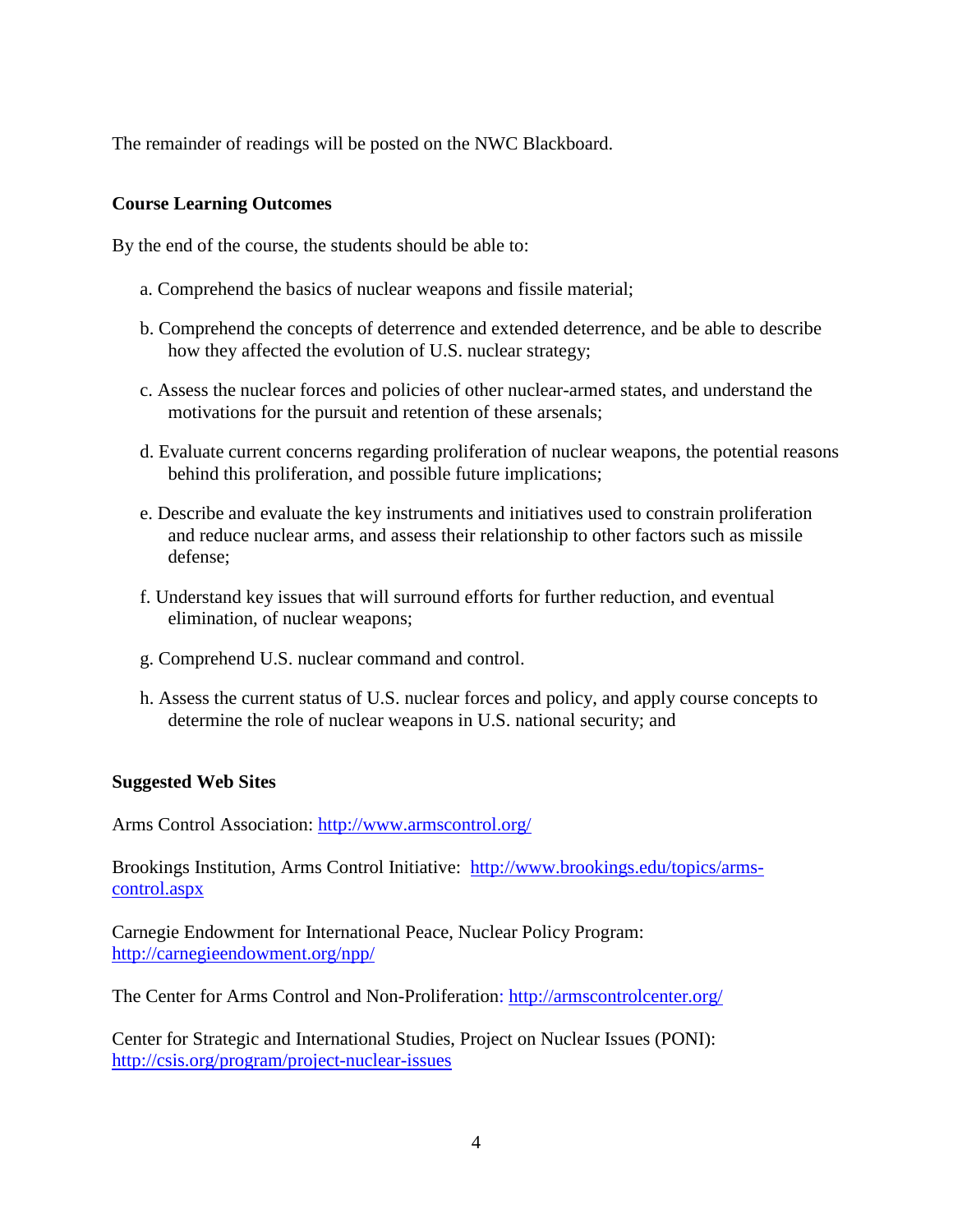Department of Defense, 2018 Nuclear Posture Review:

[https://media.defense.gov/2018/Feb/02/2001872886/-1/-1/1/2018-NUCLEAR-POSTURE-](https://media.defense.gov/2018/Feb/02/2001872886/-1/-1/1/2018-NUCLEAR-POSTURE-REVIEW-FINAL-REPORT.PDF)[REVIEW-FINAL-REPORT.PDF](https://media.defense.gov/2018/Feb/02/2001872886/-1/-1/1/2018-NUCLEAR-POSTURE-REVIEW-FINAL-REPORT.PDF) and 2019 Missile Defense Review: [https://www.defense.gov/Portals/1/Interactive/2018/11-2019-Missile-Defense-](https://www.defense.gov/Portals/1/Interactive/2018/11-2019-Missile-Defense-Review/The%202019%20MDR_Executive%20Summary.pdf)[Review/The%202019%20MDR\\_Executive%20Summary.pdf](https://www.defense.gov/Portals/1/Interactive/2018/11-2019-Missile-Defense-Review/The%202019%20MDR_Executive%20Summary.pdf)

Department of State, Under Secretary for Arms Control and International Security: <http://www.state.gov/t/>

Federation of American Scientists, Congressional Research Service Reports on Nuclear Weapons and Related Topics:<http://www.fas.org/sgp/crs/nuke/>

Federation of American Scientists, Nuclear Information Project: <http://www.fas.org/programs/ssp/nukes/index.html>

Heritage Foundation, Defense: <https://www.heritage.org/defense>

Institute for Science and International Security: <http://www.isis-online.org/>

Middlebury Institute of International Studies at Monterey – James Martin Center for Nonproliferation Studies:<http://cns.miis.edu/> or [https://www.nonproliferation.org/category/types/type\\_nuclear/](https://www.nonproliferation.org/category/types/type_nuclear/)

National Defense University, Center for the Study of Weapons of Mass Destruction: <https://inss.ndu.edu/About/Center-for-the-Study-of-WMD/>

Natural Resources Defense Council, Nuclear Energy, Waste and Weapons: <http://www.nrdc.org/nuclear/default.asp>

Nuclear Threat Initiative (NTI): <https://www.nti.org/>

NTI Nuclear Terrorism: <https://www.nti.org/about/nuclear-terrorism/>

Nuclear Proliferation International History Project: [https://www.wilsoncenter.org/nuclear](https://www.wilsoncenter.org/nuclear-history-documents)[history-documents](https://www.wilsoncenter.org/nuclear-history-documents)

Stimson Center, Nuclear Security:<https://www.stimson.org/programs/nuclear-security>

"The Nuclear Vault" at George Washington University's National Security Archives: [http://www.gwu.edu/~nsarchiv/nukevault/index.htm](http://www.gwu.edu/%7Ensarchiv/nukevault/index.htm)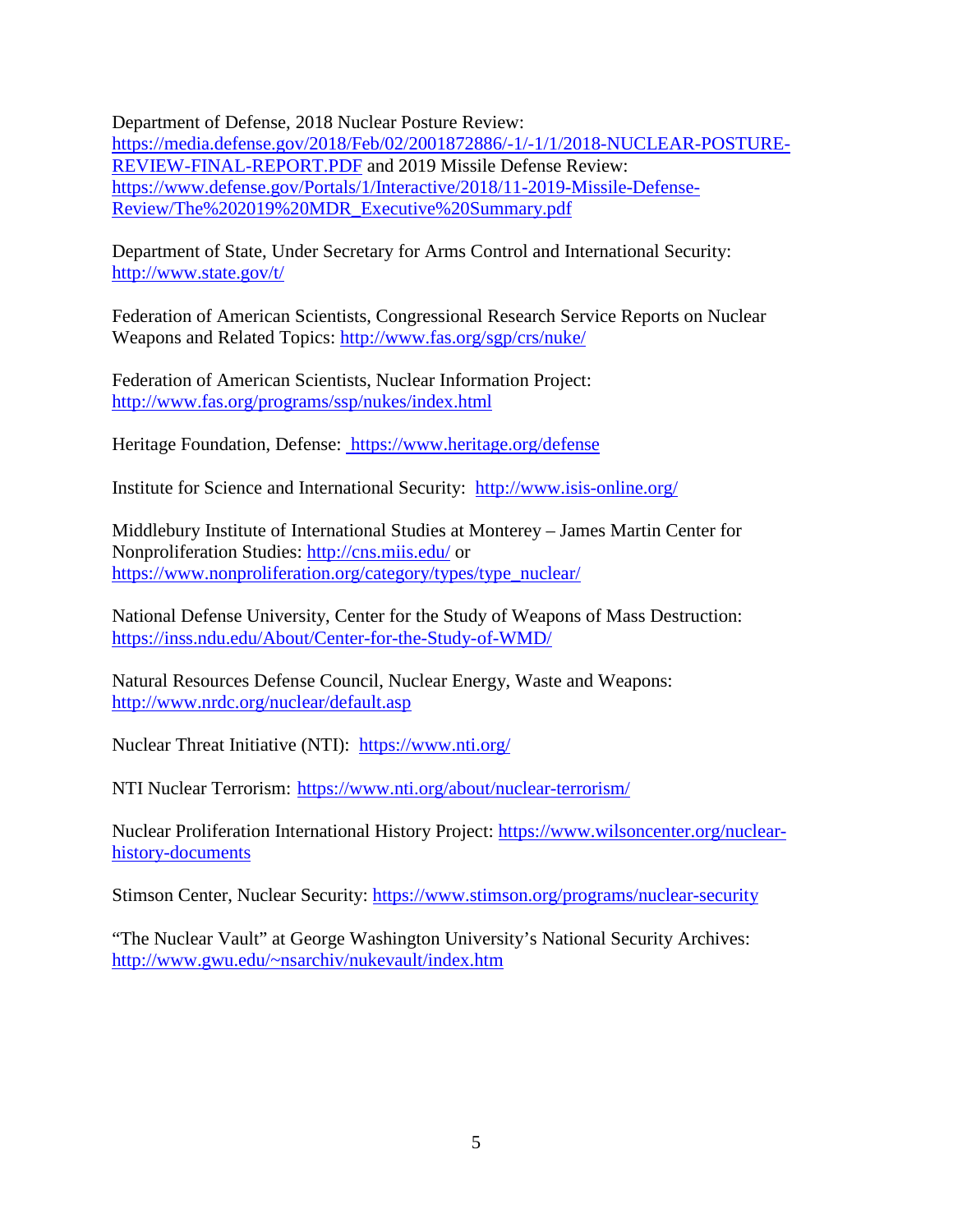#### **Requirements**

With the exception of the first class and the visit to the Pentagon, classes will be conducted as Socratic seminars. Thus, student preparation and participation is required. Each student will also be responsible for a 10-minute, in-class presentation on the nuclear forces and policies of one of the nine countries with nuclear arsenals; one or more students will be assigned to each country. A presentation evaluation rubric appears at the end of this syllabus. The most heavily weighted portion of the evaluation will be the first block: "Content: Depth of Research and Accuracy of Material." Students should note the strict time criteria. Practice is strongly recommended especially when two students are making a joint presentation. Students will also be responsible for an Op-Ed of 1200-1500 words on topics of their choosing, once approved by the FSL. The Op-Eds are due by close-of-business, the day of Topic-11, December 1, 2020. As noted in the Assessment Policy below, each graded item will count for one-third of the course grade.

#### **Blackboard**

The elective will use the NDU Blackboard to post all necessary materials and communications.

#### **Readings**

The students will be expected to read approximately 60 pages per topic.

#### **Op-Ed Paper Format and Guidelines**

- Prepare papers double-spaced with 12-point font, preferably Times New Roman or Georgia.
- Prepare the paper to the directed word count target or page length; list word count on the last page. Footnotes or endnotes are not included in the word count. In-text quotes and epigraphs are included in the word counts.
- Use one-inch margins, all around.
- The Op-Ed for this course requires footnotes or endnotes, but not a bibliography. Footnotes or endnotes, sould follow the format in the Chicago Manual of Style, as detailed in Kate Turabian, *A Manual for Writers of Research Papers, Theses, and Dissertations,* 8th edition, Chapters 15-17.
- Prepare a cover sheet that shows the paper title, student's name, course (i.e., NWC 6009: Nuclear Weapons and National Security in the 21<sup>st</sup> Century), FSL (i.e., Dr. Mark Bucknam), student's Faculty Advisor, and date. Students will not put their names on subsequent pages (e.g., in the footer or header).
- Include page numbers at the bottom, middle of the page.

**Administrivia:** Consult the NWC Student Catalogue for policies and standards on grading, absence policy, and original work.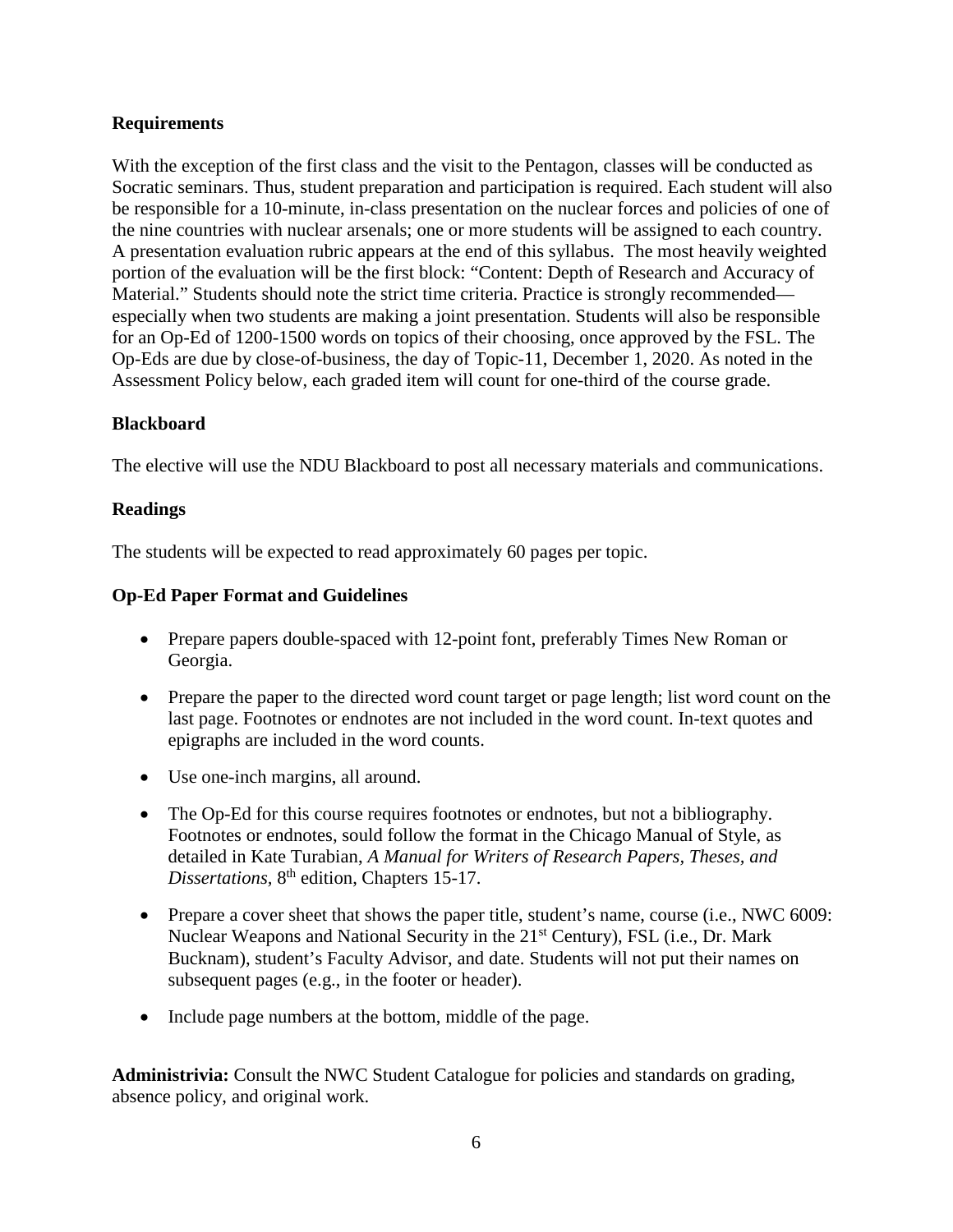## **Understanding Nuclear Weapons**

Meitner or Frisch calculated that energy [from the fission of a single atom of U235] to be about 200 MeV: 200 million electron volts…Two hundred million electron volts is not a large amount of energy, but it is an extremely large amount of energy from one atom. The most energetic chemical reactions released about 5 eV per atom. In each mere gram of uranium there are about  $2.5 \times 10^{21}$  atoms, an absurdly large number, 25 followed by twenty zeros: 2,500,000,000,000,000,000,000.

— Richard Rhodes, The Making of the Atomic Bomb

The chain reaction would have to proceed faster than the vaporizing and swelling of the heating metal ball. Peierls calculated the time between neutron generations, between 1 x 2 x 4 x 8 x 16 x 32 x 64 …., to be about four millionths of a second…Some eighty generations of neutrons—as many as could be expected to multiply before the swelling explosion separated the atoms of U235 enough to stop the chain reaction—still millionths of a second in total, gave temperatures as hot as the interior of the sun, pressures greater than the center of the earth where iron flows as liquid.

— Richard Rhodes, The Making of the Atomic Bomb

Each gram of deuterium converted to helium should release energy equivalent to about 150 tons of TNT, 100 million times as much as a gram of ordinary chemical explosive and eight times as much as a gram of U235; theoretically, twelve kilograms of liquid deuterium ignited by one atomic bomb would explode with a force equivalent to one million tons of TNT—one megaton; a cubic meter of liquid deuterium would yield ten megatons.

— Richard Rhodes, Dark Sun: The Making of the Hydrogen Bomb

#### **Overview**

It is not easy to truly comprehend the enormous power of nuclear weapons, although it is simple to appreciate the fact that they are enormously powerful. Often lumped together with chemical and biological weapons under the category of weapons of mass destruction (WMD), nuclear weapons are really in a class of their own. Some writers have attempted to further expand the category of WMD, using terms like weapons of mass effect, in an attempt to place cyber-attacks on a par with nuclear weapons. The plain fact is that a 15 kiloton explosion—a relatively small yield, equivalent to the power of the bombs dropped on Japan in 1945—can devastate a city, instantly. There are no vaccines, antidotes, reconstituting of networks, databases or grids, no antiretroviral medicines to mitigate the effects. There would be no time to analyze the problem and attempt to cope with it as it unfolded. Once a nuclear weapon is detonated, the energy released in less than a thousandth of a second creates effects that are irreversible, and very costly and difficult—if not impossible—to defend against.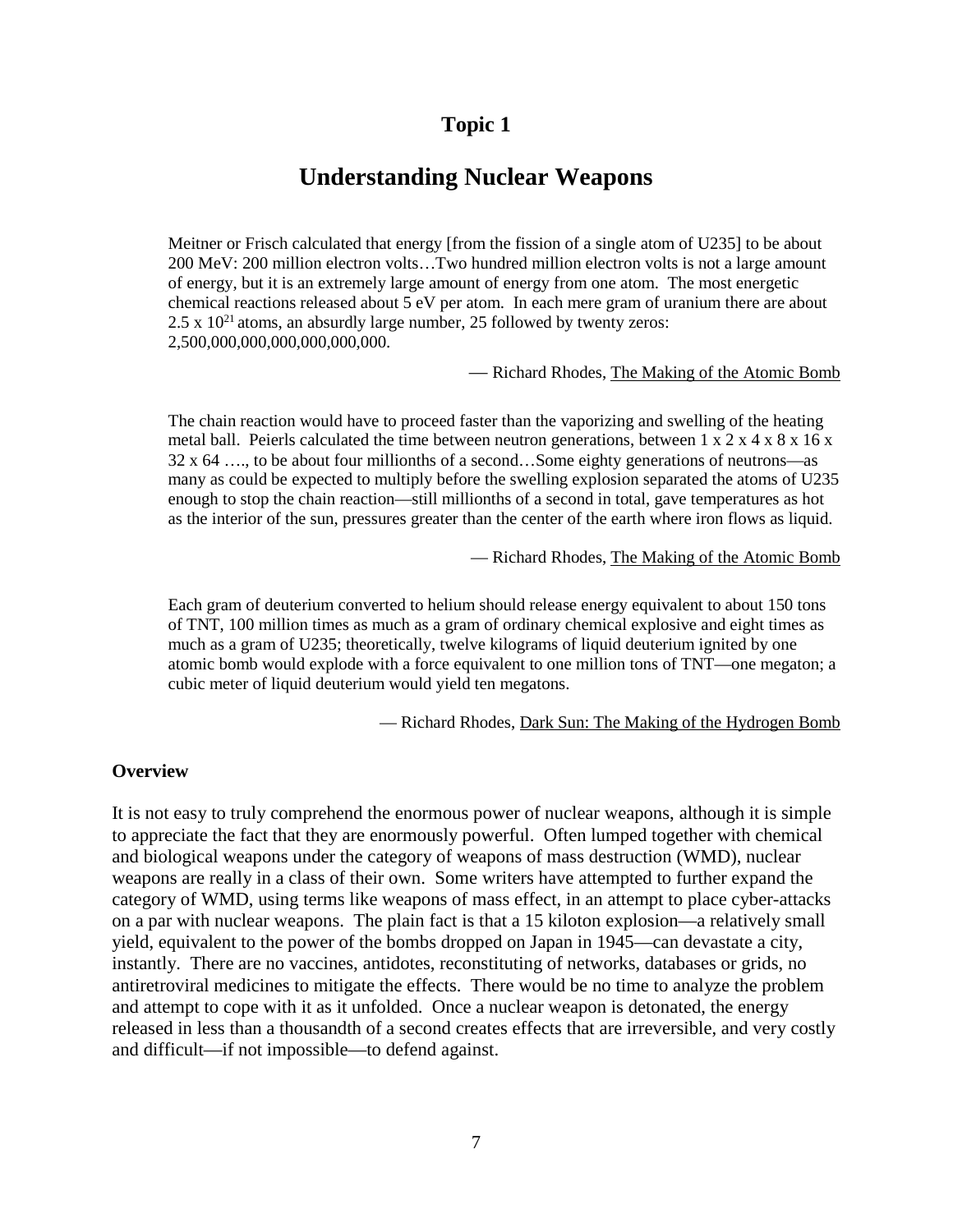Before delving into the military and political ramifications and the myriad issues that surround nuclear weapons, such as deterrence, missile defense, arms control, and proliferation, it would be useful to gain a basic understanding of these unique weapons and their relationship to the nuclear fuel cycle used to produce fuel for nuclear power plants. How do nuclear weapons work? How and why are they different from other weapons? What are the different types of nuclear weapons, and why should a strategist or policy-maker care? This lesson will examine those questions and establish a foundation for understanding nuclear weapons and the various issues that attend them.

**Topic Objective:** Understand the basics of nuclear weapons, fissile material, and the nuclear fuel cycle.

#### **Issues for Consideration:**

1. What are fission and fusion, and what are the physical requirements needed to harness these natural phenomena for weapons?

2. What are uranium (U235, U238), plutonium (Pu239, Pu240), hydrogen, deuterium, tritium, lithium, electrons, protons, neutrons, alpha particles, beta particles, and electromagnetic radiation (thermal radiation, light, x-rays, gamma rays)?

3. How are fission and fusion achieved in a nuclear weapon (e.g., gun design, implosion, boosting, radiation pressure, "spark plug," neutron triggering)? Students should appreciate the difference between test devices and deliverable weapons.

4. What are the various effects produced by nuclear weapons (blast, radiation, EMP, neutrons, fallout)?

5. What distinguishes nuclear weapons from conventional bombs, missiles and explosives?

6. Why might a strategist care whether another country's arsenal is uranium-based or plutonium-based? Does it really matter whether a country has a thermonuclear weapon rather than just a simple fission weapon?

7. Why do ballistic missiles seem to go hand-in-hand with nuclear weapons?

8. What are the major components of the U.S. nuclear weapons enterprise and of the U.S. nuclear weapons force structure?

**Required Readings** (Total Readings: 62 pages)

a. [Nuclear Matters: A Practical Guide](https://www.acq.osd.mil/ncbdp/nm/nmhb/index.htm) (Washington: Department of Defense, 2016), Sections 3.2, 3.3 and 3.4 "Nuclear Weapons Force Structure," etc., pp. 25-37; Chapter 4: "U.S. Nuclear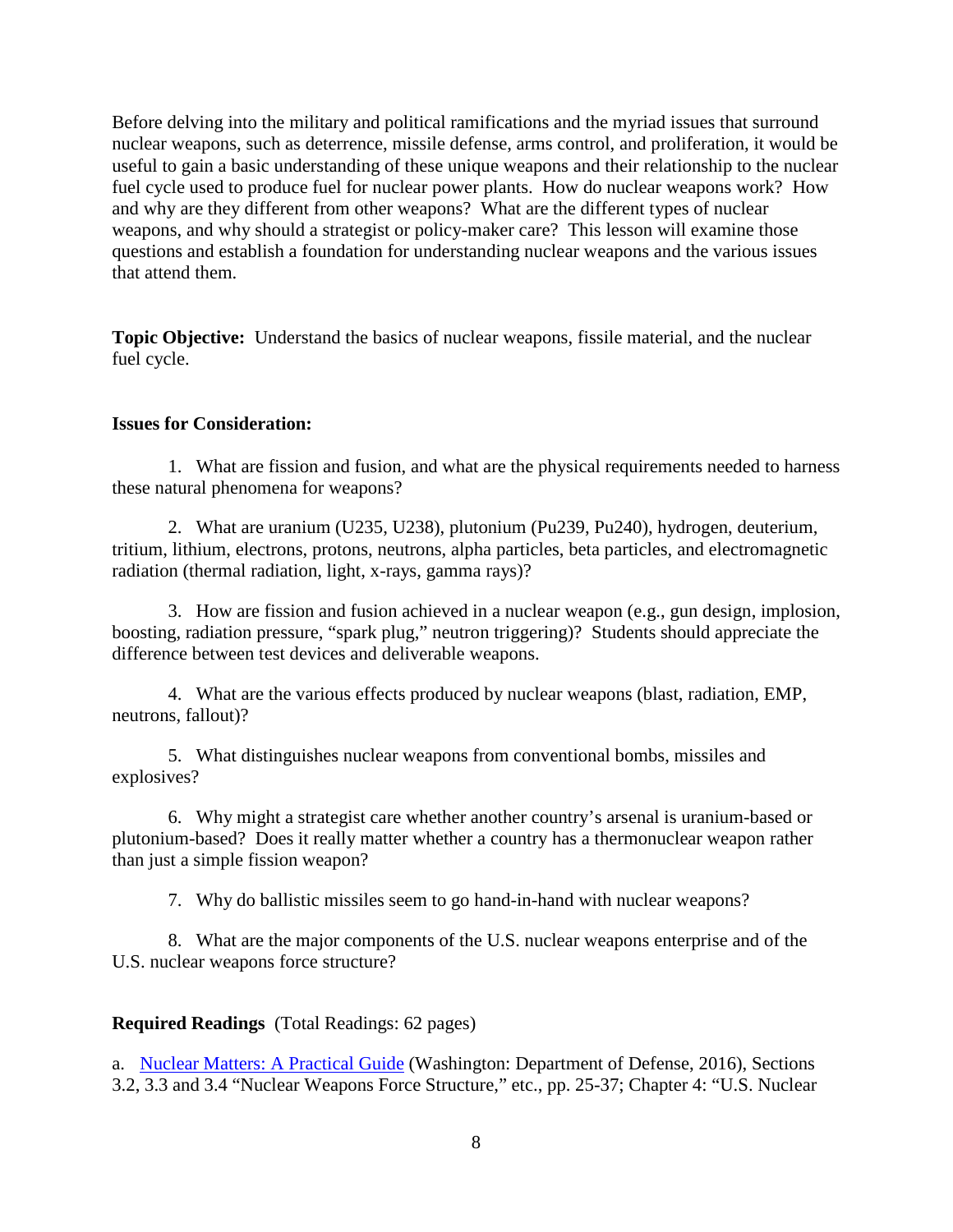Weapons Infrastructure," pp. 47-56; and Appendix C: "Basic Nuclear Physics and Weapons Effects," pp.169-198. (53 pages)

b. David Ochmanek and Lowell H. Schwartz, [The Challenge of Nuclear-Armed Regional](http://www.rand.org/pubs/monographs/2008/RAND_MG671.pdf)  [Adversaries](http://www.rand.org/pubs/monographs/2008/RAND_MG671.pdf) (Arlington, Virginia: RAND, 2008), Chapter 2: "The Uniquely Destructive Capabilities of Nuclear Weapons," pp.5-13. (9 pages)

### **Supplemental Reading**

a. Richard Rhodes, The Making of the Atomic Bomb (New York: Simon & Schuster, 1986).

b. Richard Rhodes, Dark Sun: The Making of the Hydrogen Bomb (New York: Simon & Schuster, 1995), pp. 504-512 and 541-543. (12 pages)

c. Richard L. Garwin and Georges Charpak, Megawatts + Megatons: The Future of Nuclear Power and Nuclear Weapons (USA: University of Chicago Press, 2002), "Chapter 3: Nuclear Weapons," pp.58-78. (21 pages)

d. Nuclear Matters: [A Practical Guide](https://www.acq.osd.mil/ncbdp/nm/nmhb/index.htm) (Washington: Department of Defense, 2016)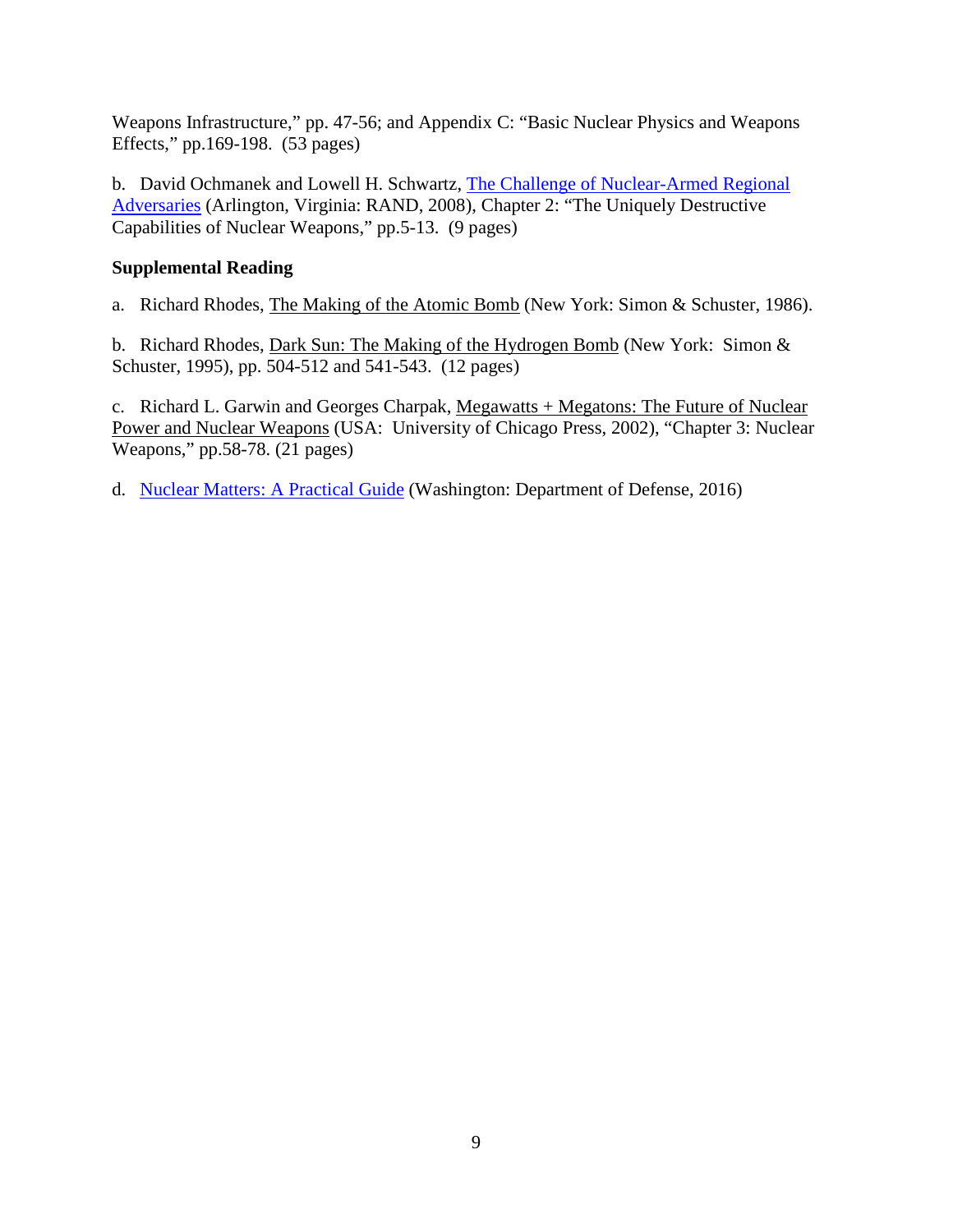## **Deterrence – The Basics**

Meanwhile the Athenians, aware that the preparations of the enemy [Sparta] were due to his conviction of [the Athenians'] weakness, wished to show him that he was mistaken…and [the Athenians] manned a hundred ships…and putting out to the Isthmus, displayed their power… it made the Spartans think that the Lesbians had not spoken the truth [about the weakness of Athens, and so];…[the Spartans] went back home.

— Thucydides, The Peloponnesian War [Book III, 3.16]

#### **Overview**

Deterrence did not begin with nuclear weapons. As the epigraph above citing Thucydides indicates, ancient Athens was able by a show of force to deter the Spartans' imminent invasion of Attica. However, the awesome destructive effects of nuclear weapons—particularly thermonuclear weapons—led academics and policy-makers to focus significant intellectual effort toward improving their understanding of deterrence. Because nuclear weapons are so destructive, the consequences of their use and the threat of nuclear retaliation could quickly eclipse any possible political objective for using them. Thus, the 1950s and 1960s were a time of intense and prolific theorizing and writing on deterrence.

This course cannot comprehensively cover the literature on deterrence theory and practice. Fortunately, it need not do that. It must, however, address key concepts and definitions, such as costs and benefits, deterrence by threat of punishment, deterrence by denial, the rational actor model, and credibility.

**Topic Objective:** Comprehend the concepts of deterrence and extended deterrence.

#### **Issues for Consideration:**

- 1. How is deterrence the same or different from coercion, and what are some of the different types of deterrence?
- 2. How does one deter? What are the presumed mechanisms by which deterrence works? What ingredients contribute to deterrence? Where does deterrence occur?
- 3. What is a "rational actor"? How do costs and benefits factor into deterrence calculations? How and why might an adversary deviate from the rational actor model? Given that decision-making can be irrational or non-rational, how can deterrence be maintained?
- 4. What is extended deterrence, and how does it work? What does the term linkage refer to in extended deterrence, and how is it related to escalation control and credibility?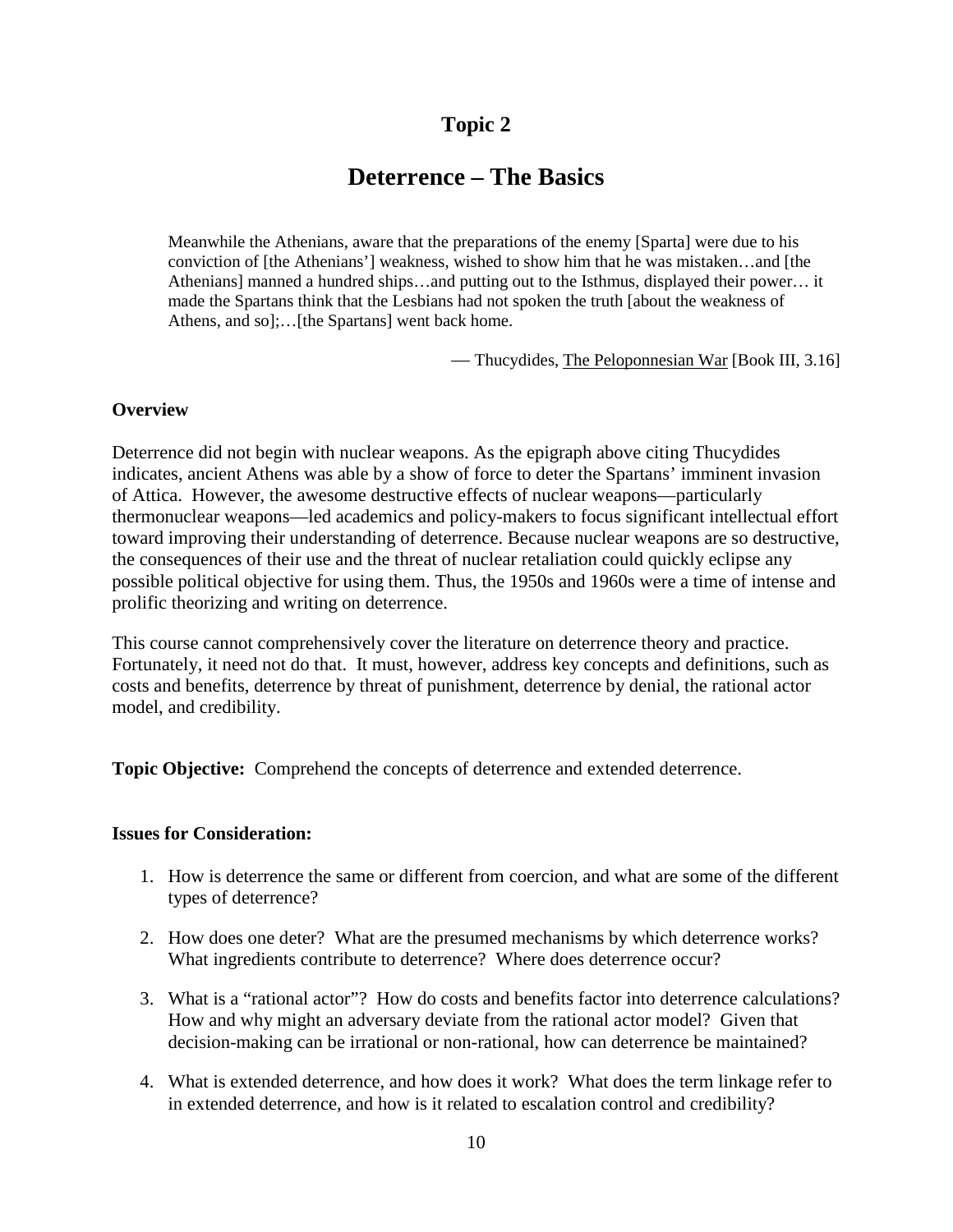### **Required Readings** (Total Readings: 67 pages)

a. Keith B. Payne, The Great American Gamble: Deterrence Theory and Practice from the Cold War to the Twenty-First Century (United States: National Institute Press, 2008), Chapters 1 and 2, pp. 1-59. (59 pages)

b. Steven Pifer, et. al., [U.S. and Extended Deterrence: Considerations and Challenges,](http://www.brookings.edu/research/papers/2010/06/nuclear-deterrence) Brookings Arms Control Series Paper 3, May 2010 (Washington: The Brookings Institution, 2010), pp. 1-8 (stop at beginning of discussion of the Geo. W. Bush admin.). (8 pages)

### **Supplemental Reading**

a. Bradley A. Thayer, "Thinking about Nuclear Deterrence Theory: Why Evolutionary Psychology Undermines Its Rational Actor Assumptions", Comparative Strategy, 26:4, (October 24, 2007) pp. 311-323 (13 pages),<https://doi.org/10.1080/01495930701598573>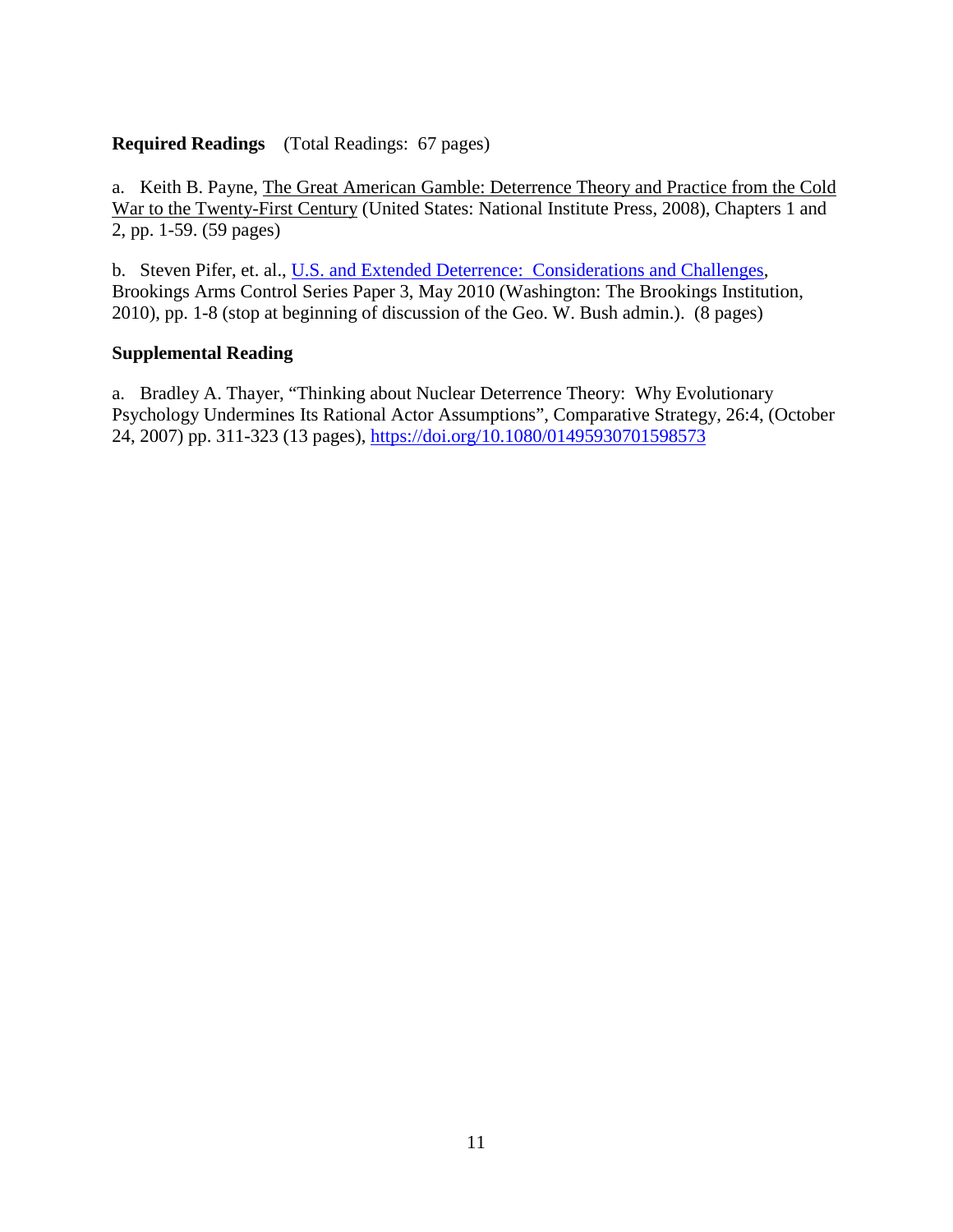## **The Evolution of Nuclear Strategy**

Conventional strategy was a strategy of action; it prepared for war and then implemented those preparations. Nuclear strategy was a strategy of dissuasion; it prevented war. ...Nuclear strategy abandoned the focus on victory. It was, in the opinion of one French commentator, 'astrategic'.

— Hew Strachan, "The Lost Meaning of Strategy," Survival

The question has been whether any useful purpose could be served by employment of devices which invited discussion using words such as 'holocaust', 'doomsday' and 'armageddon', and whether any employment could be sufficiently deliberate and controlled to ensure that political objectives were met. Which means that at issue has been whether a 'nuclear strategy' is a contradiction in terms.

— Sir Lawrence Freedman, The Evolution of Nuclear Strategy, 2d Ed*.*

#### **Overview**

While it is hard to imagine a U.S. national security strategy that does not take into account nuclear weapons—America's and others'—it is worth considering whether the United States has a coherent strategy for its nuclear weapons. Is the term "nuclear strategy" an oxymoron? Or, could it be that leveraging nuclear weapons might in some sense represent the epitome of strategy, such that all other strategizing operates in the long shadow these weapons cast? A moment's reflection should lead one to wonder about the boundaries between nuclear policy, nuclear strategy, and nuclear planning. These are some of the issues to be discussed in this class.

The development of nuclear strategy led to the invention of some new terms—first use, first strike, second strike, counterforce, countervalue. The nuclear strategists who pioneered this new thinking tended to be academics, government advisors, and think tank employees, rather than military operators. Thankfully, their ideas emerged in the absence of operational experience beyond the one-sided employment of two relatively small yet devastating bombs at the end of the Second World War. This unorthodox background to nuclear strategy could undermine one's confidence in it, and it at least suggests several promising avenues of discussion for achieving a deeper understanding of nuclear strategy.

Throughout the Cold War, the U.S. application of nuclear strategy involved a constant tension between credibly threatening to use nuclear weapons to achieve deterrence and the realization that actually using nuclear weapons could quickly escape political control and lead to national suicide. Many of the assumptions underlying Cold War nuclear strategy derive from this tension and it is worth considering whether those assumptions still apply in the post-Cold War world.

**Topic Objective:** Analyze the concepts of deterrence and extended deterrence, and be able to describe how they affected the evolution of U.S. nuclear strategy.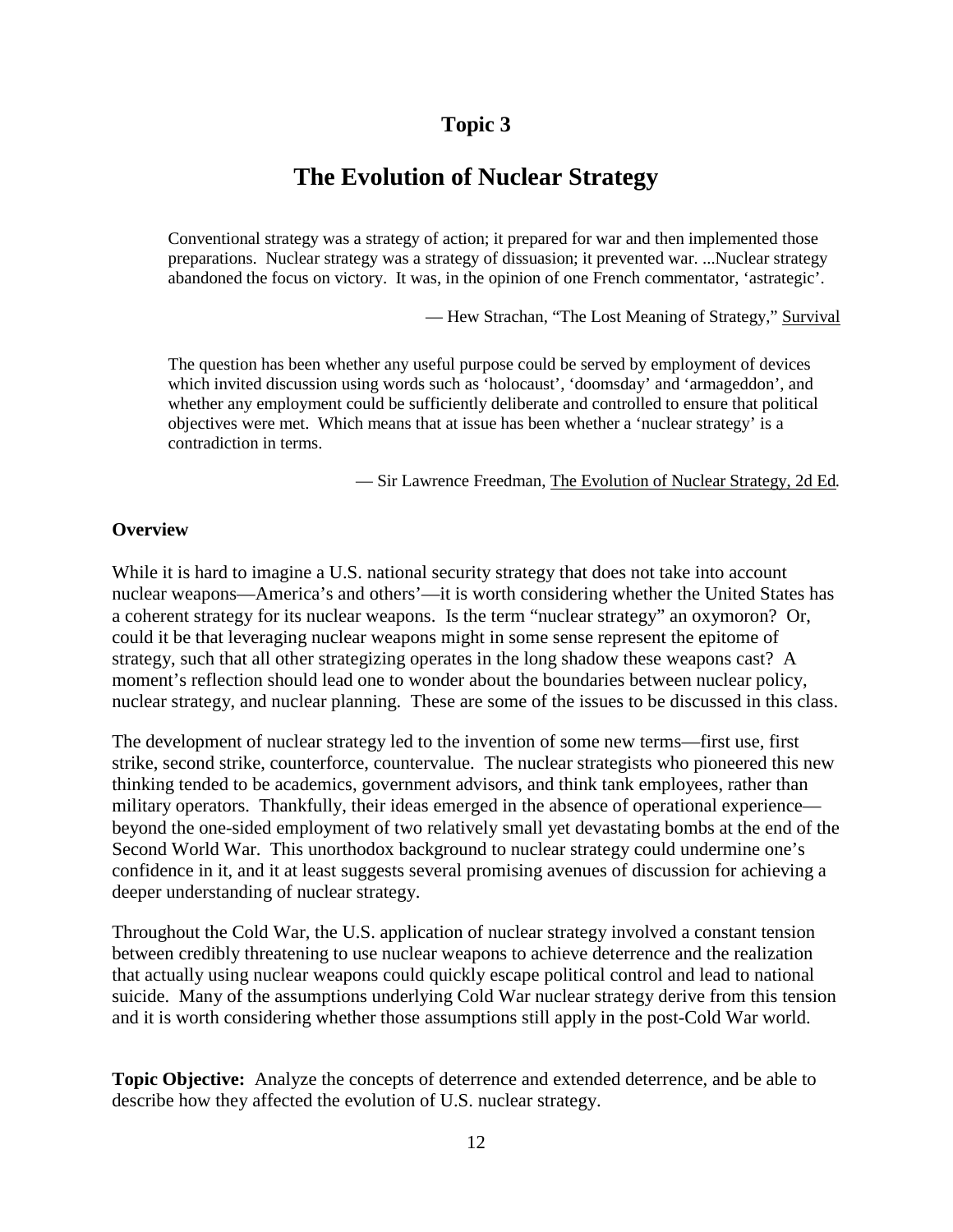#### **Issues for Consideration:**

1. Can there be a U.S. nuclear strategy? If not, why not? If so, how would you describe that strategy?

2. Did U.S. nuclear strategy evolve during the Cold War? If not, what was the fundamental continuity linking massive retaliation, flexible response, and mutual assured destruction? If so, what fundamental aspects of the strategy changed?

3. How would you distinguish between nuclear policy and nuclear strategy?

4. How does the concept of deterrence relate to nuclear strategy?

5. Could nuclear strategy change, and yet nuclear plans and targeting remain the same? Conversely, could nuclear strategy remain the same, despite significant changes in nuclear plans?

6. How did America's extended deterrence guarantees to its allies affect U.S. nuclear strategy? What logical tensions or paradoxes did extended deterrence create for U.S. strategists?

**Required Readings** (Total Readings: 72 pages)

a. Karl P. Mueller, ["Strategic Airpower and Nuclear Strategy: New Theory](https://media.defense.gov/2017/Apr/07/2001728508/-1/-1/0/B_0029_MEILINGER_PATHS_OF_HEAVEN.PDF) for a Not-Quite-So-[New Apocalypse,](https://media.defense.gov/2017/Apr/07/2001728508/-1/-1/0/B_0029_MEILINGER_PATHS_OF_HEAVEN.PDF)" in The Paths of Heaven: The Evolution of Airpower Theory, ed. Phillip S. Meilinger (Maxwell AFB, Alabama: Air University Press, 1997), pp. 279-307. (29 pages)

b. LTG William Odom (USA, retired), "The Origins and Design of Presidential Decision-59: A Memoir," Chapter 6 in [Getting MAD: Nuclear Mutual Assured Destruction, Its Origins and](http://www.strategicstudiesinstitute.army.mil/pubs/display.cfm?pubid=585)  [Practice](http://www.strategicstudiesinstitute.army.mil/pubs/display.cfm?pubid=585) (Carlisle, Pennsylvania: Strategic Studies Institute, 2004), pp. 175-196. (20 pages)

c. General George Lee Butler, USAF (Ret.) with Franklin C. Miller, "Chapter 23: Masters of the Nuclear Weapons Enterprise," in Uncommon Cause: A Life at Odds with Convention Volume II: The Transformative Years, General George Lee Butler, USAF (Ret.) (USA: Outskirts Press, 2016), pp. 1-23. (23 pages)

### **Supplemental Reading**

a. Fred Kaplan, The Bomb: Presidents, Generals, and the Secret History of Nuclear War (New York: Simon & Schuster, 2020). See especially Chapter 8: "Pulling Back the Curtain," pp. 175-197. (23 pages)

b. Lawrence Freedman, "The First Two Generations of Nuclear Strategists," in Makers of Modern Strategy: from Machiavelli to the Nuclear Age, ed. Peter Paret, (Princeton, New Jersey: Princeton University Press, 1986), pp. 735-778. (43 pages)

c. Steven Pifer, et. al., [U.S. and Extended Deterrence: Considerations and Challenges,](http://www.brookings.edu/research/papers/2010/06/nuclear-deterrence) Brookings Arms Control Series Paper 3, May 2010 (Washington: The Brookings Institution, 2010), pp. 1-29. (29 pages)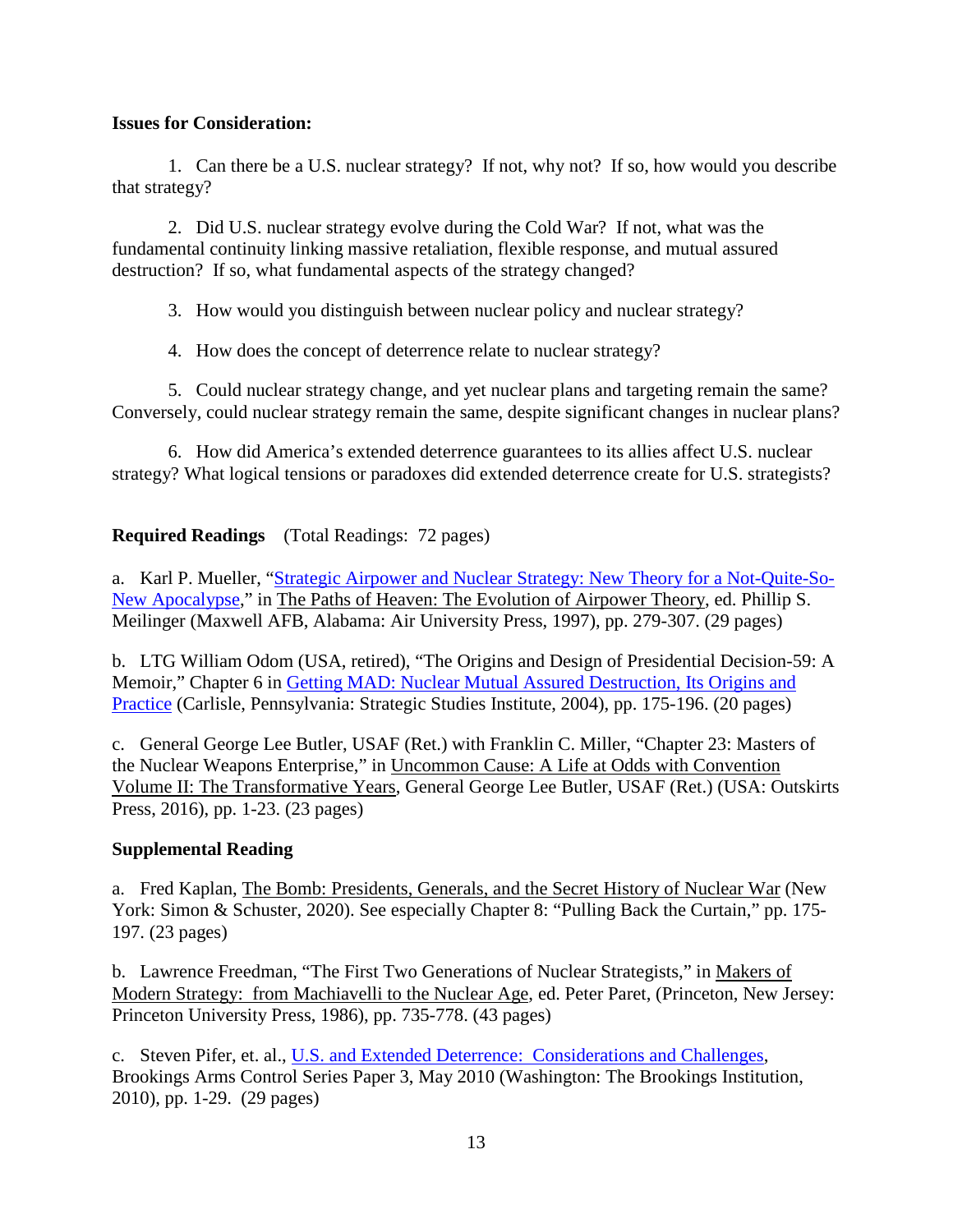## **Nuclear Deterrence Today**

[D]esperate men are apt to do desperate things.

— Ochmanek and Schwartz, The Challenge of Nuclear-Armed Regional Adversaries

Damage limitation measures may contribute usefully to the credibility of U.S. punitive deterrence threats and also to denial deterrence effect.

— Keith Payne, The Great American Gamble

#### **Overview**

The last two sessions introduced multiple concepts related to nuclear weapons, but important questions remain on how nuclear weapons are incorporated into strategy. In the past, U.S. nuclear strategy focused overwhelmingly on one adversary—the Soviet Union. As U.S.-Russian relations relaxed, and Russian military spending went into freefall, the American nuclear arsenal came down significantly. More recently, all states possessing nuclear weapons except for the United States and perhaps the United Kingdom have begun to modernize their arsenals, and some have expanded the size and capabilities of their nuclear arsenals.

Even as European and American arsenals shrank, the threat of new nuclear powers grew. North Korea first detonated a nuclear device in the autumn of 2006. And after a flurry of ballistic missile tests, including two ICBM tests in July 2017, North Korea detonated a sixth nuclear device on September 3, 2017—by far its most powerful explosion. North Korea claimed to have detonated a hydrogen bomb and Kim Jung Un appeared in photographs of a weapon that looked like a two-stage thermonuclear warhead small enough to fit in the nosecone of a ballistic missile.

Meanwhile, Iran was enriching uranium off-and-on throughout the first decade and a half of the 21<sup>st</sup> Century. The revolutionary Islamic state is believed to have had a robust nuclear weapons program, and in February 2015 Iran launched a satellite using an indigenously produced rocket based on its most powerful ballistic missile, the Shahab-3. Although the Joint Comprehensive Plan of Action (JCPOA) that Iran signed with the P5+1 (China, France, Germany, Russia, the United Kingdom, and the United States) in July of 2015 put a brake on Iran's uranium enrichment, Iran has retained much of the infrastructure it would need for a nuclear weapons program, leaving many observers concerned that Iran will eventually acquire nuclear weapons. Since the Trump administration withdrew from the Iran nuclear deal in May 2018, Iran has threatened to resume uranium enrichment that would exceed the deal's limits.

In September of 2007, Israel bombed a site in eastern Syria that allegedly contained a nearly completed nuclear reactor building that was a carbon copy of the facility at Yongbyon in North Korea. Each of the nuclear aspirants mentioned above has pursued foreign policies hostile to U.S. interests and could be the object of future U.S. deterrence efforts.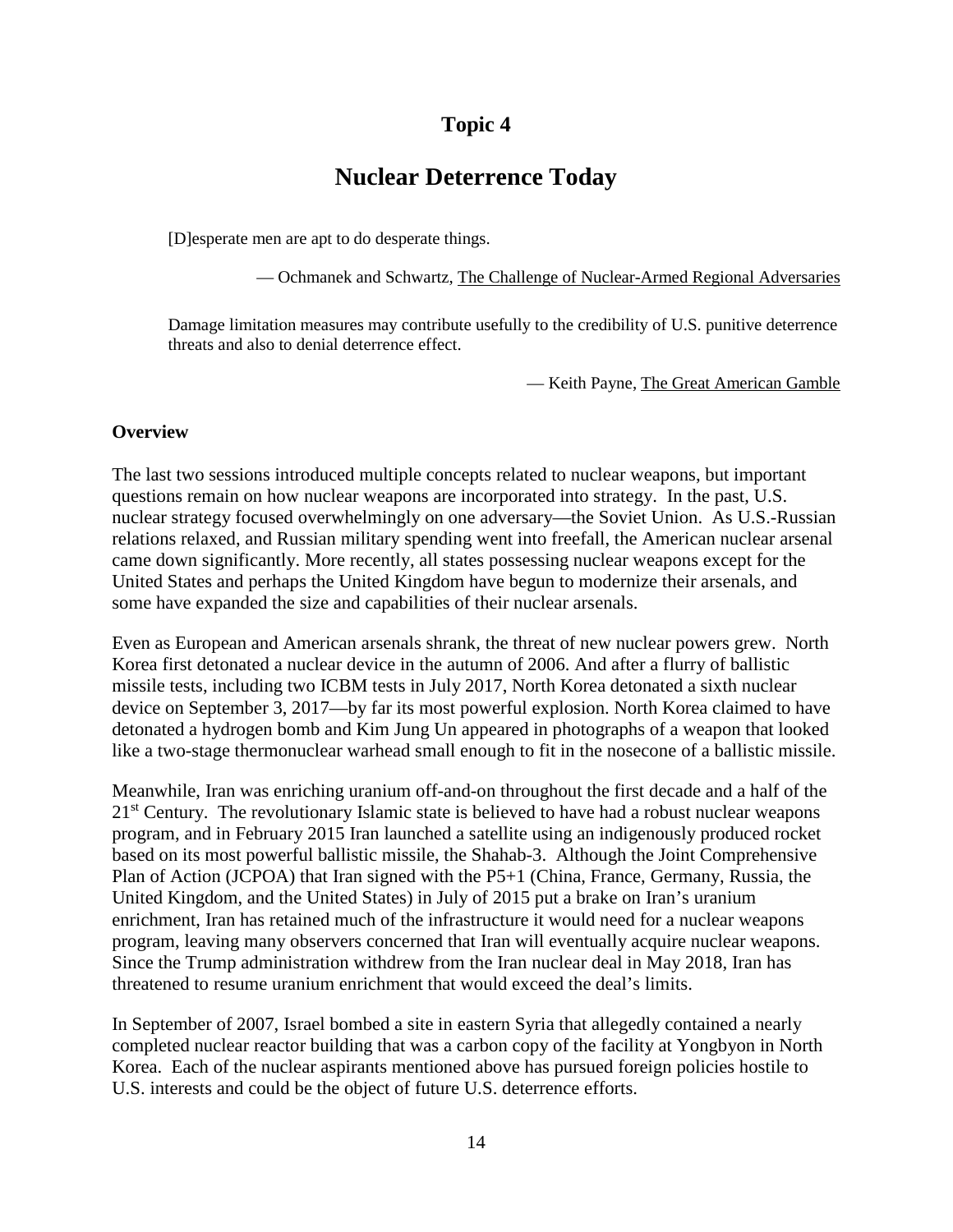Moreover, established nuclear powers Russia and China have not disappeared from the deterrence picture. Russia, with a demographic profile obviating any chance for a large conventional force buildup, has placed greater reliance on its nuclear arsenal to defend its vital interests. Russia's military operations in northern Georgia and Ukraine, and its expressed interest in retaining a sphere of influence in its near abroad, has some of its neighbors, including Poland and the NATO members in the Baltic region, concerned about the potential for future Russian coercion or military adventurism. Thus, Russia and the United States appear to be locked into a long-term relationship of mutual deterrence.

Although tensions over the Taiwan Strait eased significantly following the Taiwanese presidential election of 2008, China's growing power and continued military modernization and expansion, which includes its nuclear arsenal, has the United States and its Pacific allies wary about how China will behave should Beijing's interests someday collide with theirs. China's military assertiveness in recent years and U.S. insistence on preserving its influence and defending its interests in the Indo-Pacific region ensure the continued relevance of nuclear deterrence in that part of the world.

Thus, even as the primary motivation and original object of U.S. nuclear deterrence has evolved, new rationales and targets for deterrence have emerged. This lesson will focus on today's security environment and the role nuclear weapons might play in deterring potential adversaries. The next lesson begins Block II of the syllabus, which starts by examining which states possess nuclear weapons and why states have or might seek them.

#### **Topic Objectives:**

- 1. Analyze the concepts of deterrence and extended deterrence, and be able to describe how deterrence today might be different from deterrence in the Cold War.
- 2. Compare and contrast deterrence concepts based on prospect theory as compared to the rational actor model.

#### **Issues for Consideration:**

1. How is deterrence today different from deterrence as practiced during the Cold War? How is it the same? Which are more important, the similarities or the differences?

2. Given the preponderance of U.S. military power and America's sizable nuclear arsenal, why should the United States worry about relatively small and weak states such as North Korea, Iran, or Syria obtaining nuclear weapons? Could the United States not simply rely on deterrence to prevent such states from using nuclear weapons even if they obtained them?

3. Would Iran behave according to the rational actor model if it had nuclear weapons? Why, or why not?

4. If a relatively new nuclear power such as North Korea could be considered a rational actor, would that eliminate concern during a time of crisis about the potential for that power to use its nuclear weapons? Why, or why not?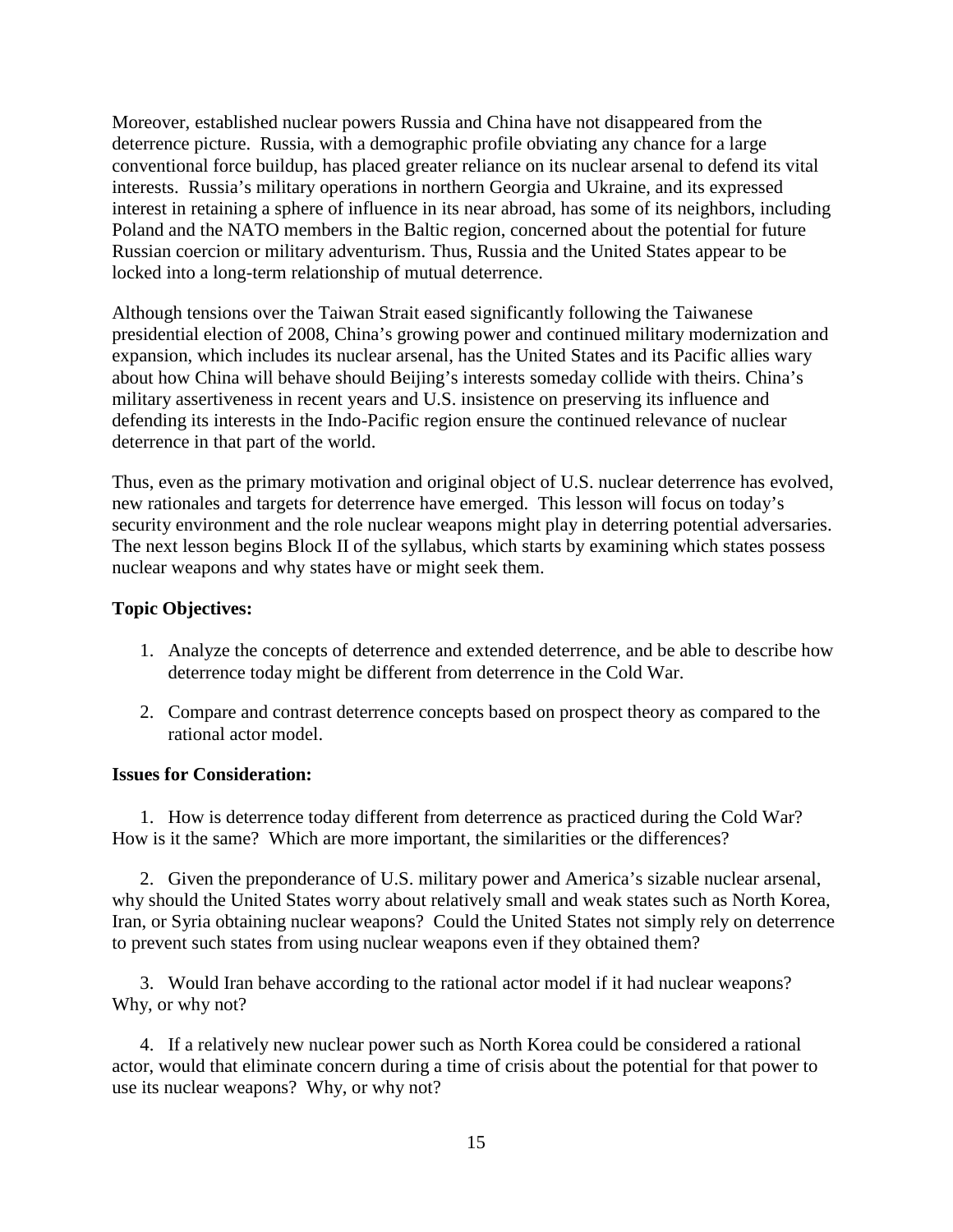5. How might relative stakes involved in a crisis scenario affect deterrence?

6. Does the nature of U.S. nuclear capabilities affect deterrence? If so, how? If not, why not?

7. What is prospect theory, and does it have relevance for deterrence?

8. How might strategic defenses or the ability to limit damage to oneself affect deterrence today and in the near future?

9. What is nuclear superiority? Does the United States have it? Does it matter? Is the concept valid? If so, under what conditions? If not, why not?

### **Required Readings** (Total Readings: 61 pages)

- a. General Kevin Chilton, USAF and Greg Weaver, "Waging Deterrence in the Twenty-First Centur[yhttps://www.law.upenn.edu/live/files/1363-waging-deterrence-in-the-21st-century](https://www.law.upenn.edu/live/files/1363-waging-deterrence-in-the-21st-century-chilton)[chilton,](https://www.law.upenn.edu/live/files/1363-waging-deterrence-in-the-21st-century-chilton)" Strategic Studies Quarterly (Spring 2009), pp. 31-35. (5 pages)
- b. Jeffrey D. Berejikian, ["A Cognitive Theory of Deterrence,](https://www.jstor.org/stable/1555297?seq=1#metadata_info_tab_contents)" Journal of Peace Research, Vol 39, No 2, (2002), pp. 165-183, (18 pages).
- c. Matthew Kroenig, The Logic of American Nuclear Strategy: Why Strategic Superiority Matters (United States: Oxford University Press, 2018), Introduction and Chapter 1, pp 1-38 (38 pages).

### **Supplemental Reading**

- a. David Ochmanek and Lowell H. Schwartz, [The Challenge of Nuclear-Armed Regional](https://www.rand.org/pubs/monographs/MG671.html)  [Adversaries](https://www.rand.org/pubs/monographs/MG671.html) (Arlington, Virginia: RAND, 2008), Chapters 3 and 4, pp.15-45. (31 pages)
- b. Elaine Bunn, [Can Deterrence Be Tailored?](https://www.hsdl.org/?abstract&did=481759) Strategic Forum, No. 225. Washington: National Defense University Press, January 2007. (8 page)
- c. Amy Woolf, [U.S. Strategic Nuclear Forces: Background, Developments, and Issues,](https://www.hsdl.org/?abstract&did=819136) Congressional Research Service Report No. RL33640, September 3, 2019. (43 pages)
- d. [Deterrence Operations: Joint Operating Concept,](file://ndu_shares/homefolders/Mark.Bucknam/Nuclear/1_Syllabus/a.%09https:/www.jcs.mil/Portals/36/Documents/Doctrine/concepts/joc_deterrence.pdf?ver=2017-12-28-162015-337) Version 2.0, Department of Defense, 2006.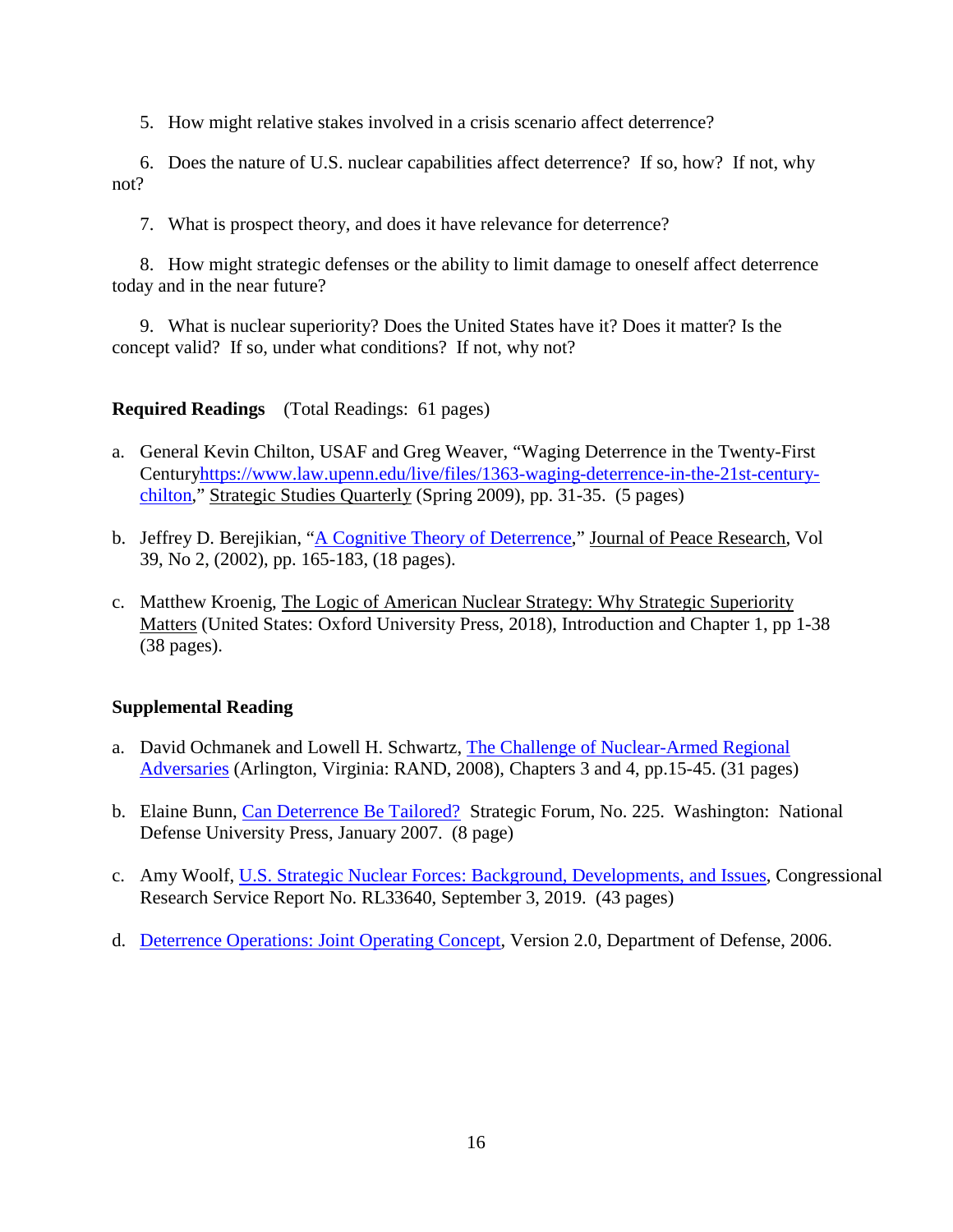## **Who Has Nuclear Weapons, and What For?**

Russia is one of the most powerful nuclear nations. This is a reality, not just words.

— Vladimir Putin, August 2014

The widespread deployment of advanced digital technologies that have no equals in the world, including hypersonic strike systems and underwater drones, will give the fleet unique advantages and increased combat capabilities.

— Vladimir Putin, 26 July 2020

Nuclear deterrence has played a fundamental role in maintaining peace and international security, particularly in Europe. I am firmly convinced that our deterrence strategy maintains all of its stabilizing virtues, a particularly valuable asset in the world which we see before us, one of competition between powers, disinhibited behaviors and the erosion of norms. The fundamental purpose of France's nuclear strategy, …, is to prevent war.

— French President Emmanuel Macron, Speech at the Ecole de Guerre, Paris, 7 February 2020

To ensure the government maintains an effective deterrent throughout the commission of the Dreadnought Class ballistic missile submarine we are replacing our existing nuclear warhead to respond to future threats and the security environment.

— Mr. Ben Wallace, Defence Secretary, United Kingdom, 26 February 2020

#### **Overview**

The United States was the first country to develop nuclear weapons, and is the only country that has used them in a war. The U.S. nuclear monopoly did not last long, however. The Soviet Union tested its first nuclear weapon in 1949, followed by the United Kingdom in 1952, France in 1960, and the People's Republic of China in 1964. These five countries are given "official" status under the Treaty on the Non-Proliferation of Nuclear Weapons—more commonly known as the Non-Proliferation Treaty or NPT. The treaty enshrined this "official" status for the states that had exploded nuclear weapons before January 1, 1967.

During the Cold War, the United States and the Soviet Union built up massive arsenals of over 30,000 and 40,000 nuclear weapons, respectively. These numbers have been reduced tremendously and are still coming down, as will be discussed in Topic 8. The United Kingdom (UK) and France have also made cuts in their nuclear stockpiles, with the UK declaring it has fewer than 160 operationally available weapons, and France fewer than 300. China, on the other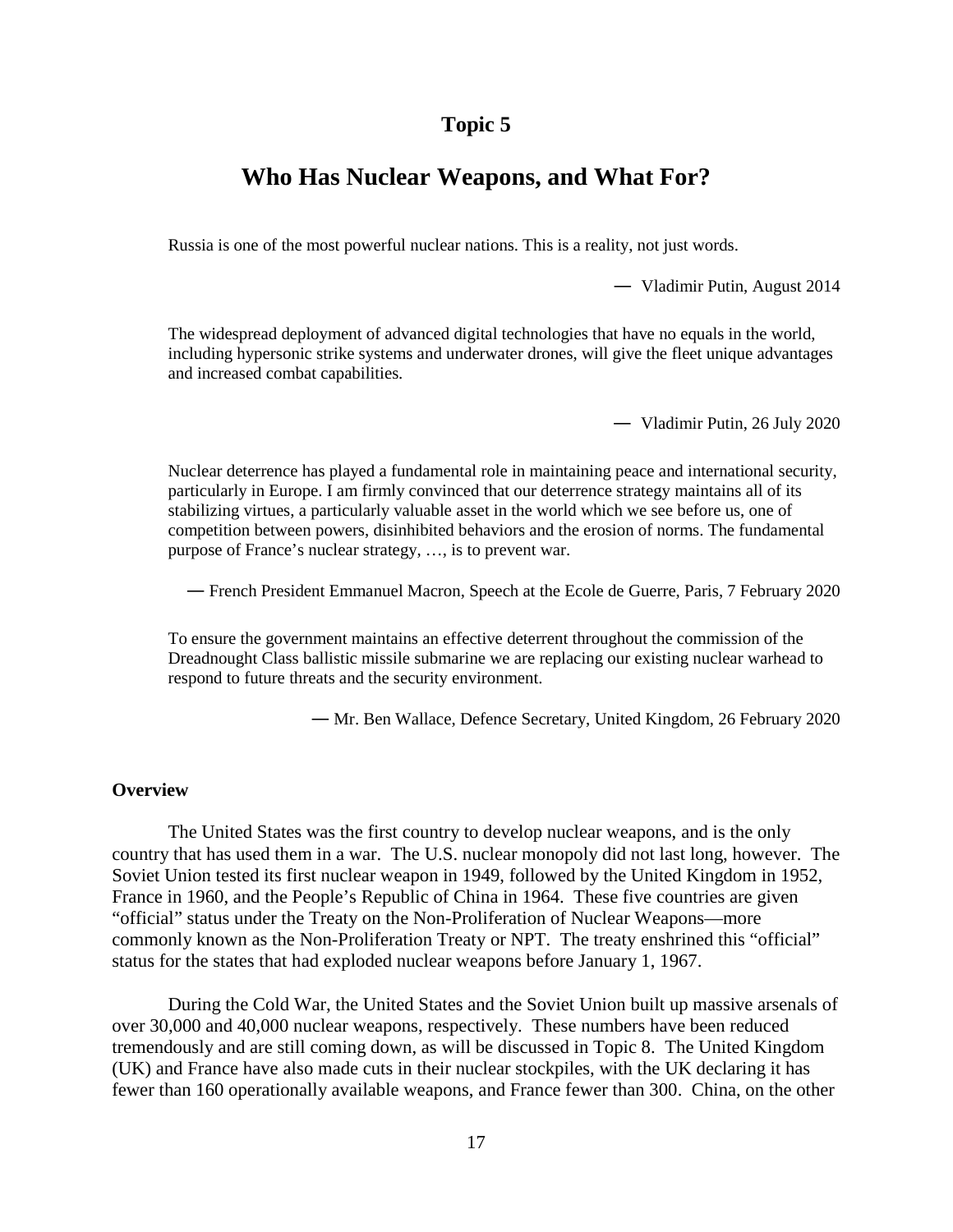hand, which is assessed to have on the order of 400 nuclear weapons, appears to be in the process of building up its nuclear forces, not reducing them.

Countries that developed and tested nuclear weapons after the NPT's cut-off date of January 1, 1967—including Israel, India, and Pakistan—are not accorded status as nuclearweapon states. These three countries, believed to have smaller nuclear arsenals, have chosen to remain outside of the NPT regime, since they would have to give up their weapons in order to join the treaty. North Korea, which arguably withdrew from the treaty before testing a nuclear weapon for the first time in 2006, has subsequently unarguably withdrawn from the treaty and has conducted six nuclear explosive tests, most recently claiming to have tested a hydrogen bomb on September 3, 2017.

The purpose of this session is to provide an overview of the nine states with "established" nuclear arsenals. One or two students will be assigned to learn about the nuclear policy and forces of one of the nine, and make a presentation of not more than 10 minutes in class. For each country, the presentation should cover:

- -- its existing nuclear forces
- -- ongoing or planned modernization of those forces
- -- its rationale (both stated and unstated) for continued possession of nuclear weapons
- -- its declaratory policy, if any, regarding nuclear weapons employment

**Topic Objective:** Assess the nuclear forces and policies of other nuclear-armed states, and understand the motivations for the pursuit and retention of these arsenals.

#### **Issues for Consideration:**

1. What are the principal reasons behind the retention of significant nuclear arsenals by nine countries in the 21<sup>st</sup> century? Are they related to specific external threats, international prestige, domestic politics, a hedge against an uncertain future, or some combination of these factors?

2. What interrelationships, if any, are there regarding the nuclear forces of these countries? To what extent does country A's desire for nuclear weapons depend on a perceived threat from country B, and vice versa? And does this have follow-on effects with countries C and D? What does this say about future developments, and what would have to change to remove these perceived threats?

3. If the United States decided to eliminate its nuclear forces unilaterally, how would this change the equation for the other eight countries, if at all?

4. How similar, or different, are the declaratory policies of the countries regarding the purpose or employment of their nuclear weapons? What is the purpose of these declaratory policies, and how important are they? How much can or should they be trusted by others as indicating how a country would actually act in a crisis?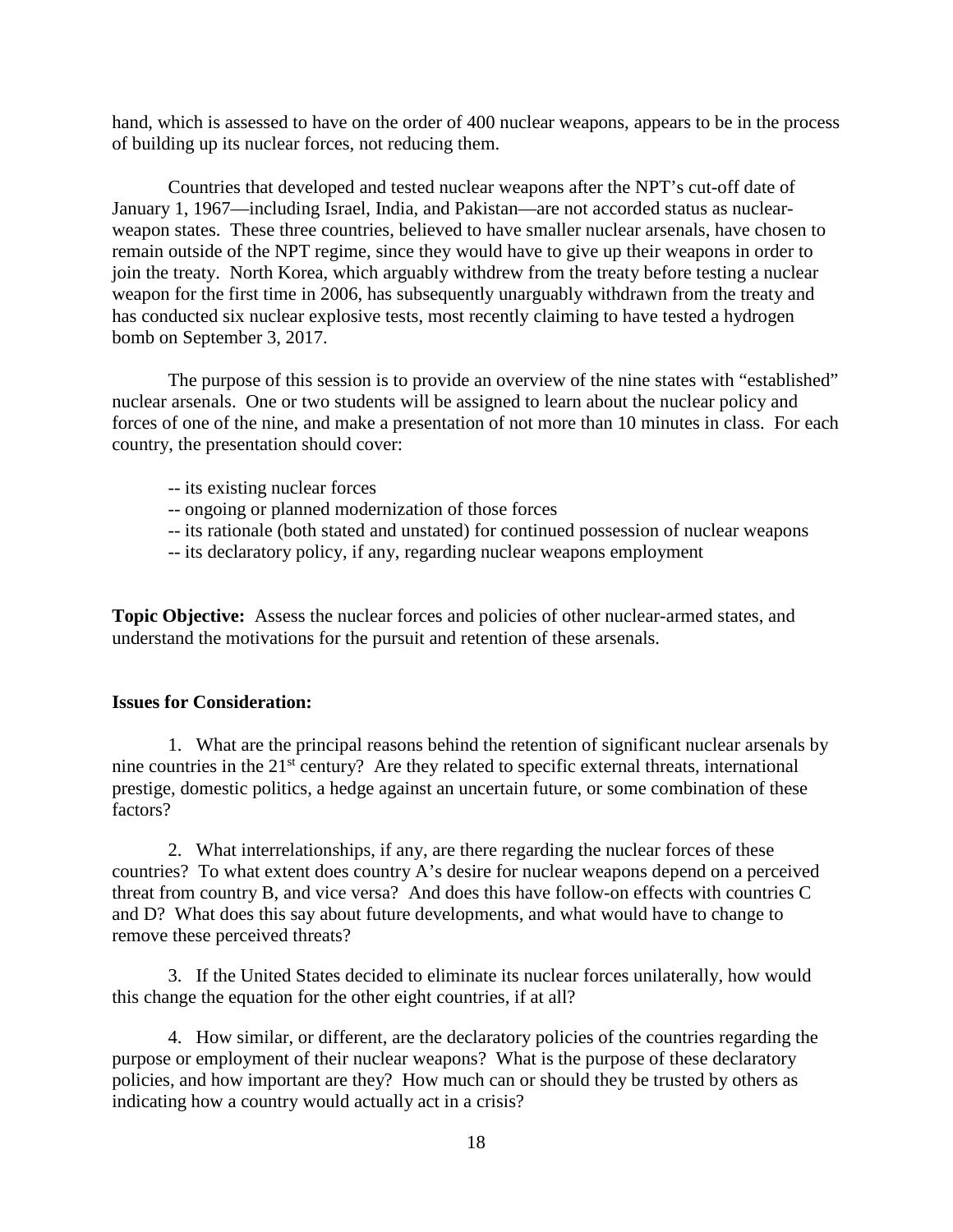**Required Readings** (Total Readings: 13 pages + individual research on countries of interest)

a. Hans M. Kristensen and Matt Korda, ["Status of World Nuclear Forces,](https://fas.org/issues/nuclear-weapons/status-world-nuclear-forces/)" Federation of American Scientists, Updated May 2019. (4 pages)

b. David A. Smith, ["Theories of Nuclear Proliferation: Why Do States Seek Nuclear](http://www.inquiriesjournal.com/articles/1434/theories-of-nuclear-proliferation-why-do-states-seek-nuclear-weapons)  [Weapons?"](http://www.inquiriesjournal.com/articles/1434/theories-of-nuclear-proliferation-why-do-states-seek-nuclear-weapons) *Inquiries Journal*, Vol. 8, No. 08 (2016). (6 pages)

c. Zachary Keck, ["Why Countries Build Nuclear Weapons in the 21st Century,](https://thediplomat.com/2013/07/why-countries-build-nuclear-weapons-in-the-21st-century/)" *The Diplomat*, July 03, 2013. (3 pages)

d. [**Individual research** for seminar discussion and country reports] Federation of American Scientists, ["FAS Nuclear Notebook,](https://fas.org/issues/nuclear-weapons/nuclear-notebook/)" [as of March 2020] Here you will find country reports for China, France, India, North Korea, Pakistan, Russia, and the United States.

e. [**Individual research**] See relevant Websites listed on pages 4 and 5 of this syllabus.

#### **Supplemental Readings**

a. Scott D. Sagan, ["Why Do States Build Nuclear Weapons: Three Models in Search of a](https://www.mitpressjournals.org/doi/pdf/10.1162/isec.21.3.54)  [Bomb,](https://www.mitpressjournals.org/doi/pdf/10.1162/isec.21.3.54)" *International Security* Vol. 21, No. 3 (Winter 1996/97), pp. 54-86. (33 pages)

b. Muthiah Alagappa, The Long Shadow: Nuclear Weapons and Security In 21<sup>st</sup> Century Asia, (Stanford California: Stanford University Press, 2008), Chapter 1: Introduction: Investigating Nuclear Weapons in a New Era, pp. 1-34 (33 pages)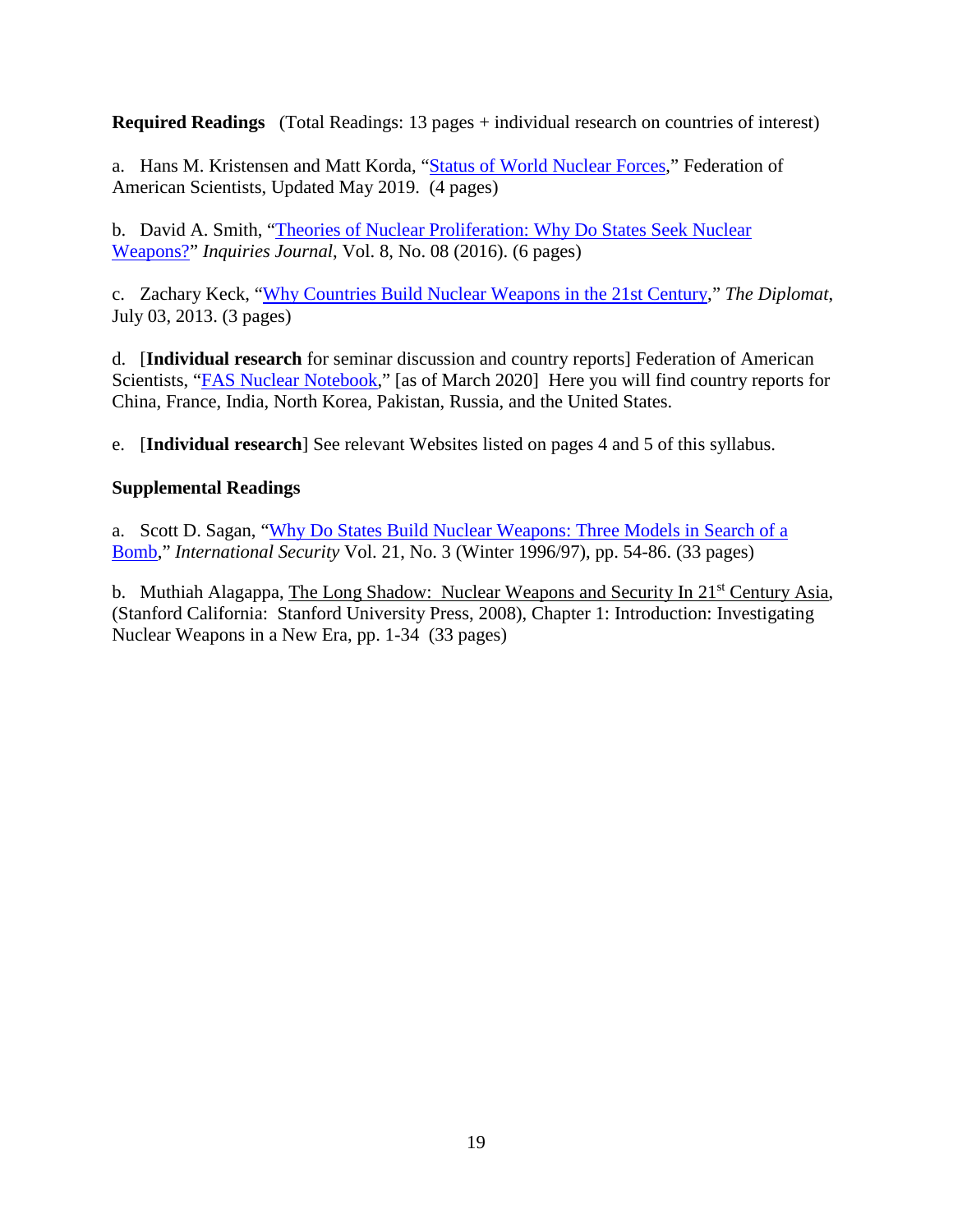## **Nuclear Proliferation**

I ask you to stop and think for a moment what it would mean to have nuclear weapons in so many hands, in the hands of countries large and small, stable and unstable, responsible and irresponsible...If only one thermonuclear bomb were to be dropped on any American, Russian, or any other city, whether it was launched by accident or design, by a madman or by an enemy, by a large nation or by a small, from any corner of the world, that one bomb could release more destructive power on the inhabitants of that one helpless city than all the bombs dropped in the Second World War.

— President John F. Kennedy, 26 July 1963

And there is no greater threat to the American people than weapons of mass destruction, particularly the danger posed by the pursuit of nuclear weapons by violent extremists and their proliferation to additional states.

— U.S. National Security Strategy, May 2010

No threat poses as grave a danger to our security and well-being as the potential use of nuclear weapons and materials by irresponsible states or terrorists. …Our commitment to the denuclearization of the Korean Peninsula is rooted in the profound risks posed by North Korean weapons development and proliferation. …We have made clear Iran must meet its international obligations and demonstrate its nuclear program is entirely peaceful.

— U.S. National Security Strategy, February 2015

The danger from hostile state and non-state actors who are trying to acquire nuclear, chemical, radiological, and biological weapons is increasing. … Terrorist groups continue to pursue WMDrelated materials. We would face grave danger if terrorists obtained inadequately secured nuclear, radiological, or biological material.

— U.S. National Security Strategy, December 2017

#### **Overview**

Because of their awesome power and the catastrophic consequences of their use on urban populations, not to mention their huge implications for international security, the spread of nuclear weapons has been a key concern for U.S. national leaders for over half a century. While this concern originally focused on state actors alone—in President Kennedy's lifetime only four countries had nuclear weapons, with China's first test coming the year after his death—today there is increasing fear that terrorists might be able to procure a nuclear weapon through theft, fabrication (if they can get the requisite enriched uranium), or even deliberate transfer from a state.

There is still debate in the academic community about the effects of nuclear weapons on international stability. Kenneth Waltz, a political scientist of the realist school, has argued that the slow spread of nuclear weapons to other states can have a stabilizing effect. Two horribly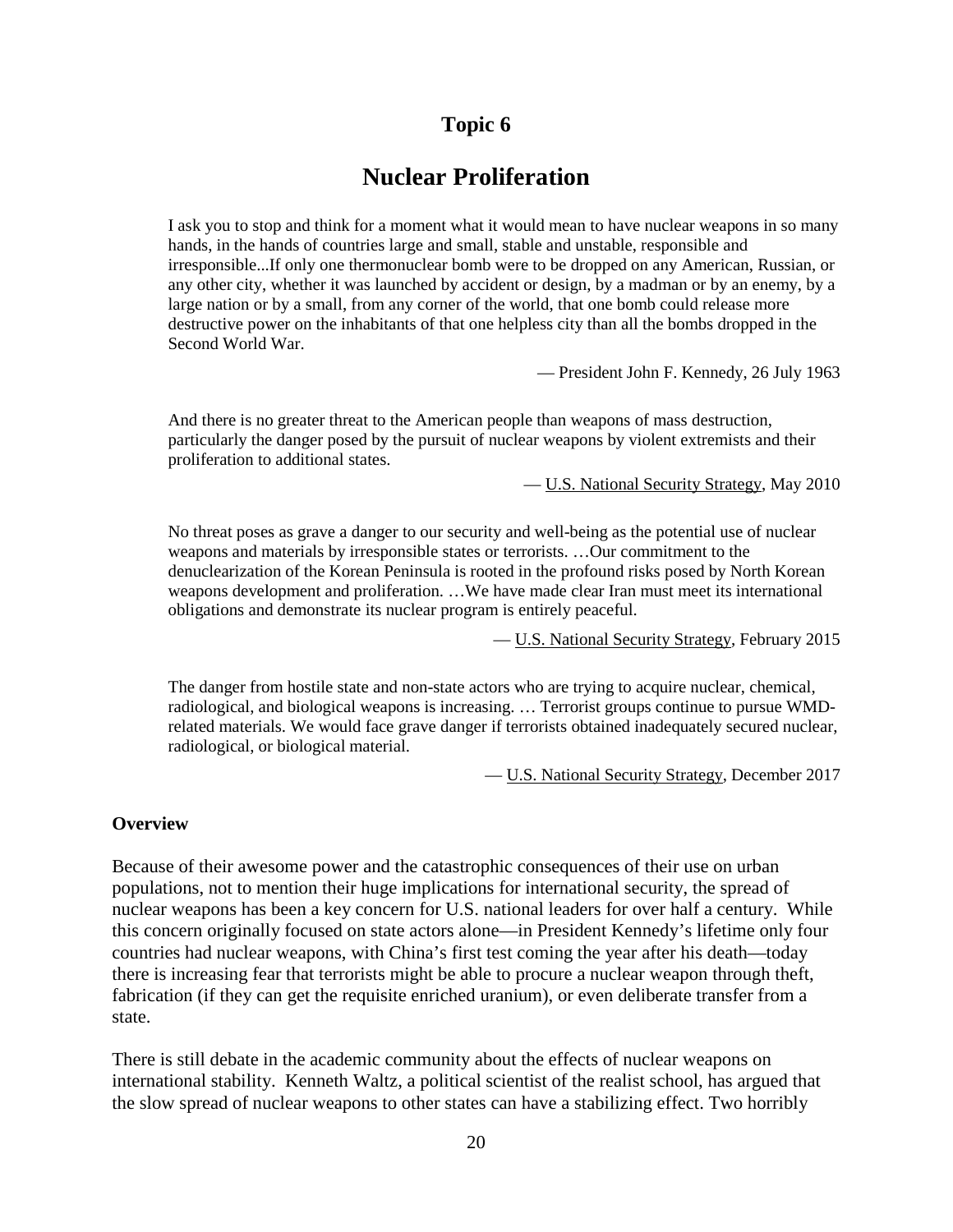destructive world wars were fought in the first half of the  $20<sup>th</sup>$  century, and many credit U.S. and Soviet nuclear arsenals with having kept the Cold War from turning hot. Similarly, some believe that nuclear deterrence may have helped prevent a fourth India-Pakistan war. Others argue, however, that the spread of nuclear weapons inexorably increases the probability that nuclear weapons will eventually be used. New nuclear-armed states might not have controls adequate to prevent accidents, theft, or unauthorized use, and more nuclear-armed states means increased chances for miscalculations that could causes deterrence to break down. This latter school of thought predominates. Moreover, almost all observers agree that possession of nuclear weapons by terrorists or other non-state actors would be very destabilizing. Accordingly, over the years great emphasis has been laid on different approaches to preventing or slowing proliferation—a topic we will examine next week.

For the last two decades, North Korea and Iran have been states of great proliferation concern. The United States and other countries continue efforts to stop North Korea and Iran from acquiring nuclear weapons capability, with some limited success. North Korea has tested nuclear weapons six times—in 2006, 2009, 2013, twice in 2016, and 2017—and is assessed to have an arsenal of at least 20 nuclear weapons and enough fissile material for at least 30 more. North Korea is also believed to have helped Syria construct covertly a nuclear reactor that was destroyed by an Israeli airstrike on September 6, 2007. In June 2010, then-CIA Director Leon Panetta stated that Iran had enough fissile material for two nuclear weapons, but that it would take a year to enrich it to weapons grade, and an additional year to develop a delivery system for a nuclear weapon. By 2015, just prior to the signing of the Joint Comprehensive Plan of Action (JCPOA) limiting Iran's uranium enrichment and other nuclear activities, the Obama administration assessed the breakout time for Iran to produce a nuclear bomb to be three months. If these countries become established nuclear powers, it is feared it might spark a "cascade" of proliferation among their neighbors. Indeed, a number of Middle Eastern countries have shown increased interest in nuclear technology, possibly as a way of hedging their bets against Iran's development of nuclear weapons. In September and October 2019, Turkey's Prime Minister Recep Tayyip Erdoĝan repeatedly stated that he could not accept being barred from having nuclear weapons when other countries in the region had them. While his comments were undoubtedly aimed at Israel, many observers believe that Iran's obtaining nuclear weapons would push Turkey to get the bomb.

Two days before chairing the Nuclear Security Summit in Washington in April 2010, President Obama stated that "the single biggest threat to U.S. security…would be the possibility of a terrorist organization obtaining a nuclear weapon." As the epigraphs at the start of this topic showed, the same sentiment was expressed in February 2015 in his administration's final *National Security Strategy* and appeared in President Trump's December 2017 *National Security Strategy*. Al Qaeda was engaged in an effort to acquire nuclear weapons decades ago, and may be still. While most analysts doubt that a state would choose to provide a nuclear weapon to a terrorist group, there have been some disturbing instances of insider threats to the security of nuclear weapons or special nuclear material—in Pakistan, for instance.

**Topic Objective:** Evaluate current concerns regarding proliferation of nuclear weapons, the potential reasons behind this proliferation, and possible future implications.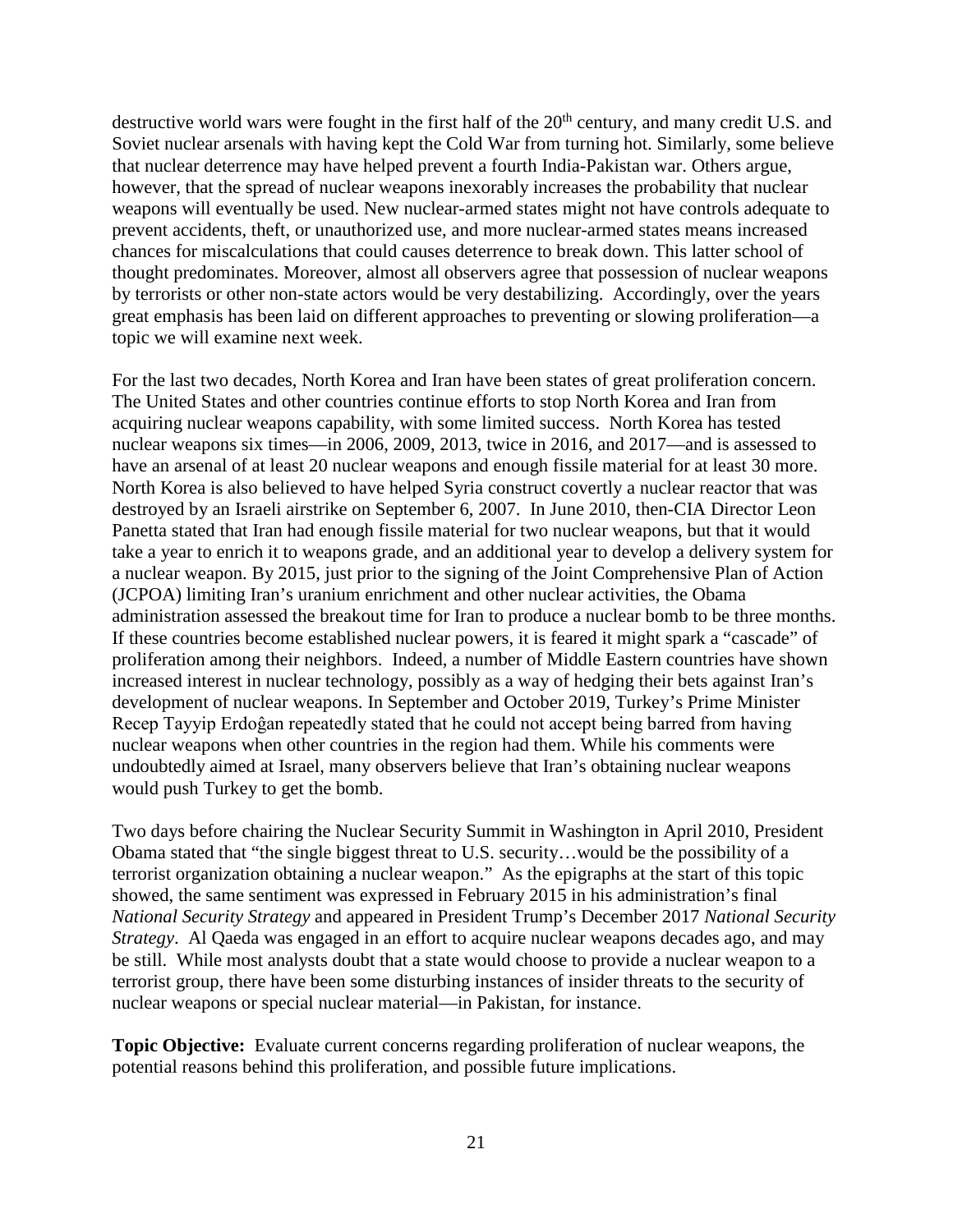#### **Issues for Consideration:**

1. What motivated North Korea and Iran to pursue nuclear weapons? Given these motivations, what inducements, if any, might lead North Korea to abandon its efforts? What should U.S. policy be toward North Korea? Was the Joint Comprehensive Plan of Action (JCPOA) with Iran effective at blocking proliferation of nuclear weapons to Iran?

2. If international efforts to convince North Korea to abandon its efforts fail, or if Iran abandons the JCPOA, what are the possible regional consequences? What are the consequences for other parts of the world? Do you believe there will be a "cascade" of nuclear proliferation? Could the United States attempt to prevent this through "extended deterrence?" How would such a strategy fare against the criteria of feasibility, suitability, sustainability, etc.?

3. Even if North Korea or Iran acquire credible nuclear arsenals, would this be a big deal? Would this change North Korean or Iranian actions? If so, how? Would it change or constrain likely U.S. responses to those actions? Wouldn't U.S. nuclear weapons be able to deter any threatened use of nuclear weapons by North Korea or Iran? If not, why not?

4. How serious is the threat of terrorist acquisition of a nuclear weapon? Do you agree with *National Security Strategy* statements in the epigraphs to this lesson, or is the threat being overblown? What are the implications for U.S. national security strategy, particularly with regard to ways and means?

5. What are the possible terrorist paths to acquisition of a nuclear weapon? To the means of delivering such weapons? How can these paths be blocked?

6. If a terrorist organization acquired a nuclear weapon, what would its leaders do with it? Would they attempt to use it for bargaining or blackmail? Would they actually detonate it? Can terrorists be deterred from detonating a nuclear weapon, and if so, how?

**Required Readings** (Total Readings: 59 pages)

a. Kenneth Waltz, ["The Spread of Nuclear Weapons: More May Be Better,](http://home.sogang.ac.kr/sites/jaechun/courses/Lists/b6/Attachments/39/5.%20The%20spread%20of%20nuclear%20weapons.pdf)" Adlephi Papers, No. 171 (London: International Institute for Strategic Studies, 1981). (33 pages)

b. Michael Rühle, "The Bomb for Beginners," [Spiegel Online International,](http://www.spiegel.de/international/world/0,1518,681525,00.html) 3 March 2010; or [IP Global](https://ip-journal.dgap.org/en/ip-journal/topics/bomb-beginners) (Published by the German Council on Foreign Relations (DGAP)), 25 February 2010, pp. 37-40. (4 pages)

c. Evan Braden Montgomery, ["Understanding the Threat of Nuclear Terrorism,](http://www.csbaonline.org/publications/2010/04/understanding-the-threat-of-nuclear-terrorism/)" CSBA Backgrounder, April 2010. (8 pages)

d. Michael Levi, ["Stopping Nuclear Terrorism"](https://www.foreignaffairs.com/articles/2008-01-01/stopping-nuclear-terrorism) Foreign Affairs (January/February 2008), pp. 131-140. (10 pages)

e. Shaun Gregory, ["Terrorist Tactics in Pakistan Threaten Nuclear Weapons Safety,](https://ctc.usma.edu/terrorist-tactics-in-pakistan-threaten-nuclear-weapons-safety/)" CTC Sentinel, June 1, 2011, pp. 4-7. (4 pages)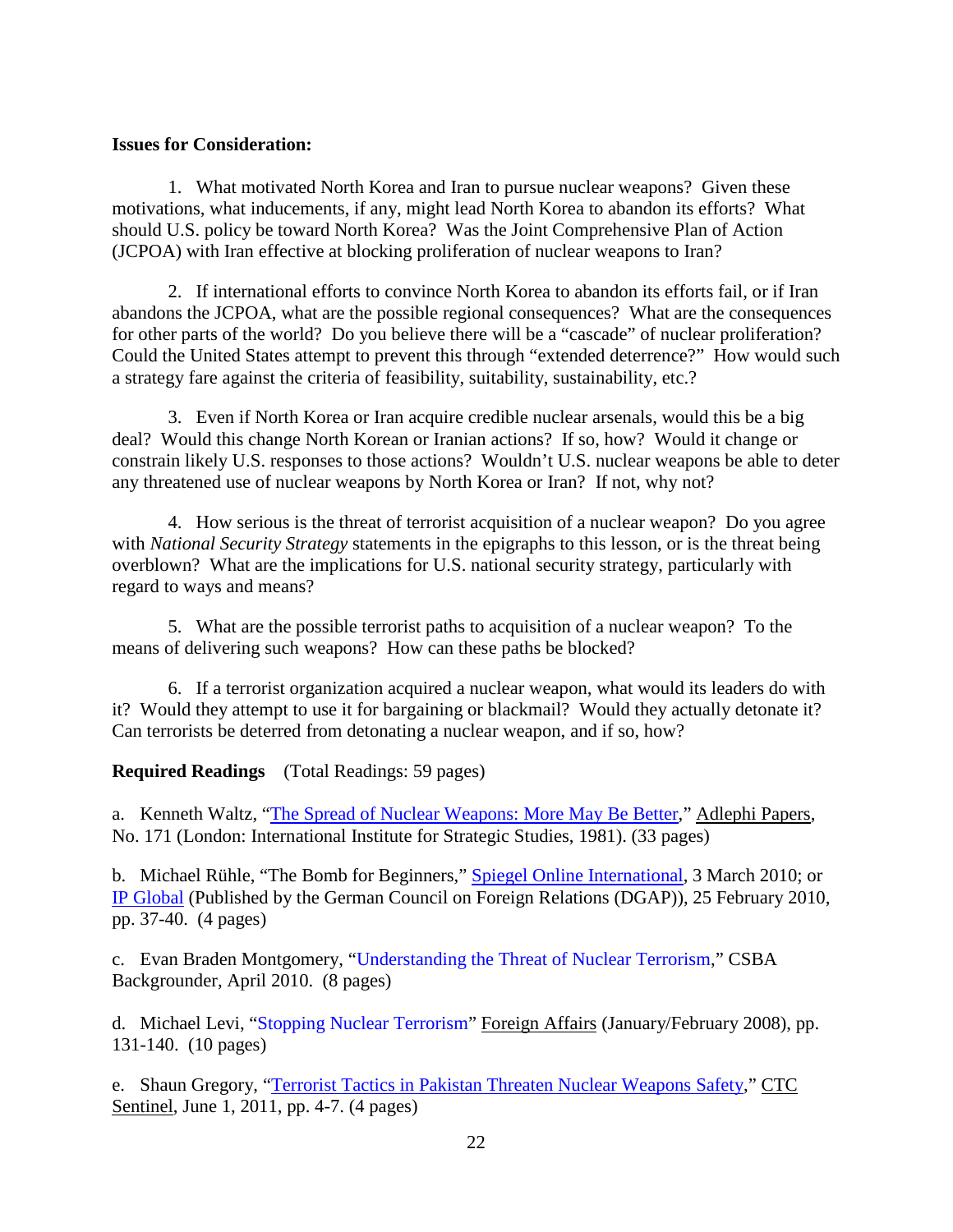## **Topic 7\***[1](#page-22-0)

## **Nuclear Nonproliferation\***

There are indications because of new inventions, that 10, 15, or 20 nations will have a nuclear capacity, including Red China, by the end of the Presidential office in 1964. This is extremely serious. . . I think the fate not only of our own civilization, but I think the fate of the world and the future of the human race, is involved in preventing a nuclear war.

— Senator John F. Kennedy, 13 October 1960

We are approaching a point at which the erosion of the non-proliferation regime could become irreversible and result in a cascade of proliferation.

— Report of the UN High-level Panel on Threats, 2004

Rules must be binding. Violations must be punished. Words must mean something. The world must stand together to prevent the spread of these weapons.

— President Barak Obama, Prague Speech, 5 April 2009

#### **Overview**

I

The dark view of the future expressed by JFK as a presidential candidate clearly did not come to pass. Fifty years later, there are only nine states with established nuclear arsenals, and one of those nine (North Korea) possesses a nascent capability. There have been nonproliferation successes along the way. South Africa announced in 1993 that it had dismantled six nuclear weapons (and a partially assembled seventh), and the newly independent republics of Belarus, Kazakhstan, and Ukraine returned to the Russian Federation the nuclear weapons present in those countries when the Soviet Union dissolved. Argentina, Brazil, South Korea, Taiwan, and Libya abandoned programs to develop nuclear weapons. And, for the moment, the 2015 Joint Comprehensive Plan of Action has delayed Iran's nuclear weapons program—perhaps.

Why did more states not acquire nuclear weapons? Extended deterrence (as discussed in topics 3 and 4) may have played a part. Other factors militating against nuclear weapons programs include their high cost and the nature of the specific security situations faced by countries considering nuclear programs. But efforts to curb nuclear proliferation—culminating in the Treaty on the Non-Proliferation of Nuclear Weapons (NPT) signed in 1968 and entered into force in 1970—are believed by many to have played a significant role.

Now with almost universal membership—Israel, India, Pakistan, and North Korea are not members—the NPT embodies a general recognition that the spread of nuclear weapons would be

<span id="page-22-0"></span>**<sup>\*</sup> Note: Switch to late schedule 1530-1720.**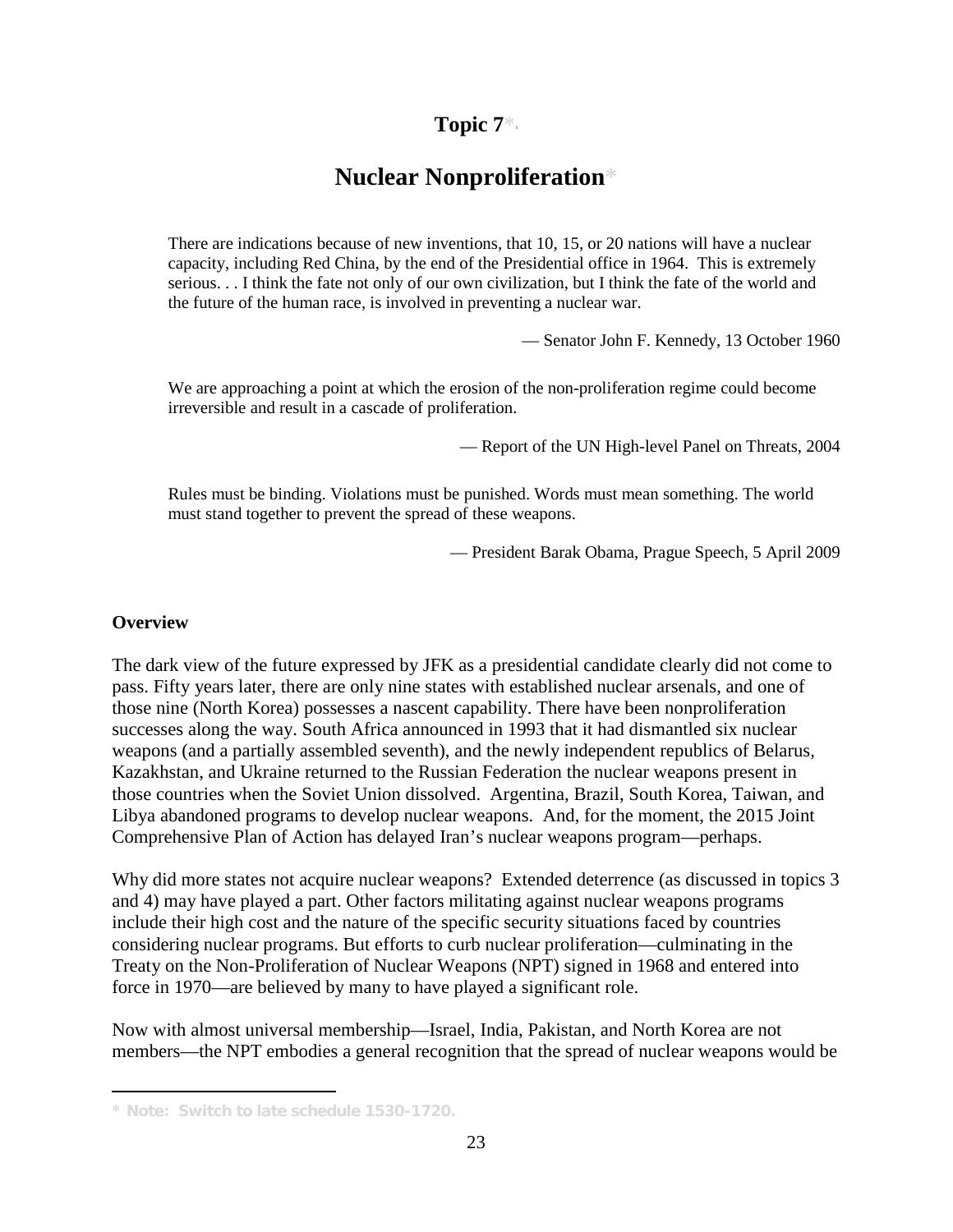harmful to international security. It enshrines a grand bargain between nuclear-weapon State Parties—the United States, the USSR (now Russia), the United Kingdom, France, and China (the last two only acceded to the Treaty in 1992)—and all other states (the non-nuclear-weapon State Parties). The latter agreed to forego the acquisition of nuclear weapons, and all, especially the former, agreed under ARTICLE VI of the treaty to "*pursue negotiations in good faith on effective measures relating to cessation of the nuclear arms race at an early date and to nuclear disarmament, and on a treaty on general and complete disarmament under strict and effective international control*." Nothing in the treaty abridged the right of any party to the use of nuclear energy for peaceful purposes. Safeguards to ensure that nuclear material was not diverted to nuclear weapons programs by non-nuclear-weapon states would be verified by the International Atomic Energy Agency (IAEA).

A number of other arms control initiatives similarly aim at preventing the proliferation of nuclear weapons. Multilateral agreements on "nuclear-weapon-free zones" are in effect for Latin America and the Caribbean, the South Pacific, Southeast Asia, Africa, and Central Asia. The Comprehensive Test Ban Treaty (CTBT), opened for signature in 1996, would prohibit all nuclear weapon test explosions by parties to the treaty, going beyond the Limited Test Ban Treaty of 1963 that banned tests in the atmosphere, outer space, or under water. The CTBT will not enter into force until all 44 countries possessing nuclear reactor technology in 1996 have signed and ratified the agreement. As of September 2019, India, Pakistan, and North Korea had not yet signed, and others that had signed it, hadn't ratified it, including China, Egypt, Iran, Israel, and the United States. The Conference on Disarmament (CD) has on its to-do list the negotiation of a Fissile Material Cut-Off Treaty that would prohibit any additional production of enriched uranium and plutonium for weapons purposes, but this has long been stalled because the CD operates on the principle of consensus.

In addition to legally binding treaties, there are many less formal initiatives with nonproliferation of nuclear weapons and materials as their goal. The Nuclear Suppliers Group (NSG) is a consortium of countries with common guidelines for the export of nuclear materials and technology. Controversy surrounded an NSG decision, pressed by the United States in September 2008, to allow nuclear exports to India, even though India possesses nuclear weapons and is not a party to the NPT. The Cooperative Threat Reduction (CTR) or Nunn-Lugar program was a U.S. program initially intended to help states of the former Soviet Union to securely transport, store, and destroy nuclear weapons and other weapons of mass destruction. The Proliferation Security Initiative (PSI), launched by President George W. Bush, established coordination among a group of about 95 states to stop shipments of weapons of mass destruction and the missiles that can deliver them. And in March 2016, President Obama hosted the fourth bi-annual Nuclear Security Summit aimed at taking measures to secure nuclear material and to prevent nuclear smuggling and terrorism. These and other non-proliferation initiatives serve to complement the NPT and strengthen the regime of controls intended to stop proliferation.

The ability of countries to hide nuclear weapons programs from inspectors is a significant problem. The extent of the Iraqi nuclear weapons program was only discovered *after* the first Gulf War, having escaped earlier IAEA inspections; similarly, Iran's covert program for uranium enrichment came to light only through disclosure by an Iranian group dedicated to toppling the regime. While many countries have agreed to the IAEA's proposal for an "Additional Protocol"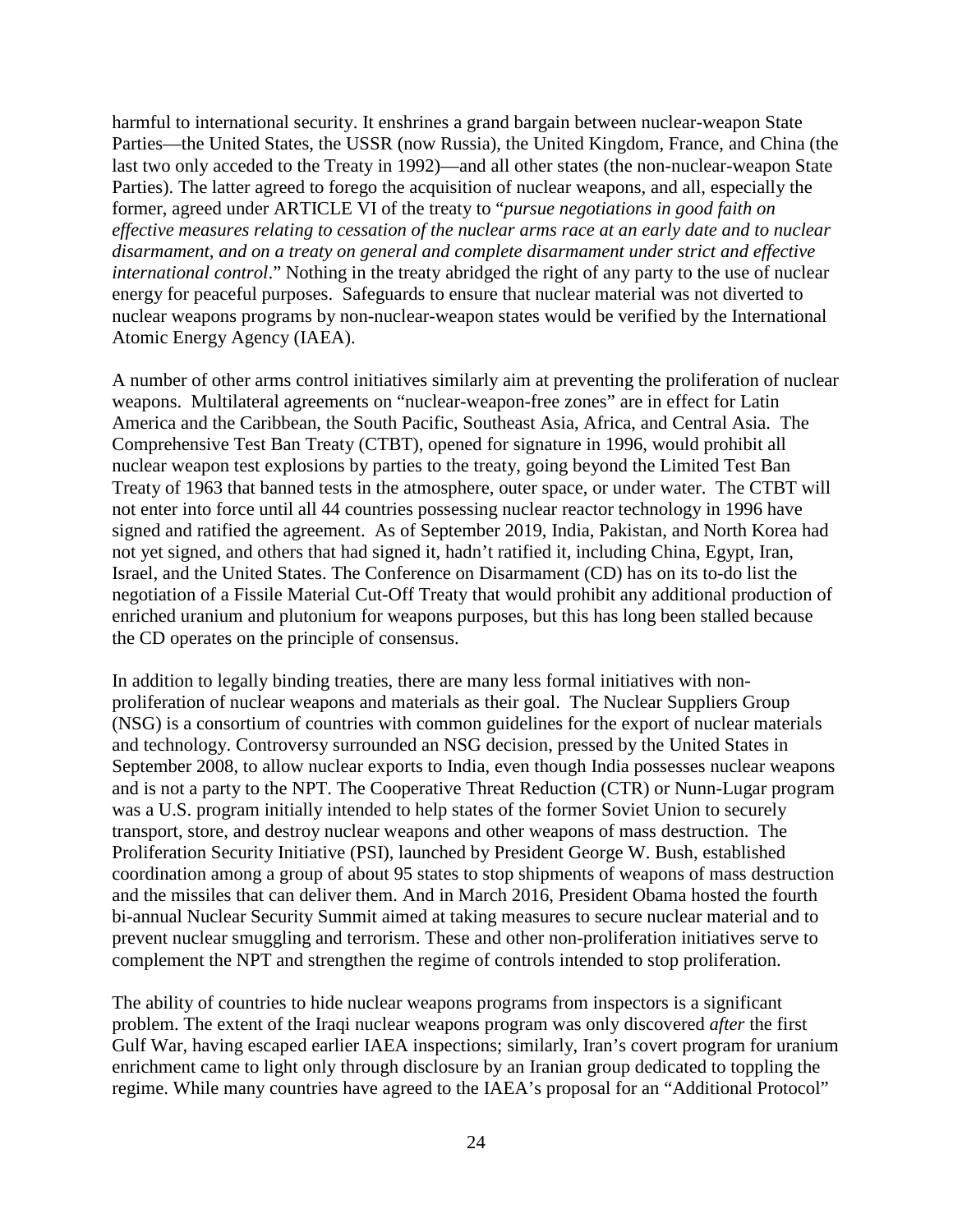that would allow for more intrusive inspections, the challenge of enforcing compliance remains. Diplomatic engagement and UN Security Council resolutions have so far failed to persuade or coerce North Korea and Iran from continuing to pursue nuclear weapons capabilities. If both treaty-based and informal non-proliferation efforts do not succeed, countries may face a choice between two very unpalatable options—accepting the existence of new nuclear-armed states, or taking action to deny or disrupt their programs (as Israel did in striking the Iraqi Osirak reactor in 1981 and a Syrian reactor in 2007, and as someone apparently did in the 2009 Stuxnet cyberattacks against Iran's centrifuges for enriching uranium).

**Topic Objective:** Describe and evaluate the key instruments and initiatives used to constrain proliferation and reduce nuclear arms.

#### **Issues for Consideration:**

1. Given the unabridged right to use nuclear energy for peaceful purposes as codified in the NPT, how can the spread of nuclear technology and development of "latent" capability to build nuclear weapons be prevented? Why would countries be willing, or unwilling, to depend on other states for their vital energy needs, e.g., the supply of reactor fuel?

2. Countries can legally withdraw from the NPT three months after giving official notification (and justification) of their intent to do so. Could this be prevented? If so, how? Should it be? Would the U.S. Government enter into a legally binding arms control regime, or the Senate give its consent to ratification, without a clause allowing for withdrawal? But if withdrawal is so easy, what good is the treaty?

3. In NPT Review Conferences and other arms control fora, a number of countries make the argument that the NPT enshrines an inequitable "double standard," dividing the world into nuclear "haves" and "have-nots." Such countries often argue that continuing proliferation is due in large part to the failure of the nuclear-weapon-states (and the United States in particular) to fulfill their NPT commitments for nuclear disarmament. Do you agree or disagree? Why?

4. How important is the CTBT in stopping nuclear weapons proliferation? Might a country develop and produce a nuclear weapon even in the absence of testing? If so, what good does the CTBT do? What are the stumbling blocks that might prevent the CTBT from coming into force? Why have the P5 been observing a moratorium on nuclear testing for so long, even in the absence of entry into force of the CTBT?

5. What are the chances for negotiation of a Fissile Material Cut-Off Treaty? What are the main stumbling blocks?

6. Should the NPT be revised to reflect India, Pakistan, and Israel as nuclear weapon state parties? Why or why not? How likely is it that any of these countries will agree to abandon its nuclear arsenal, absent a fundamental shift in the security conditions it faces? How about for North Korea? At what point should U.S. and international efforts switch from trying to impede a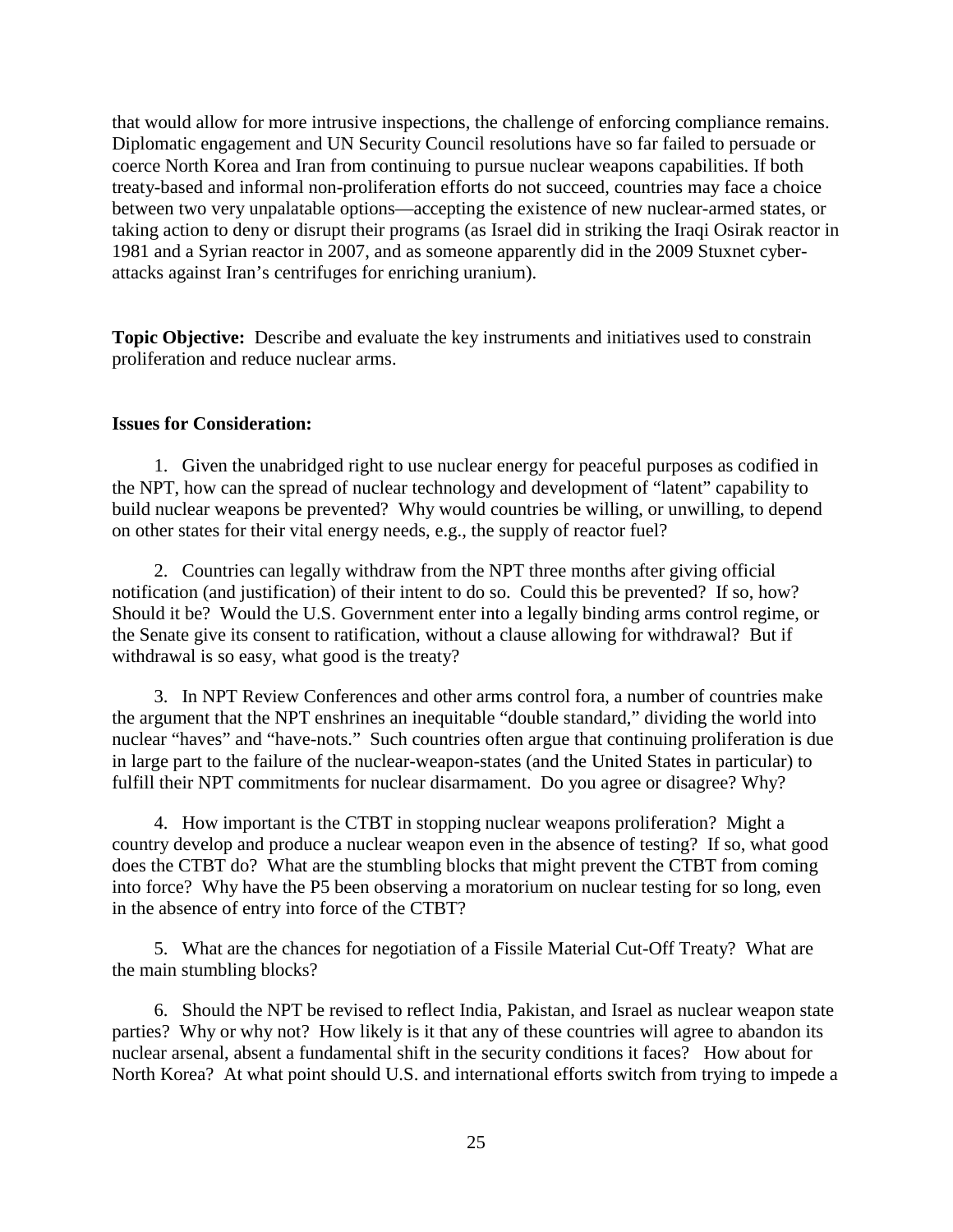country's nuclear weapons program to trying to ensure it is under secure control that can prevent any theft, or accidental or unauthorized use?

7. What is the relationship between Nuclear Weapons Free Zone Treaties and the Nonproliferation Treaty? What are the obstacles for U.S. ratification of the outstanding signed treaties?

8. What place, if any, do non-treaty-based initiatives such as the NSG, CTR, PSI, and the Nuclear Security Summit have in non-proliferation? Are these "coalitions of the willing" inequitable or discriminatory, imposing the will of the few on the many? What is their relationship to legally binding treaty regimes—do they complement them, or undermine them?

9. Why did the United States push the NSG to allow nuclear-related exports and cooperation with India, even though India is not a member of the NPT and has a nuclear arsenal? Doesn't this fundamentally undercut the NPT regime, and defeat the whole purpose of the NSG? Why has the same not been done for Pakistan? Should it be?

10. What are the chances for negotiation of a Fissile Material Cut-off Treaty? What are the main stumbling blocks?

11. What is the Missile Technology Control Regime? How are its members and objectives linked to nuclear weapons? What are some of the limitations and challenges to constructs like the MTCR?

12. When, if ever, might it make sense to take military action to try to prevent another country from gaining a nuclear weapons capability? `

**Required Readings:** (Total Readings: 68 pages (ROK) or 82 pages (Japan))

a. SKIM: Timeline [of the Nuclear Nonproliferation Treaty,](https://www.armscontrol.org/factsheets/Timeline-of-the-Treaty-on-the-Non-Proliferation-of-Nuclear-Weapons-NPT#t_1950) Arms Control Association, February 4, 2018. (8 pages)

b. [Treaty on the Non-Proliferation of Nuclear Weapons,](https://www.iaea.org/sites/default/files/publications/documents/infcircs/1970/infcirc140.pdf) IAEA INFCIRC/140, April 22, 1972. (5 pages) **Pay particular attention to Article VI on page 4**. (5 pages)

c. Daryl Kimball, ["Comprehensive Test Ban Treaty at a Glance,](https://www.armscontrol.org/factsheets/test-ban-treaty-at-a-glance)" Fact Sheet, Arms Control Association, Updated February 2019. (5 pages)

d. Daryl Kimball and Kingston Reif, ["Fissile Material Cut-off Treaty \(FMCT\) at a Glance,](https://www.armscontrol.org/factsheets/fmct)" Fact Sheet, Arms Control Association, Updated June 2018. (3 pages)

e. Mark Fitzpatrick, *Asia's Latent Nuclear Powers* (New York: Routledge, 2016), read the chapter on the Republic of Korea (Chapter 1, pp. 17-64 (47 pages)), or on Japan (Chapter 2, pp. 65-126 (61 pages)) as assigned by FSL.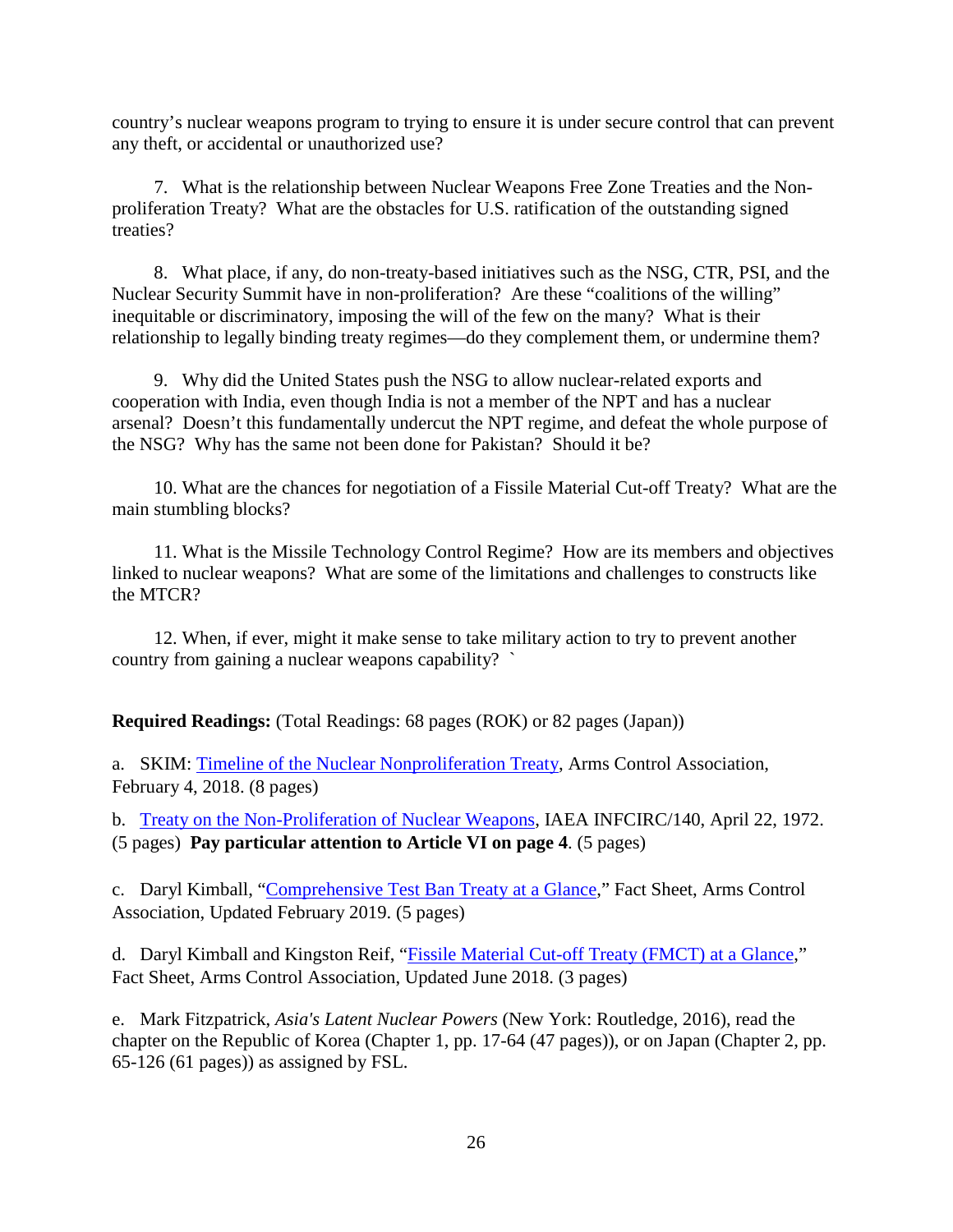### **Supplemental Readings**

a. Amy Woolf, Mary Beth Nikitin, and Paul Kerr, ["Arms Control and Nonproliferation:](https://fas.org/sgp/crs/nuke/RL33865.pdf) A [Catalog of Treaties and Agreements,](https://fas.org/sgp/crs/nuke/RL33865.pdf)" Congressional Research Service Report No. RL33865, March 26, 2020, pp. 25-36. (12 pages)

b. Kaegan McGrath, [Entry into Force of the CTBT: All Roads Lead to Washington A Report](https://www.nti.org/analysis/articles/entry-force-ctbt-report/)  [from the Fifth Article XIV Conference](https://www.nti.org/analysis/articles/entry-force-ctbt-report/), Nuclear Threat Initiative (April 1, 2018). (13 pages)

c. [EU Statement to the Preparatory Committee for the 2020 Review Conference of the Parties](https://eeas.europa.eu/headquarters/headquarters-homepage/43398/preparatory-committee-2020-review-conference-parties-treaty-non-proliferation-nuclear-weapons_en)  [to the Treaty on the Nonproliferation of Nuclear Weapons,](https://eeas.europa.eu/headquarters/headquarters-homepage/43398/preparatory-committee-2020-review-conference-parties-treaty-non-proliferation-nuclear-weapons_en) EU Delegation to the UN in Geneva (April 23, 2018). (6 pages)

d. David Sanger and William Broad, ["Saudis Want a U.S. Nuclear Deal.](https://www.nytimes.com/2018/11/22/world/middleeast/saudi-arabia-nuclear.html) Can They be Trusted [Not to Build a Bomb?"](https://www.nytimes.com/2018/11/22/world/middleeast/saudi-arabia-nuclear.html) New York Times, (New York, November 22, 2018), (4 pages)

e. Gawdat Bahgat, ["A WMD-Free Zone in the Middle East?"](https://www.mepc.org/wmd-free-zone-middle-east), Middle East Policy Council, (Washington DC, 2018), (4 pages).

f. [Treaty on the Prohibition of Nuclear Weapons,](https://www.un.org/disarmament/wmd/nuclear/tpnw/) United Nations Office for Disarmament Affairs (July 2017). <https://www.un.org/disarmament/wmd/nuclear/tpnw/> (10 pages)

g. Peter Van Ham, ["The MTCR at 30: Ideas to Strengthen the Missile Technology Control](https://www.clingendael.org/sites/default/files/2017-11/PB_The_MCTR_at_30.pdf)  [Norm"](https://www.clingendael.org/sites/default/files/2017-11/PB_The_MCTR_at_30.pdf), Clingendael, (November 2017), (12 pages)

h. Mark Hibbs, "A More Geopolitized [Nuclear Suppliers Group"](https://carnegieendowment.org/2017/12/14/more-geopoliticized-nuclear-suppliers-group-pub-75027), Carnegie Endowment for International Peace, (Washington D.C. December 14, 2017), (11 pages)

i. [Nuclear Weapons Free Zones: Proposals and Prospects,](https://www.cia.gov/library/readingroom/docs/CIA-RDP84S00895R000200070004-8.pdf) Central Intelligence Agency, Sanitized Copy Approved for Release 2012/02/16, (Jan 1984), pp. 4-20 (16 pages)

j. Muhammed Jawad Hashmi, Muhammad Mushtag, Masood Ur Rehman Khattak, ["Non-](https://www.researchgate.net/publication/304793305_Non-Proliferation_Regime_A_Pakistani_Perspective_on_Fissile_Material_Cut-Off_Treaty_FMCT)[Proliferation Regime: A Pakistani Perspective](https://www.researchgate.net/publication/304793305_Non-Proliferation_Regime_A_Pakistani_Perspective_on_Fissile_Material_Cut-Off_Treaty_FMCT) on Fissile Material Cut-Off Treaty (FMCT)", Pakistan Journal of Social Sciences, Vol 35, No. 2 (December 2014), pp 543-555. (12 pages)

h. Article VI and eighth to twelfth preambular paragraphs, [Final Document, 2000 Review Conference](https://unoda-web.s3-accelerate.amazonaws.com/wp-content/uploads/assets/WMD/Nuclear/pdf/finaldocs/2000%20-%20NY%20-%20NPT%20Review%20Conference%20-%20Final%20Document%20Parts%20I%20and%20II.pdf)  [of the Parties to the Treaty on the NonProliferation](https://unoda-web.s3-accelerate.amazonaws.com/wp-content/uploads/assets/WMD/Nuclear/pdf/finaldocs/2000%20-%20NY%20-%20NPT%20Review%20Conference%20-%20Final%20Document%20Parts%20I%20and%20II.pdf) of Nuclear Weapons, "13 Practical Steps" (2000), pp 19-21. (3 pages)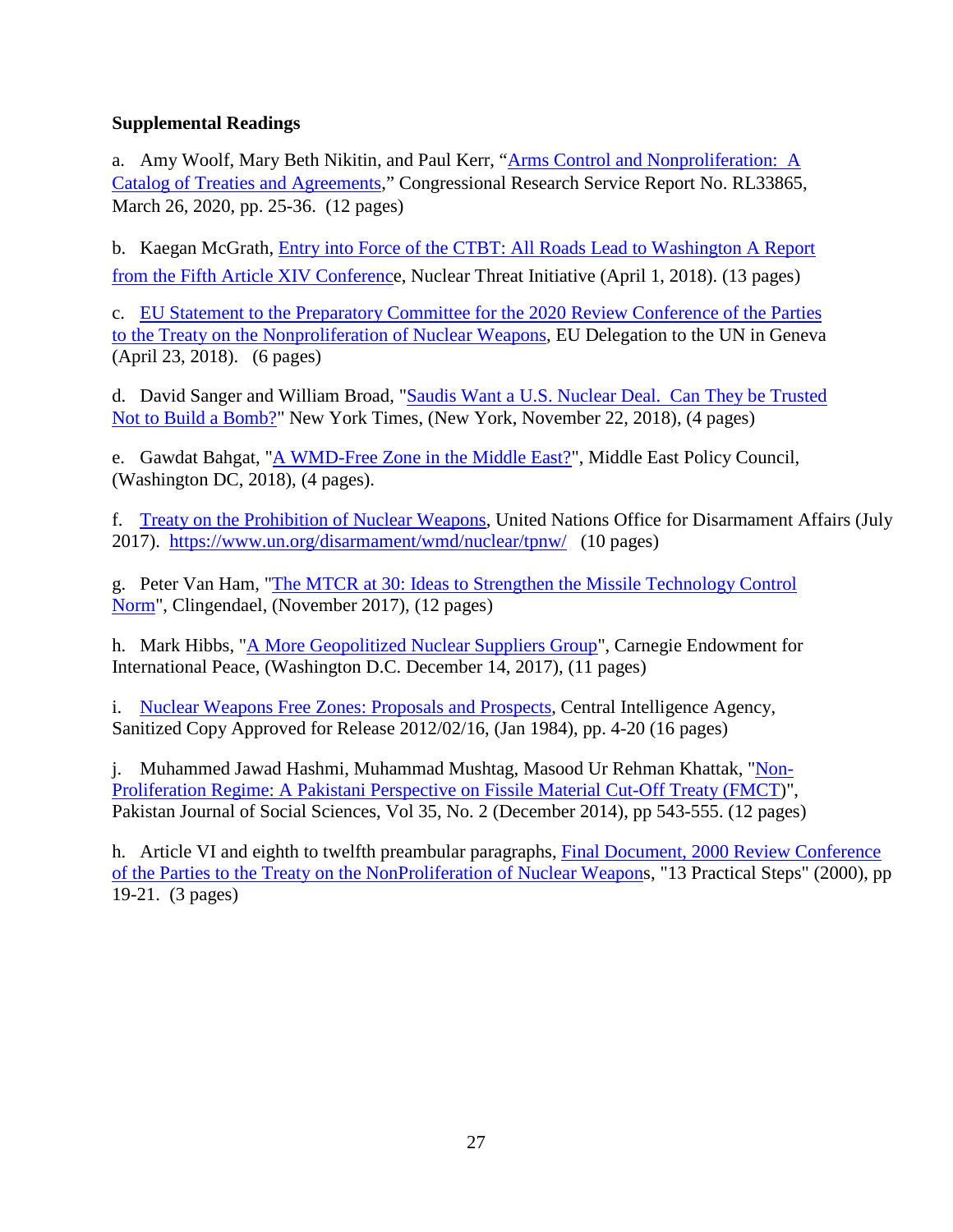## **Arms Control and U.S.-Russian Nuclear Force Reductions**

Arms control has to have a future, or none of us does. But it doesn't necessarily have to come in big packages of 600-page treaties.

— Attributed to Stanley Hoffmann

#### **Overview**

At its peak in 1967, the U.S. nuclear arsenal contained over 31,000 warheads. Today, that number is below 4,800, of which fewer than 1,550 are operationally deployed on long-range ballistic missiles or at heavy bomber bases. Though the Russians have not made their nuclear stockpile data public, their arsenal has also been substantially cut from its reported peak of over 40,000 warheads in the Cold War. In April 2010, Presidents Obama and Medvedev signed the "New Strategic Arms Reduction Treaty" (New START) that brought the number of accountable warheads on deployed strategic systems down below 1,550 for each side. The New START Treaty does not cover non-strategic nuclear weapons, which according to the U.S. Congressional Research Service stand at" between 1,000 and 6,000 warheads" for Russia and approximately 500 for the United States.

At times during the Cold War, nuclear arms control negotiations were a fundamental element in the overall US-Soviet strategic relationship. They took on great importance not only because of their objective—hopefully making the nuclear balance more predictable, and less likely to result in a crisis or war—but also because they constituted one of the few venues for serious, extended, face-to-face negotiations in very tense times. While some believe formal nuclear arms control negotiations and agreements with the Russian Federation remain important, others think they are outdated given the current political climate between the two countries. Certainly they no longer hold the same exalted status as before.

The first Strategic Arms Limitation Treaty (SALT I) was signed by the United States and the Soviet Union (USSR) in 1972, together with the Anti-Ballistic Missile (ABM) Treaty (covered in topic 10). Only a few pages long, it limited the number of ICBM and SLBM launchers on both sides, placing no limits on heavy bombers or on the number of warheads per missile. The United States attempted to constrain increases in Soviet ICBM size by limiting increases in silo launcher dimensions; there was a great outcry from some in the United States when the Soviets nevertheless deployed significantly larger missiles with much greater "throwweight." Signed in 1979, SALT II represented a more serious attempt to cap the growth in strategic offensive forces, limiting bombers and the maximum number of warheads per missile, and attempting to plug other SALT I loopholes. Senate consent to ratification was not assured; when the Soviets invaded Afghanistan at the end of 1979, President Carter withdrew the treaty from Senate consideration, and it never entered into force.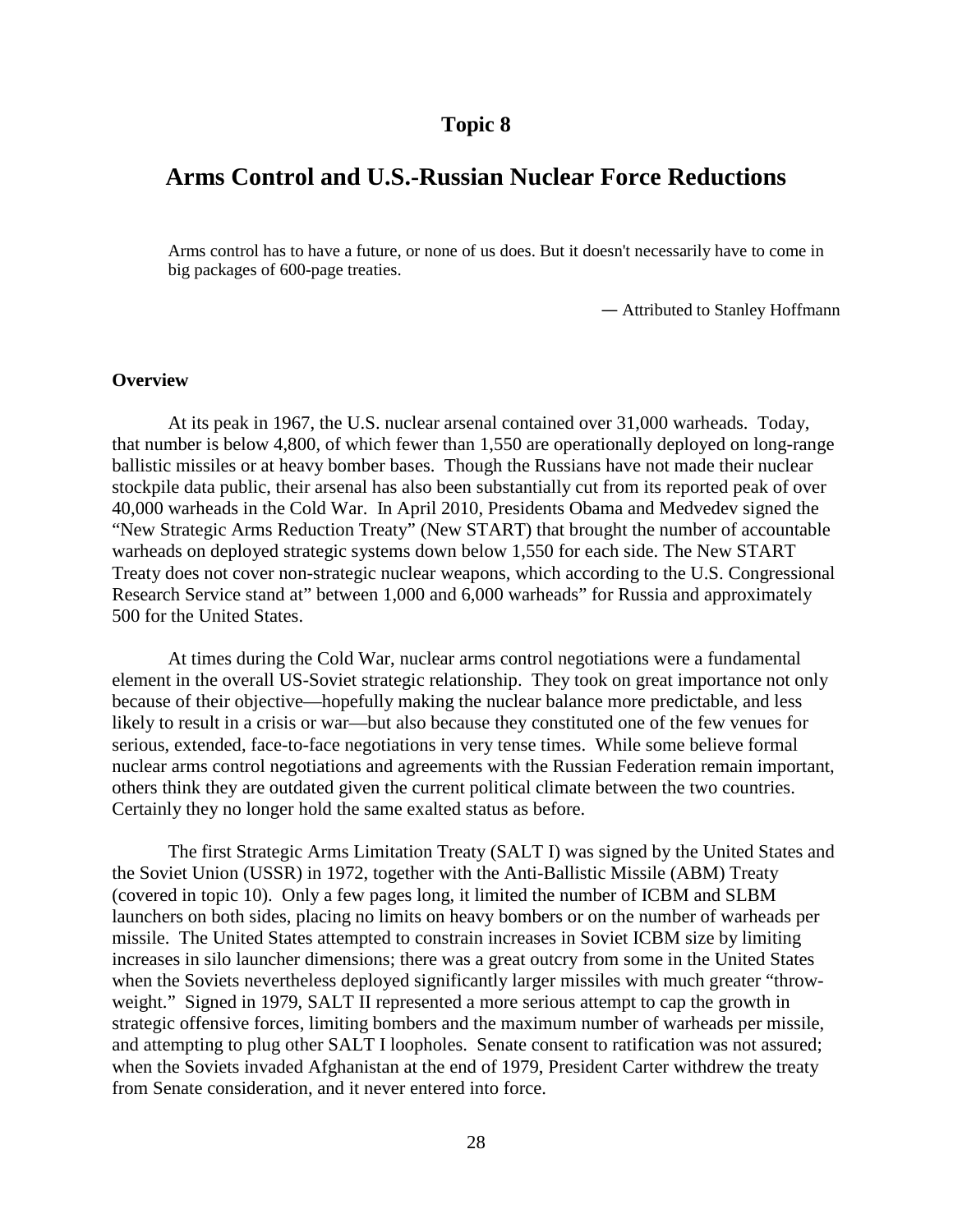Also in 1979, NATO took a "dual track" decision: it would deploy Pershing II ballistic missiles and Ground-Launched Cruise Missiles (GLCMs) in Europe to counter the mobile SS-20 missiles the USSR was fielding, but would at the same time seek limits on these systems, or their complete elimination, through negotiations. The Soviets sought to stop GLCM and Pershing II deployment by a number of means, including walking out of the negotiations in late 1983. But their efforts failed. The U.S. missiles were deployed and U.S.-Soviet negotiations resumed in 1985; ultimately, Presidents Reagan and Gorbachev signed the Intermediate-range Nuclear Forces (INF) Treaty in 1987. The INF Treaty required the superpowers to eliminate all landbased ballistic and cruise missiles with ranges between 500 and 5,500 kilometers, and included significant on-site verification measures. In 2014, the U.S. State Department reported that "the Russian Federation is in violation of its obligations under…the INF Treaty." In 2019, with Russia continuing to deny its violation of the INF Treaty, the United States formally withdrew from it.

In 1991, the United States and the USSR signed the Strategic Arms Reduction Treaty (START I), the first agreement requiring reductions in the number of warheads on strategic systems. With its annexes, protocols, agreed statements, etc., the treaty is over 700 pages long. Entering into force in 1994 (after all nuclear weapons had been removed from Belarus, Ukraine, and Kazakhstan), START I expired in December 2009. START II, signed in 1993, would have required even deeper reductions and the elimination of all multiple-warhead ICBMs, but it never entered into force because the Russian Duma demanded certain conditions for ratification and those conditions were not met.

Taking advantage of the dissolution of the Warsaw Pact and the end of the Cold War, President George H. W. Bush made unilateral decisions in September 1991 and January 1992 to withdraw and dismantle the vast majority (thousands) of U.S. tactical nuclear weapons from Europe, leaving only nuclear bombs carried by dual-capable fighter aircraft; to cancel or curtail many programs to modernize U.S. nuclear forces; and to accelerate retirements. Presidents Gorbachev and Yeltsin, respectively, made similar decisions curtailing Soviet/Russian nuclear forces in response. These "Presidential Nuclear Initiatives" represented a radical new approach to nuclear arms reductions because they involved unilateral steps without negotiation, legal documents, or verification measures. This same philosophy underlay President George W. Bush's unilateral decision in 2001 to reduce in the following decade the number of deployed U.S. strategic nuclear weapons to between 1,700 - 2,200. At the request of President Putin, the United States agreed to codify this in a legally binding bilateral agreement. Signed in 2002, the Strategic Offensive Reductions Treaty (SORT, or Treaty of Moscow) is only two pages long, places no constraints on the sides' forces other than the overall warhead limit of 2,200, and includes no definitions or verification measures; it was in force until early 2011, when it was superseded by a new agreement.

The "New START" treaty, signed by Presidents Obama and Medvedev in April 2010, represented a return to a more formal approach to nuclear arms reductions, patterned on START I. With its protocol and annexes covering data exchanges, notifications, and verification measures, the treaty is over 350 pages long. It entered into force on February 5, 2011 with the exchange of Instruments of Ratification by the United States and Russia. At the end of a 7-year reduction period, each country was limited to a total of 800 deployed and non-deployed ICBMs,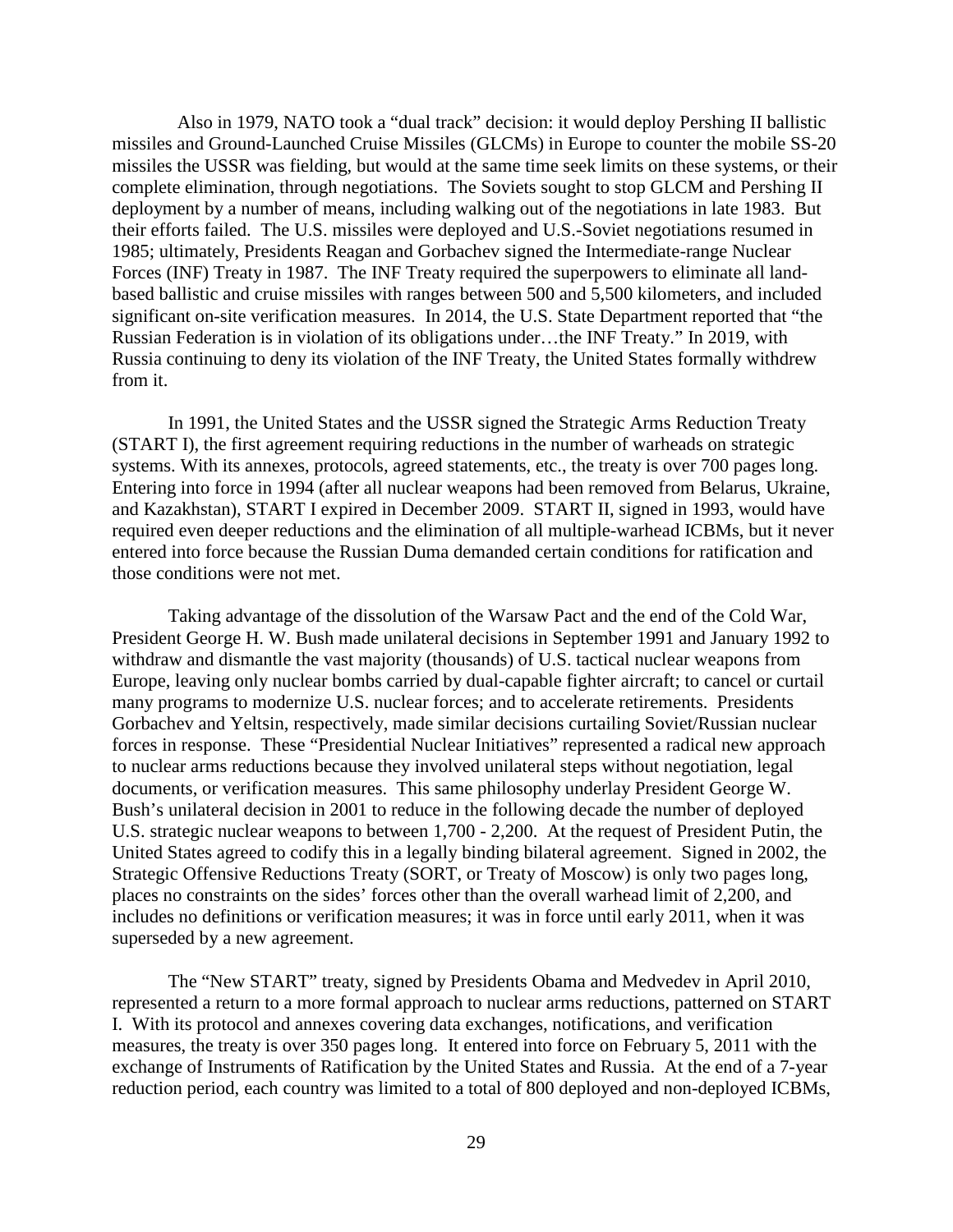SLBMs, and heavy bombers, of which no more than 700 may be deployed, with no more than 1,550 warheads on them (each bomber counts as carrying a single warhead).

As the February 2018 date for fulfilling the terms on the New START Treaty approached, the United States drew down its count of deployed strategic warheads to below 1,550 as required by the treaty. Meanwhile, Russia built up its arsenal to 1,765, considerably above the treaty's limit, before reducing its forces and reporting it had met the treaty's limits by the deadline. In 2019, arms control supporters have urged an immediate extension of the New START Treaty through 2026. Arms control skeptics demand the treaty be expanded to include Russia's non-strategic nuclear weapons and/or that China be brought into the agreement. New START is set to expire in 2021 if it is not extended.

**Topic Objective:** Describe and evaluate the key instruments and initiatives used to constrain proliferation and reduce nuclear arms, and assess the future of U.S. arms control with Russia.

#### **Issues for Consideration:**

1. How important to U.S. national security have nuclear arms control agreements been with the Soviet Union and then Russia? Have they had a significant effect on nuclear threats faced by the United States, or is their benefit—if any—primarily political in nature? What role do they play? Which of the agreements do you think were most valuable, and why?

2. There was furor among political conservatives in the United States over perceived Soviet violations of both SALT I and SALT II (though the latter was never ratified, both sides agreed not to undercut its provisions). What impact did this have on the negotiation of subsequent arms control agreements? In bilateral arms control agreements, if one side believes the other is violating one or more of its provisions, what recourse does it have?

3. What are the relative benefits and drawbacks of negotiated, legally-binding, arms control treaties? How do they compare with the benefits and drawbacks of unilateral measures such as the Presidential Nuclear Initiatives? When is one approach more appropriate than another?

4. In her 2003 article, Avis Bohlen argued that the era of strategic arms control was over, starting her conclusion with "As strategic arms control passes into history…" Why did the Obama Administration return to the model of traditional nuclear arms control, negotiating a "New START" treaty of more than 350 pages?

5. What are the primary benefits to the United States of the New START treaty? What objectives did the Administration have in negotiating it? Did it meet those objectives?

6. Should the New START treaty be extended for 5 years beyond its original end-date in 2021, as allowed under the treaty? Why, or why not?

7. Should the United States have withdrawn from the INF Treaty? Why, or why not?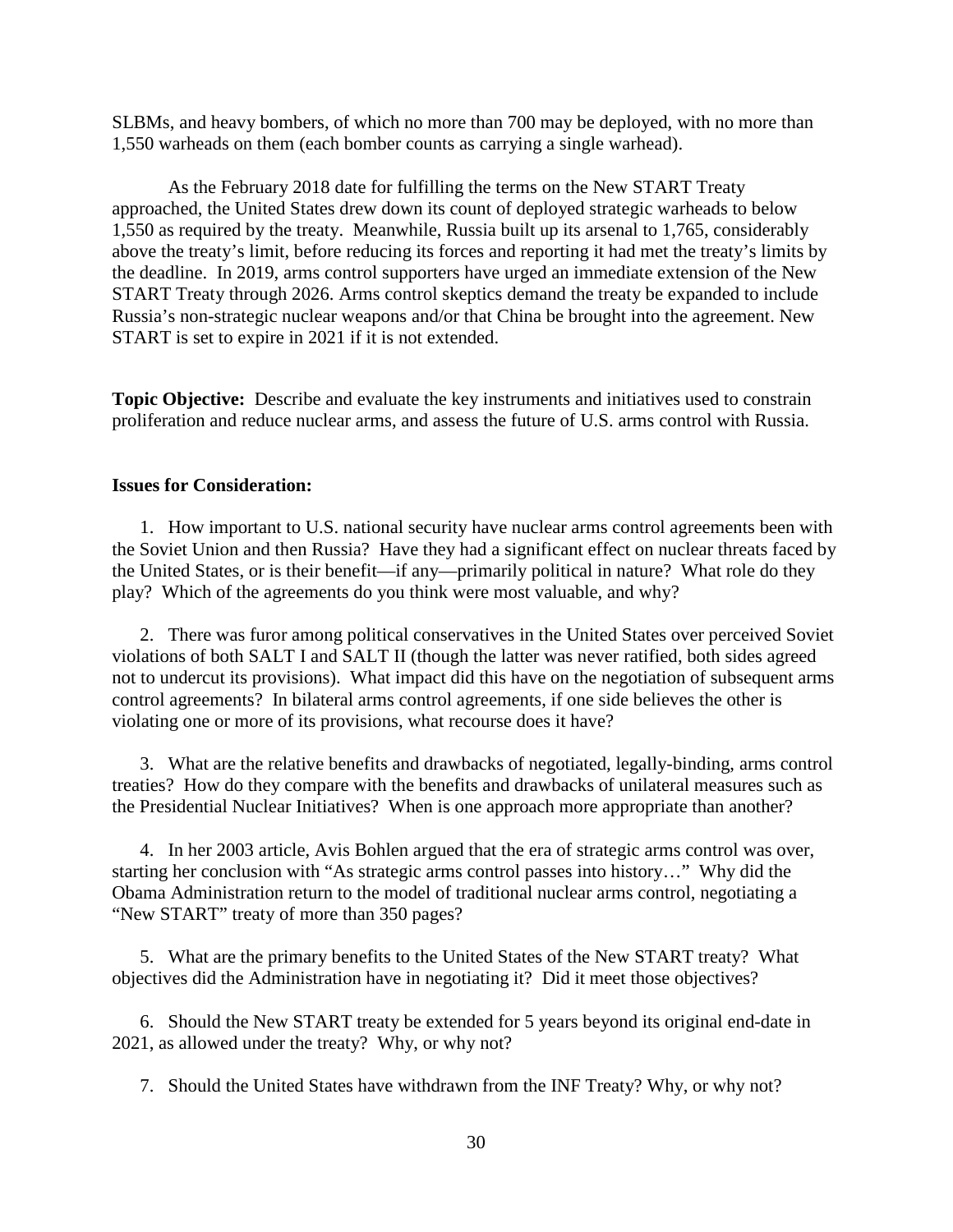**Required Readings** (Total Readings: 69 pages (of which 25 are to be SKIMMED only))

a. Avis Bohlen, ["The Rise and Fall of Arms Control,](https://www.tandfonline.com/doi/abs/10.1080/0039.2003.10071605)" Survival 45, no. 3 (Autumn 2003), pp. 7- 34 (28 pages)

b. Fred Charles Iklé, ["After Detection—What?](https://www.foreignaffairs.com/articles/1961-01-01/after-detection-what)" Foreign Affairs (January 1961), pp. 1-13. (14 pages)

c. Department of State Fact Sheet, [Russia's Violation of the Intermediate-Range Nuclear Forces](https://www.state.gov/russias-violation-of-the-intermediate-range-nuclear-forces-inf-treaty/)  [Treaty,](https://www.state.gov/russias-violation-of-the-intermediate-range-nuclear-forces-inf-treaty/) Office of the Spokesman Department of State, (December 4, 2018) (2 pages)

d. SKIM: Amy Woolf, ["The New START Treaty: Central Limits and Key Provisions,](https://fas.org/sgp/crs/nuke/R41219.pdf)" Congressional Research Service Report No. R41219, June 10, 2020, pp. 1-25. (25 pages)

#### **Supplemental Readings**:

a. Amy F. Woolf, ["Russian Compliance with the Intermediate Range Nuclear Forces \(INF\)](https://fas.org/sgp/crs/nuke/R43832.pdf)  [Treaty: Background and Issues for Congress,](https://fas.org/sgp/crs/nuke/R43832.pdf)" Congressional Research Service Report No. R43832, (August 2, 2019), pp 17-44 (27 pages)

b. Harvard Kennedy School, Belfer Center for Science and International Affairs, ["The Iran](http://belfercenter.ksg.harvard.edu/files/IranDealDefinitiveGuide.pdf?webSyncID=30880816-26bb-09de-13e8-4da108d57178&sessionGUID=05969325-9cba-6cb1-93a3-3a3ab742cb76)  [Nuclear Deal: A Definitive Guide,](http://belfercenter.ksg.harvard.edu/files/IranDealDefinitiveGuide.pdf?webSyncID=30880816-26bb-09de-13e8-4da108d57178&sessionGUID=05969325-9cba-6cb1-93a3-3a3ab742cb76)" Cambridge, MA: Harvard College, August 2015.

c. Marc A. Thiessen, ["The Arms Control Dinosaurs Are Back,](http://online.wsj.com/article/SB124268963178032407.html)" Wall Street Journal 19 May 2009, p. A17 (2 pages)

d. Amy Woolf, Mary Beth Nikitin, and Paul Kerr, ["Arms Control and Nonproliferation:](https://fas.org/sgp/crs/nuke/RL33865.pdf) A [Catalog of Treaties and Agreements,](https://fas.org/sgp/crs/nuke/RL33865.pdf)" Congressional Research Service Report No. RL33865, March 26, 2020, pp. 5-24. (19 pages)

e. "Reductions in U.S. and Former Soviet Union Nuclear Weapons" Fact Sheet, April 30, 1992, U.S. Arms Control and Disarmament Agency. (4 pages)

f. Eli Corin, ["Presidential Nuclear Initiative: An Alternative Paradigm for Arms Control,](http://www.nti.org/analysis/articles/presidential-nuclear-initiatives/)" NTI Issue Brief, March 2004. (8 pages)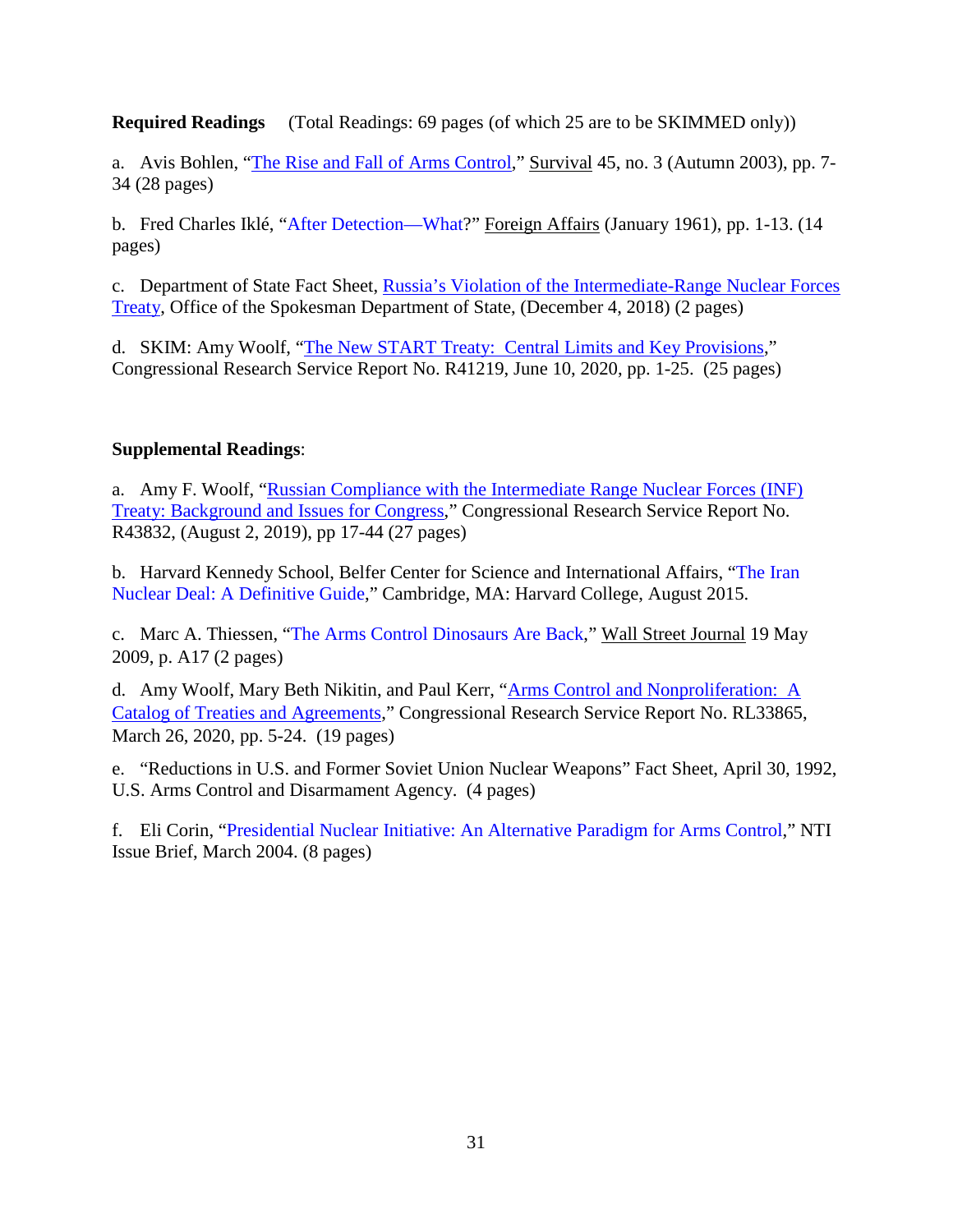## **Prospects for Additional Nuclear Arms Reductions and Global Zero**

As I have indicated in previous statements to the Congress, my central arms control objective has been to reduce substantially, and ultimately to eliminate, nuclear weapons and rid the world of the nuclear threat.

— President Ronald Reagan, 25 March 1988

Nuclear weapons are not empty symbols; they play an important deterrent role, and cannot be eliminated.

— Dr. Harold Brown and Dr. John Deutch, The Wall Street Journal*,* 19 November 2007

So today, I state clearly and with conviction America's commitment to seek the peace and security of a world without nuclear weapons. (Applause.) I'm not naive. This goal will not be reached quickly–-perhaps not in my lifetime. It will take patience and persistence. But now we, too, must ignore the voices who tell us that the world cannot change. We have to insist, "Yes, we can."

— President Barack Obama, Prague Speech*,* 5 April 2009

#### **Overview**

The goal of eliminating nuclear weapons has long been held by many well-intentioned people, and the concept is, arguably, enshrined in the Nuclear Non-Proliferation Treaty of 1968. While conservatives are generally more skeptical of this goal, and liberals more supportive, sentiment does not break cleanly across party lines. Despite presiding over a massive modernization of U.S. nuclear forces in the 1980s, President Reagan was nevertheless a "nuclear abolitionist" who repeatedly espoused the goal of ridding the world of nuclear weapons; the two skeptics cited above were, respectively, the Secretary of Defense in the Carter Administration, and the Deputy Secretary of Defense (and later Director of Central Intelligence) in the first Clinton Administration.

The abolition of nuclear weapons—or "global zero"—has taken on new life since the publication in January 2007 of an op-ed piece by former Secretaries Shultz, Perry, and Kissinger and former Senator Nunn. Many non-governmental organizations have produced books or reports addressing it, and new organizations have sprung up to advance the cause. In a speech in Prague in April 2009, President Obama espoused this goal, while recognizing it might not be achieved in his lifetime—very probably an accurate prediction.

What steps remain before this vision of nuclear zero can be realized, and what stumbling blocks lie in the way? Even with New START Treaty reductions, thousands of warheads remain in U.S. and Russian nuclear stockpiles. Russia's government does not appear at all interested in reducing its stockpile of non-strategic nuclear weapons. Indeed, Russia has been increasing its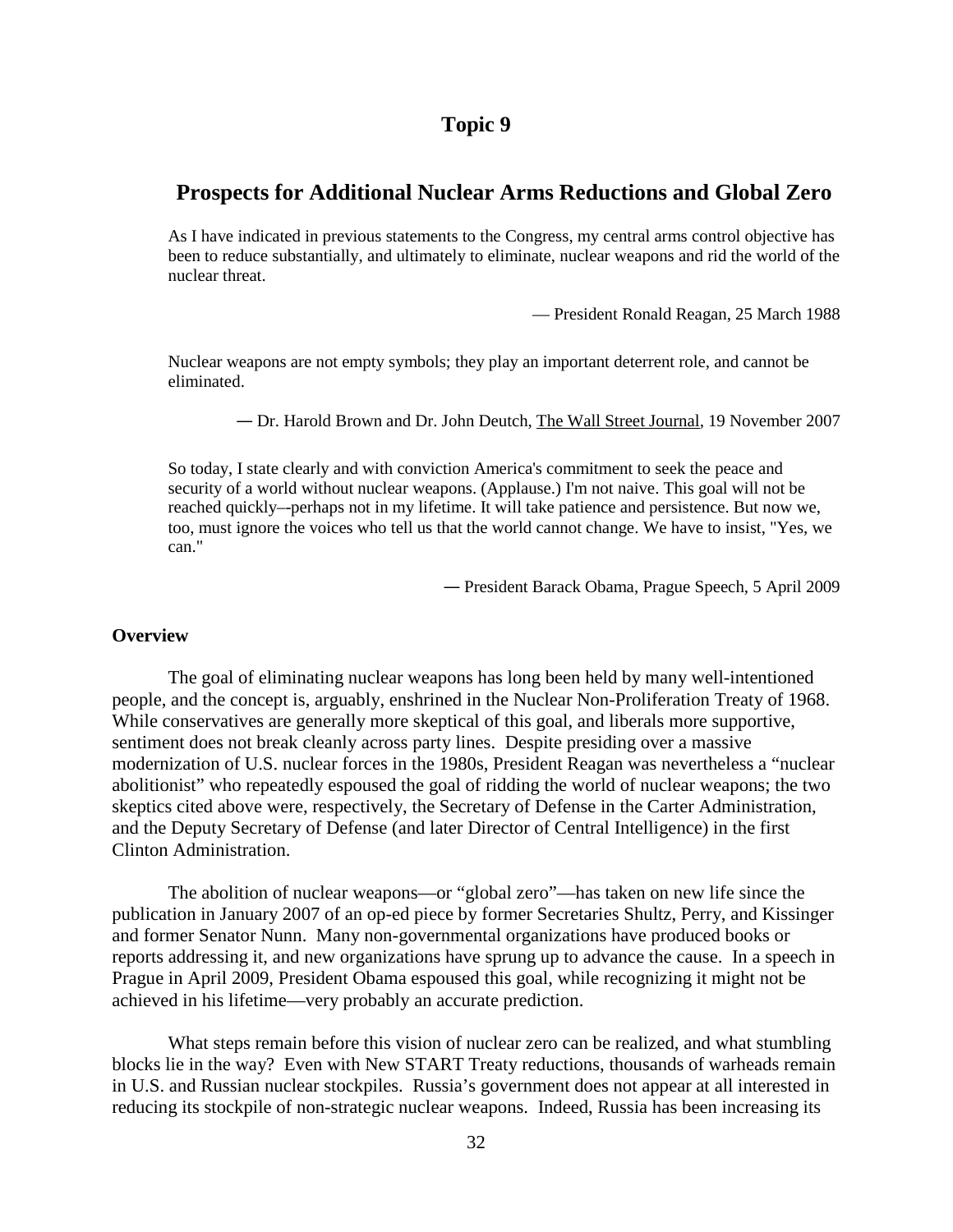reliance on these weapons to compensate for shortfalls in its conventional force capabilities. Meanwhile, the other three nuclear weapons states under the NPT—China, France, and the United Kingdom—have made clear that they are not interested in entering multilateral negotiations until the numbers of U.S. and Russian nuclear weapons have come much closer to those in the other three states' much smaller arsenals. None of the established nuclear weapon states are likely to go to zero as long as countries outside the NPT retain nuclear weapons—so how can Israel, India, Pakistan, and North Korea (and possibly someday Iran) be convinced to give them up?

Any credible approach to the elimination of nuclear weapons must also seriously address two age-old questions in arms control—how to verify compliance, and how to enforce it. As noted in topic 7, inspection regimes are fallible: the extent of Iraq's nuclear weapons program was not discovered, despite IAEA inspections, until after the first Gulf War. Even if all states give up their nuclear weapons in good faith, there will still be the problem of "latent" nuclear weapons capability. An ample supply of nuclear material (often associated with nuclear energy programs) and the knowledge and technology required to build nuclear weapons will still exist. And as demonstrated by the current controversies over the North Korean and Iranian nuclear programs, the answer to the question of compliance is just as elusive today as it was in 1961 when Fred Ikle published his seminal article in Foreign Affairs, "After Detection—What?" Clear and compelling answers to these concerns will be key to any arms control regime aimed at abolishing nuclear weapons.

**Topic Objective:** Comprehend and evaluate key issues that would surround efforts for further reduction and eventual elimination of nuclear weapons.

#### **Issues for Consideration:**

1. If additional U.S.-Russian nuclear arms reduction beyond the New START Treaty is required before other countries will agree to reduce or eliminate their nuclear arsenals, what is the best way to go about it? Given the disparity in the size of U.S. and Russian holdings of nonstrategic nuclear weapons, what, if anything, would convince Russia to come down to, or below, current U.S. levels of these weapons?

2. How far down would U.S. and Russian stockpiles have to come before China, France, and the United Kingdom would be willing to join in negotiations on reduction or elimination of their nuclear weapons? Would the three insist that all countries reach zero at the same time, or might they agree to go to zero before the United States and Russia do? Would any of these countries consider a unilateral decision to abandon nuclear weapons even if other countries (including those outside the NPT) still retained them? If so, under what conditions, and what might be the considerations behind such a decision? Is there any chance that, as U.S. and Russian arsenals reduce to 1,000 weapons or below, China might decide to increase its holdings in order to gain recognition as a peer nuclear power?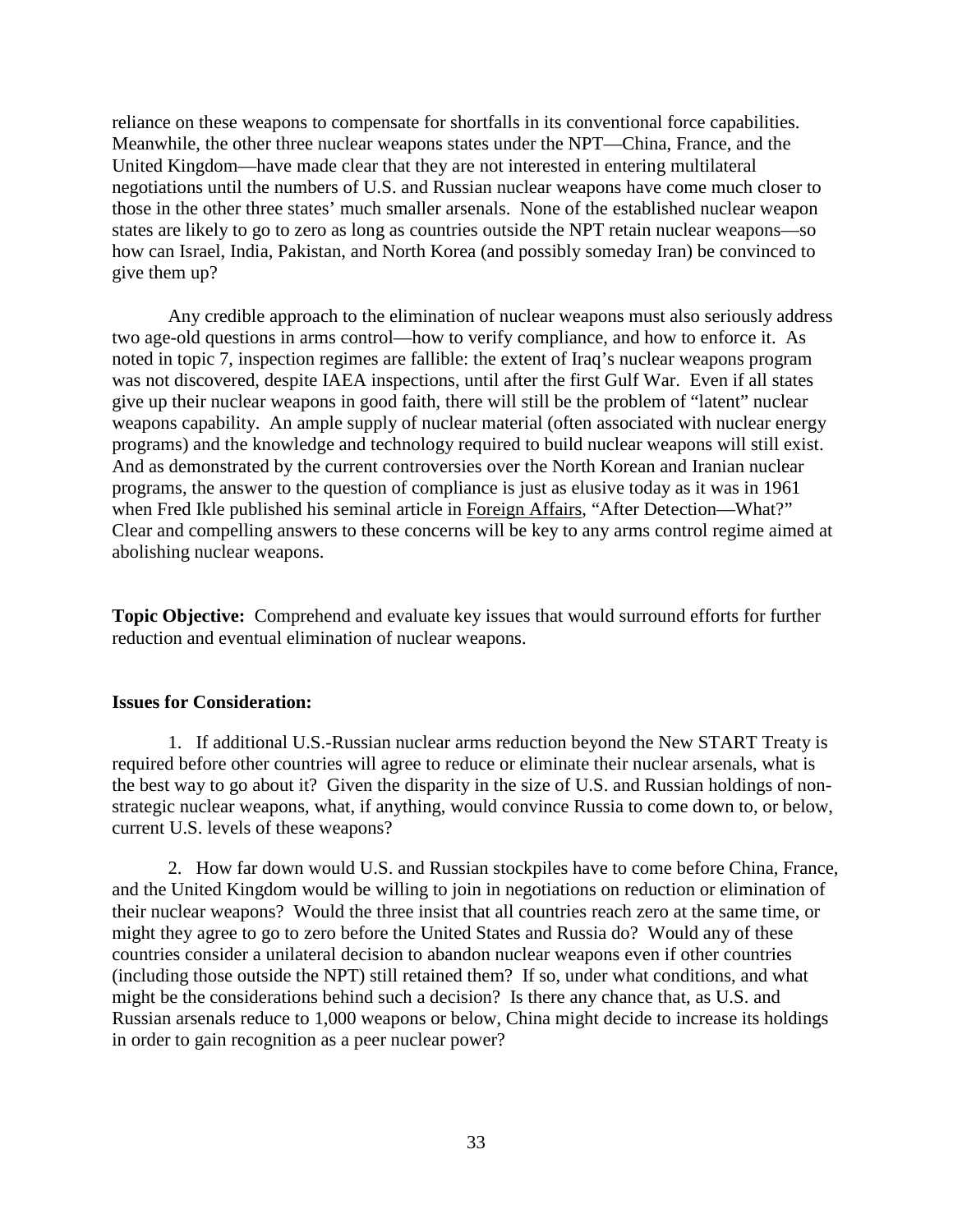3. What conditions would have to pertain, or what inducements would have to be offered, to get Israel, India, Pakistan, and North Korea (and possibly Iran in the future) to give up nuclear weapons?

4. As the number of nuclear weapons falls to very low levels, the perceived significance of a relatively small number of weapons might increase greatly. How can stability be maintained during the reduction process? Once all nuclear weapons are eliminated, what is the best way to address the issue of "latent" capability, to prevent a destabilizing, WWI-like race to mobilize this capability in a crisis?

5. What would be required for a verification regime to provide high confidence in determining the number of weapons a country possessed, and how feasible is achievement of such a regime? Would the United States accept such a regime?

6. What kind of international cooperative regime would be needed for effective enforcement of compliance? If in a crisis a country revealed that it had some number of nuclear weapons, would other states not involved in the crisis risk becoming a target of those weapons by taking part in collective action against that country?

7. Will a succession of nuclear arms control treaties be the catalyst that brings about the elimination of all nuclear weapons? Or will arms control reflect and codify that which is made possible by other changes in the international security environment?

8. Is the goal of "global zero" helpful or harmful? Isn't it important to have a clear vision of where you want to go, even if it is hard to see the exact path that will lead you there? Naysayers scoffed at President Kennedy's vision of landing a man on the moon; is the same dynamic at work here?

### **Required Readings** (Total Readings: 54 pages)

a. George P. Shultz, William J. Perry, Henry A. Kissinger and Sam Nunn, ["A World Free of](http://www.wsj.com/articles/SB116787515251566636)  [Nuclear Weapons,](http://www.wsj.com/articles/SB116787515251566636)" The Wall Street Journal, 4 January 2007, p. A15. (4 pages)

b. Harold Brown and John Deutch, ["The Nuclear Disarmament Fantasy,](http://www.wsj.com/articles/SB119542524645797257)" The Wall Street Journal, 19 November 2007, p. A19 (3 pages)

c. Thomas C. Schelling, ["A World without Nuclear Weapons?](https://www.amacad.org/content/publications/pubContent.aspx?d=945)" Daedalus (Fall 2009), pp. 124- 129 (6 pages)

d. George Perkovich and James M. Acton, "Chapter 2: Verifying[…Assessing completeness:](http://www.carnegieendowment.org/files/abolishing_nuclear_weapons_debate.pdf)  [worrying about what is not declared,](http://www.carnegieendowment.org/files/abolishing_nuclear_weapons_debate.pdf)" Abolishing Nuclear Weapons: A Debate (Washington: Carnegie Endowment, 2009) pp. 60-69. (10 pages)

e. George Perkovich and James M. Acton, ["Chapter 4: Enforcement,](http://www.carnegieendowment.org/files/abolishing_nuclear_weapons_debate.pdf)" Abolishing Nuclear Weapons: A Debate (Washington: Carnegie Endowment, 2009) pp. 99-114. (16 pages)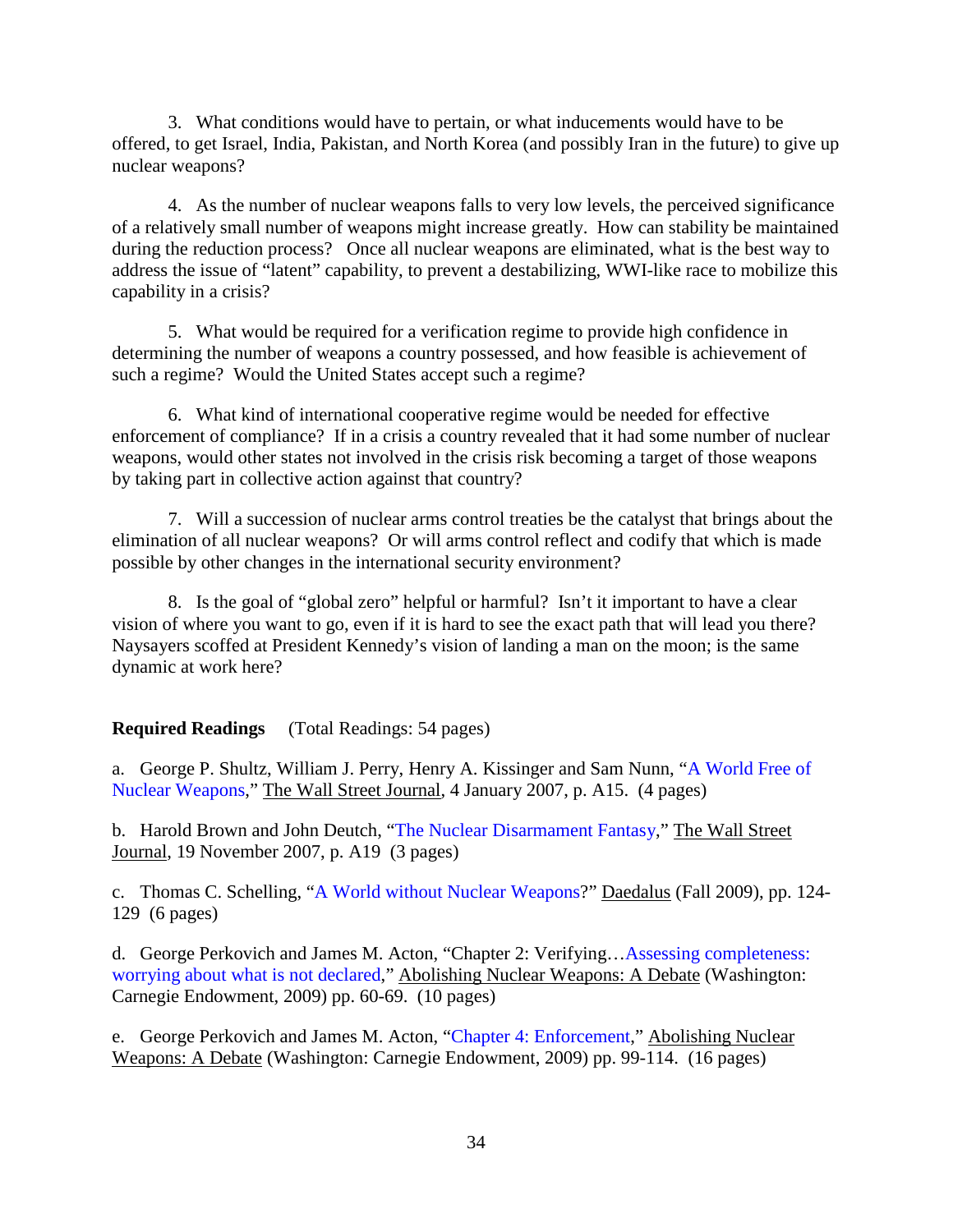f. Josef Joffe and James W. Davis, ["Less Than Zero: Bursting the New Disarmament Bubble,](https://nduezproxy.idm.oclc.org/login?url=http://search.ebscohost.com/login.aspx?direct=true&db=aph&AN=56623845&site=ehost-live&scope=site)" Foreign Affairs, 90, No. 1 (Jan/Feb 2011), pp. 7-13. (6 pages)

g. ["Nuclear Weapons: The Unkicked Addiction,](http://www.economist.com/news/briefing/21645840-despite-optimistic-attempts-rid-world-nuclear-weapons-threat-they-pose-peace)" The Economist, 7 March 2015. (9 pages)

### **Supplemental Reading**

a. George P. Shultz, William J. Perry, Henry A. Kissinger and Sam Nunn, ["Toward a Nuclear-](https://nduezproxy.idm.oclc.org/login?url=http://proquest.umi.com/pqdweb?did=1412798561&sid=5&Fmt=3&clientId=3921&RQT=309&VName=PQD)[Free World,](https://nduezproxy.idm.oclc.org/login?url=http://proquest.umi.com/pqdweb?did=1412798561&sid=5&Fmt=3&clientId=3921&RQT=309&VName=PQD)" The Wall Street Journal, 15 January 2008, p. A15. (6 pages)

b. Ivo Daalder and Jan Lodal, ["The Logic of Zero: Toward a World Without Nuclear](https://nduezproxy.idm.oclc.org/login?url=http://proquest.umi.com/pqdweb?did=1581257971&sid=3&Fmt=3&clientId=3921&RQT=309&VName=PQD)  [Weapons,](https://nduezproxy.idm.oclc.org/login?url=http://proquest.umi.com/pqdweb?did=1581257971&sid=3&Fmt=3&clientId=3921&RQT=309&VName=PQD)" Foreign Affairs Vol. 87, Iss. 6 [\(Nov/Dec 2008\)](http://proquest.umi.com/pqdweb?RQT=572&VType=PQD&VName=PQD&VInst=PROD&pmid=6&pcid=40803371&SrchMode=3), pp. 80-95. (16 pages)

c. Bruno Tertrais, ["The Illogic of Zero,](http://www.metu.edu.tr/%7Eutuba/Tertrais.pdf)" The Washington Quarterly, 33, no. 2 (April 2010), pp. 125-138. (14 pages)

d. Skim: Barry M. Blechman, ["Chapter 1: Why We Need to Eliminate Nuclear Weapons—and](http://www.stimson.org/images/uploads/research-pdfs/Chap_1_Blechman__Formatted.pdf)  [How to Do It.](http://www.stimson.org/images/uploads/research-pdfs/Chap_1_Blechman__Formatted.pdf)" Elements of a Nuclear Disarmament Treaty (Washington: Stimson Center, 2009) pp. 1-26 (26 pages – not counted in Total Readings page count)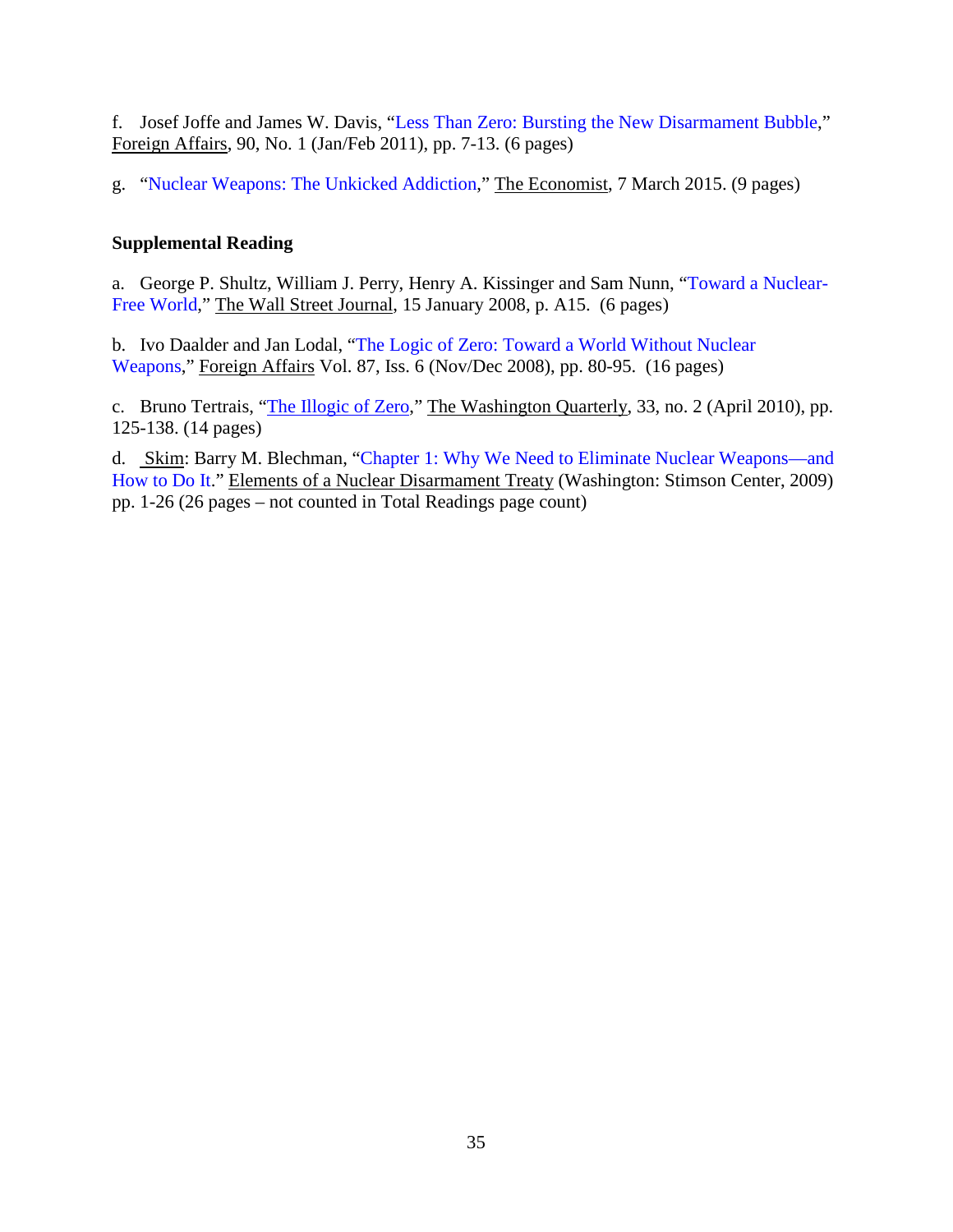## **Strategic Defenses and Stability**

They agree on the essential contribution of the ABM Treaty to reductions in offensive forces, and reaffirm their commitment to that Treaty as a cornerstone of strategic stability.

— Joint Statement by Presidents Clinton and Putin on Strategic Stability, 4 June 2000

We need a new framework that allows us to build missile defenses to counter the different threats of today's world. To do so, we must move beyond the constraints of the 30-year-old ABM Treaty. This Treaty does not recognize the present or point us to the future; it enshrines the past... We should leave behind the constraints of an ABM Treaty that perpetuates a relationship based on distrust and mutual vulnerability.

— President George W. Bush, Speech at National Defense University, 1 May 2001

After the U.S. withdrew from the Anti-Ballistic Missile (ABM) Treaty we have been working hard to develop new promising weaponry systems and this enabled us to make a big step forward creating new strategic arms . . . U.S. global missile systems are mainly against ballistic missiles and these are the core of our nuclear deterrence. This is why Russia has been developing extremely effective systems to defeat missile defense.

— President Vladimir Putin, State of the Nation Speech, 1 March 2018

#### **Overview**

In 1972, the United States and the Soviet Union (USSR) signed the Anti-Ballistic Missile (ABM) Treaty, which banned nationwide defenses against strategic ballistic missiles. It permitted only two deployment areas of 100 interceptors each to defend the national capital and an ICBM base. A 1974 protocol reduced the allowable fielding options to a single deployment area for each country, with the United States choosing to defend a Minuteman base in North Dakota and the USSR electing to defend Moscow. The United States abandoned its ABM system in 1975; the Moscow system (whose interceptors carry nuclear warheads) still exists, and was upgraded in the 1980s. The treaty did not ban or limit deployment of defenses against shortand intermediate-range ballistic missiles, though there were serious arguments between the sides over the "demarcation" line separating those defenses from ones banned by the treaty. Over time the ABM Treaty came to be viewed as the very embodiment of the benefits of mutual vulnerability—the "cornerstone of strategic stability," as espoused by Thomas Schelling. More broadly, missile defense systems have become nearly as consequential in nuclear deterrence as the nuclear weapon systems themselves. The debate on the importance and threat of missile defense systems has become almost theological.

President Reagan's 1983 proposal for a Strategic Defense Initiative did not result in deployments, but spurred technology development. Following the collapse of the Soviet Union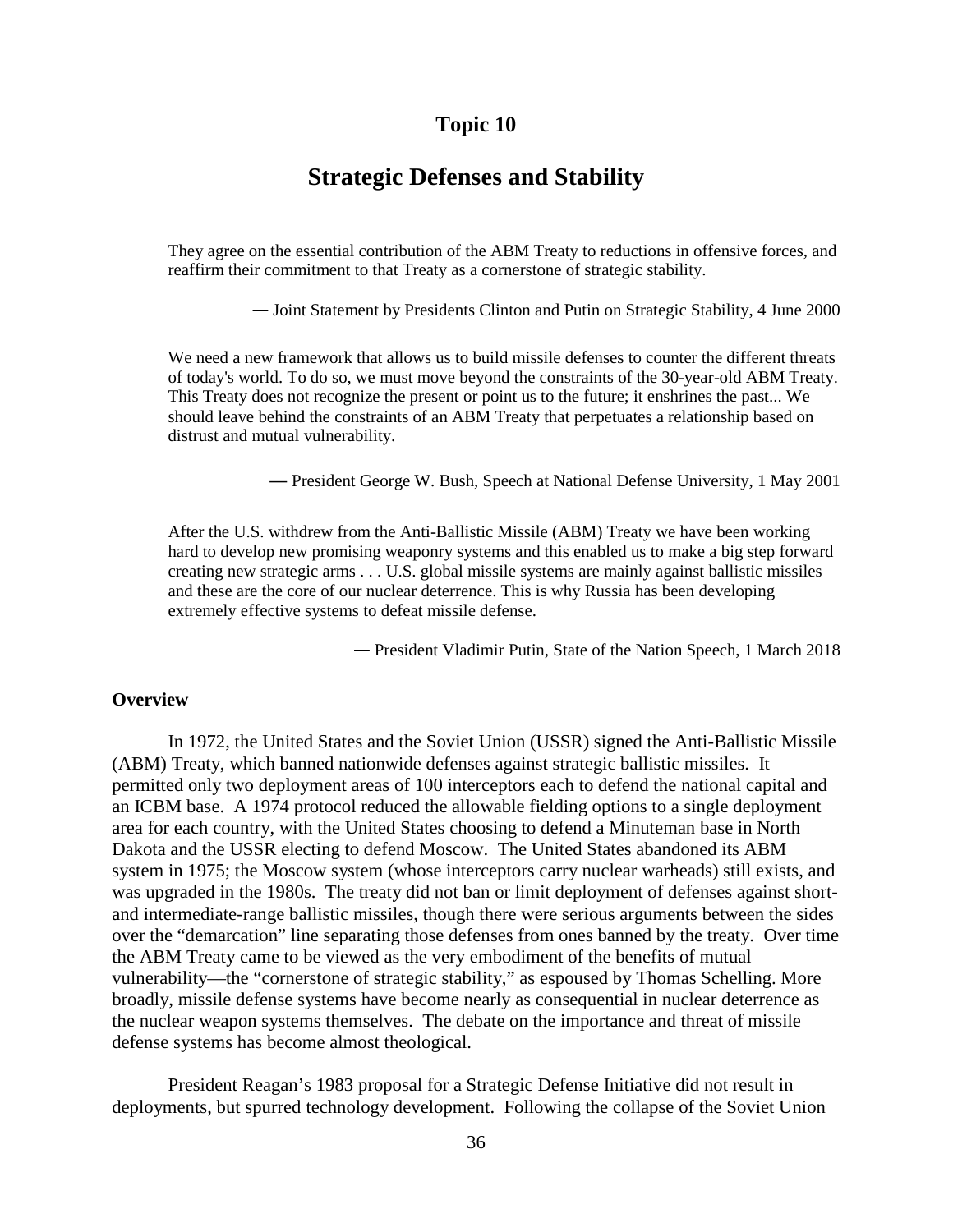in 1991 North Korean and Iranian missile programs continued to progress shifting missile defense sentiment in favor of countering "rogue states". This received great impetus in August 1998 when—one month after a bipartisan Congressional commission produced an alarming report on the future ballistic missile threat to the United States—North Korea tested a missile with an unexpected third stage (which failed in flight). Addressing rogue states and regional threats to the homeland required modifying the ABM Treaty to permit limited defense of national territory, however Russia steadfastly refused Clinton Administration proposals to amend the ABM Treaty. Governor Bush made missile defense an issue in his presidential campaign, and following the attacks of 9/11 the United States gave formal notification in December 2001 of its intent to withdraw from the ABM Treaty. Because of the international political climate after the September 11 attack, Russia reacted in a very low-key manner, stating that Russian national security was not threatened. President Bush directed deployment of ground-based interceptors – 44 are now deployed between two locations, Fort Greely Alaska and Vandenberg Air Force Base in California.

Unlike U.S. national deployments, plans by the Bush Administration to deploy 10 interceptors in Poland and a radar in the Czech Republic to counter Iranian missile threats elicited strongly negative Russian reactions, despite U.S. proposals to Russia for cooperation on missile defense. In part to address Russian concerns, in September 2009 these plans were canceled in favor of a "Phased Adaptive Approach" that would focus first on defenses against shorter-range Iranian missiles, working up to deployment of a system in Europe beginning in 2020 to protect against potential threats while remaining insufficient in number or capability to undercut Russian nuclear deterrence. Missile defense sites have come on line in Poland and Romania with significant negative reaction from Russian leaders.

**Topic Objective:** Describe and evaluate the capabilities of missile defense systems and their deployment locations against the philosophies of strategic stability as it relates to the arms control regime and attributes of nuclear deterrence.

#### **Issues for Consideration:**

1. What is strategic stability? What role did it play during the Cold War? Does it remain a relevant or useful tool for U.S. nuclear strategy today?

2. What impact did the ABM Treaty have on the U.S.-Soviet "arms race" during the Cold War? How did it affect strategic stability? According to the theory of mutual vulnerability, it should have helped to remove fears of a first strike and reduced incentives to build up offensive arsenals; did it succeed?

3. To what extent did the United States and the USSR buy into the theory that strategic stability was assured by acceptance of mutual vulnerability to attack? Does the argument that strategic missile defenses are destabilizing apply to civil defense, bomber defenses, or defenses against short- and intermediate-range missiles? Why or why not?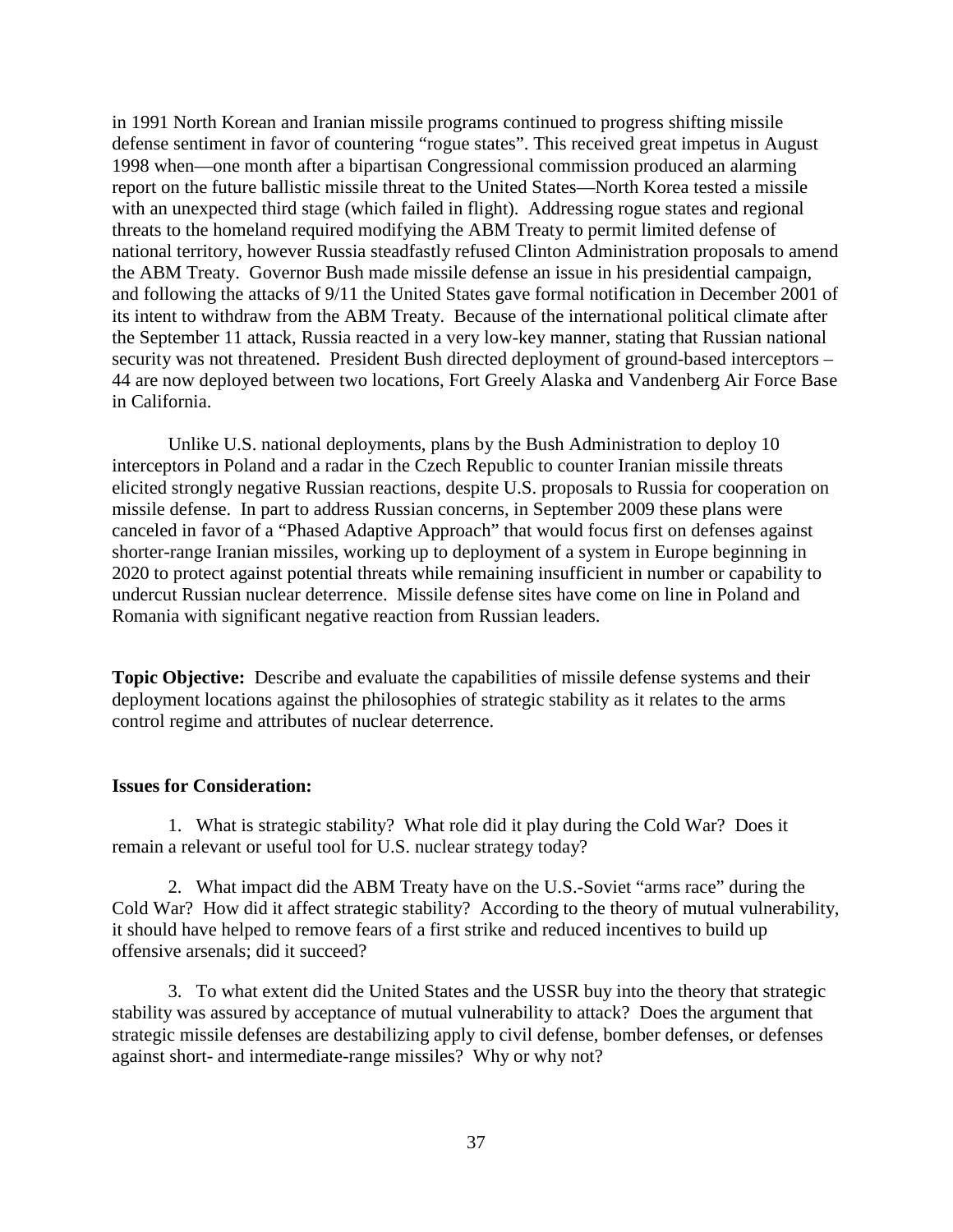4. Given that Russia can deploy 1,550 warheads on its strategic systems under New START, and thousands of non-strategic nuclear warheads unlimited by any agreement, why did Russia react so strongly against the Bush Administration proposal to put 10 interceptors in Poland?

5. Under what circumstances, if any, can missile defenses play a stabilizing role? Are there any examples of this in the past? How effective do missile defenses have to be before they can provide positive benefits?

6. How are missile defenses likely to play in the U.S.-China relationship? How much, if at all, should China care about U.S. ground-based interceptors in Alaska and California? About U.S. defenses against ballistic missiles of shorter ranges? About U.S. missile defense cooperation with its allies in the Pacific (such as THAAD batteries in South Korea)?

**Required Readings** (Total Readings: 63 pages)

a. Keith B. Payne, The Great American Gamble: Deterrence Theory and Practice from the Cold War to the Twenty-First Century, (United States: National Institute Press, 2008), pp. 379-398. (20 pages)

b. Thomas Karako and Ian Williams, ["Missile Defense 2020: Next Steps for Defending the](https://www.csis.org/analysis/missile-defense-2020)  [Homeland,](https://www.csis.org/analysis/missile-defense-2020)" Chapter 6, Future Options, Report of CSIS Missile Defense Project, April 2017. (18 pages)

c. ["The European Phased Adaptive Approach at a Glance,](https://www.armscontrol.org/factsheets/Phasedadaptiveapproach)" Fact Sheets & Briefs, Arms Control Association, Updated January 2019. (5 pages)

d. U.S. Department of Defense, [2019 Missile Defense Review,](https://media.defense.gov/2019/Jan/17/2002080666/-1/-1/1/2019-MISSILE-DEFENSE-REVIEW.PDF) (Washington, DC: DOD, 2019), Secretary's Preface and Executive Summary, pp. I-XX. (20 pages)

### **Supplemental Readings**:

a. Lynn F. Rusten, ["U.S. Withdrawal from the Antiballistic Missile Treaty,](https://ndupress.ndu.edu/Portals/68/Documents/casestudies/CSWMD_CaseStudy-2.pdf)" Case Study Series No. 2, Center for the Study of Weapons of Mass Destruction (Washington: National Defense University Press, January 2010). (13 pages)

b. James Acton, ["Reclaiming Strategic Stability,](https://carnegieendowment.org/files/Reclaiming_Strategic_Stability.pdf)" Chapter 4 in Strategic Stability: Contending Interpretations, U.S. Army War College Press, February 2013, pp. 117-139, (22 pages)

c. ["Key Findings: China-U.S. Dialogue on Strategic Nuclear Dynamics"](https://csis-prod.s3.amazonaws.com/s3fs-public/event/03232017_USChinaSND_KF_0.pdf?1oo3S4KipDCM99vl7OcconfGAbDimpqE) Pacific Forum CSIS, March 2017, (3 pages)

d. Matthew Rojansky, ["Russia and Strategic Stability,](https://carnegieendowment.org/files/Reclaiming_Strategic_Stability.pdf)" Chapter 8 in Strategic Stability: Contending Interpretations, U.S. Army War College Press, February 2013, pp. 295-327, (34 pages)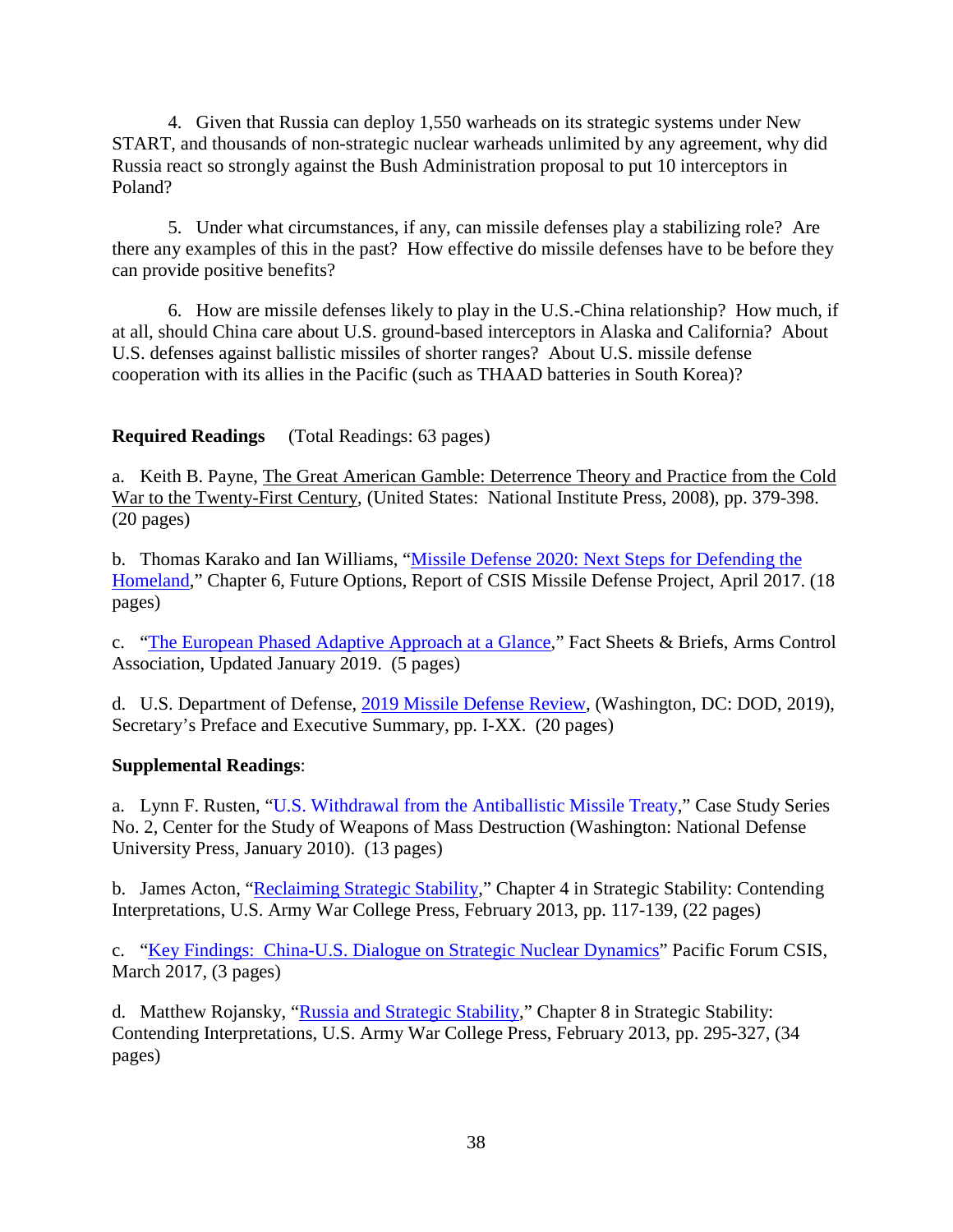## **Nuclear Command and Control**

It is perhaps not surprising, therefore, that in modern wars the big blunders have usually been strategic rather than tactical.

— Bernard Brodie, *Strategy in the Missile Age*

The question of what happens if deterrence fails is vital for the intellectual cohesion and credibility of nuclear strategy.

— Sir Lawrence Freedman, *The Evolution of Nuclear Strategy*

#### **Overview**

This lesson offers an opportunity for seminar members to visit the nuclear operations section of the Pentagon's National Military Command Center (NMCC).

The faculty seminar leader will coordinate with the appropriate officials of the Joint Staff, J-3. They will endeavor to set up a meeting with a general/flag officer responsible for nuclear operations, a tour of the NMCC, and a briefing or demonstration of the role of the NMCC in nuclear command and control.

This visit is intended to provide the students a holistic view of the systems and processes used to communicate with senior leaders during a potential threat and develop and execute appropriate responses to that potential threat.

**Topic Objective:** Comprehend the command and control of nuclear forces at the highest levels of the U.S. government.

#### **Issues for Consideration:**

1. Does America's nuclear command and control ensure presidential control over the employment of nuclear weapons, assurance of mission accomplishment, and prevention of unauthorized or accidental use of a nuclear weapon?

2. Do the officials in the Pentagon possess sufficient situational awareness to advise the President of the United States in the event of a nuclear crisis?

3. Is the current system of presidential authority over the use of nuclear weapons correct? If so, why? If not, why not, and what changes should be made?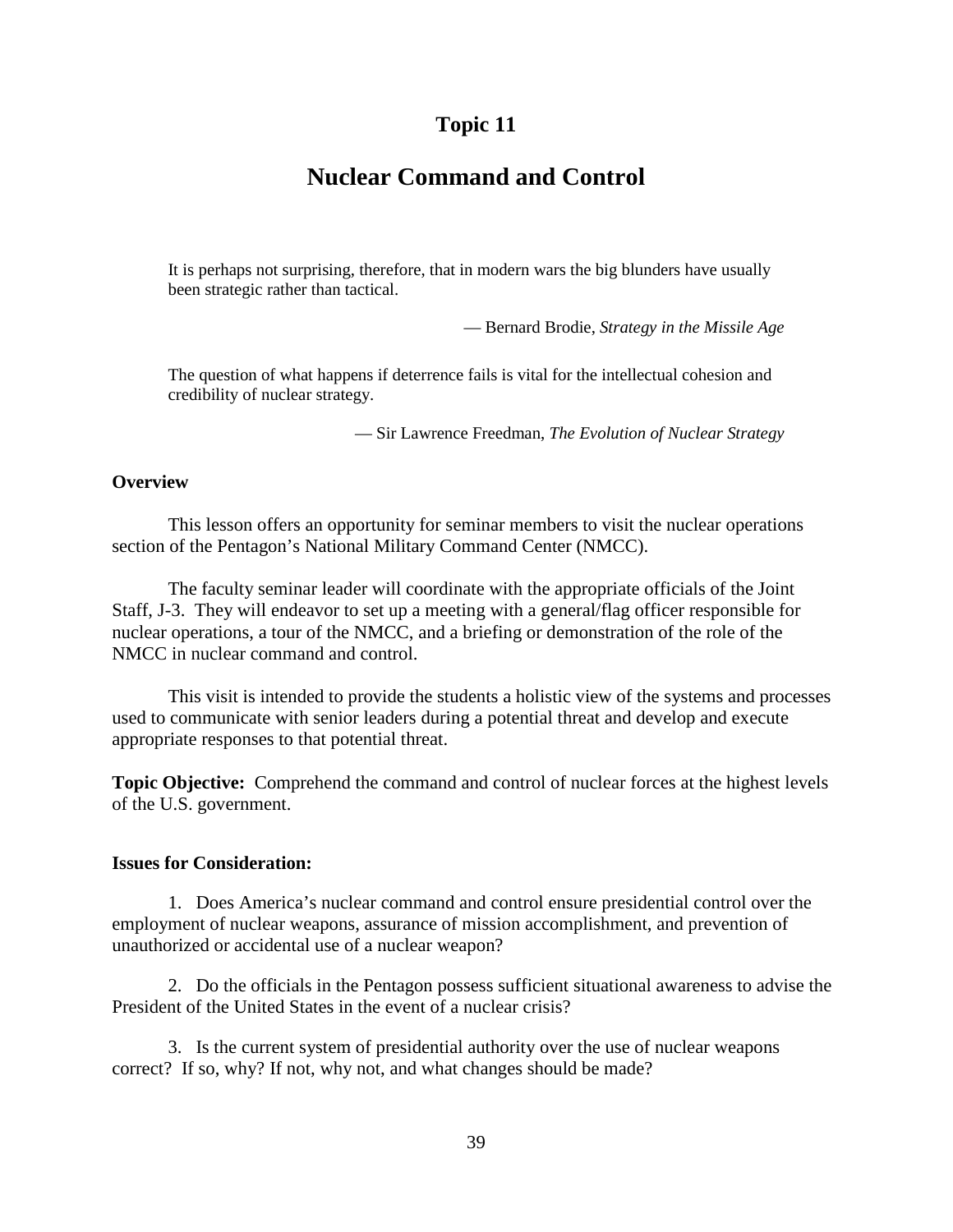4. After viewing US systems and processes, what key attributes of an adversary's nuclear command and control would be important or relevant? Not all decision-making and decision support regarding nuclear weapons has to be in the model of the U.S., what key attributes or requirements might you postulate would be achievable or desired by an adversary?

### **Required Readings:** (68 pages)

a. C. Robert Kehler, ["Nuclear Weapons & Nuclear Use,](https://www.mitpressjournals.org/doi/abs/10.1162/DAED_a_00411)" Daedalus Vol. 145, Issue 4, (Fall 2016) pp. 50-61. (12 pages)

b. Jeffrey G. Lewis and Bruno Tertais, ["The Finger on the Button: The Authority to Use](https://www.nonproliferation.org/wp-content/uploads/2019/02/Finger-on-the-Nuclear-Button.pdf)  [Nuclear Weapons in Nuclear-Armed States,](https://www.nonproliferation.org/wp-content/uploads/2019/02/Finger-on-the-Nuclear-Button.pdf)" James Martin Center for Nonproliferation Studies, Feburary 2019, pp 1-34 (34 pages)

c. Lt Gen David Deptula (Ret.), William LaPlante, and Robert Haddick, ["Modernizing U.S.](http://www.mitchellaerospacepower.org/nc3)  [Nuclear Command, Control, and Communications,](http://www.mitchellaerospacepower.org/nc3)" Mitchell Institute for Aerospace Studies, February 2019, pp 6-28, (22 pages)

### **Additional Relevant Material:**

a. Full Committee Hearing [Authority to Order the Use of Nuclear Weapons,](https://www.foreign.senate.gov/hearings/watch?hearingid=2BBCD985-5056-A066-608C-694C345A1176) United States Senate Committee on Foreign Relations, November 14, 2017. Video at hyperlink. Watch Senator Risch, Senator Merkley, Senator Shaheen, Senator Corker. Other Senator Questions listed below to skim topics that might interest you.

- Start 30:25
- Gen C. Robert Kehler (Former STRATCOM Commander) Introductory Remarks 40:05
- Professor Peter Feaver (Duke University Sanford of School of Public Policy) Introductory Remarks - 46:00
- Honorable Brian McKeon (Former Under Secretary of Defense for Policy) Introductory Remarks 52:00
- Senator Ben Cardin Questions 57:50 (focus on legality, proportionality, challenges/refusal of Presidential decision)
- Senator Ron Johnson Questions 1:05:40 (imminent attack scenarios)
- Senator Tom Udall Questions 1:13:10 (require declaration of war prior to nuclear use, imminent attack scenarios, second leader confirmation of Presidential decision)
- Senator Todd Young Questions 1:19:00 (legal standard of decision making, recourse of refusing Presidential decision)
- Senator Chris Murphy Questions 1:25:45 (legality of order tied to declaration of war or imminent attack, imminent attack scenarios)
- Senator Marco Rubio Questions 1:31:40 (allies and adversaries are watching this hearing, calculated ambiguity in nuclear deterrence)
- Senator Edward Markey Questions 1:37:20 (remarks/opinions on sole authority, does President require separate authorization to launch nuclear attack)
- Senator Tim Kaine Questions 1:43:50 (refusal of Presidential order based on internal procedures/processes, legality/illegality of order, North Korea status of war types of legal orders)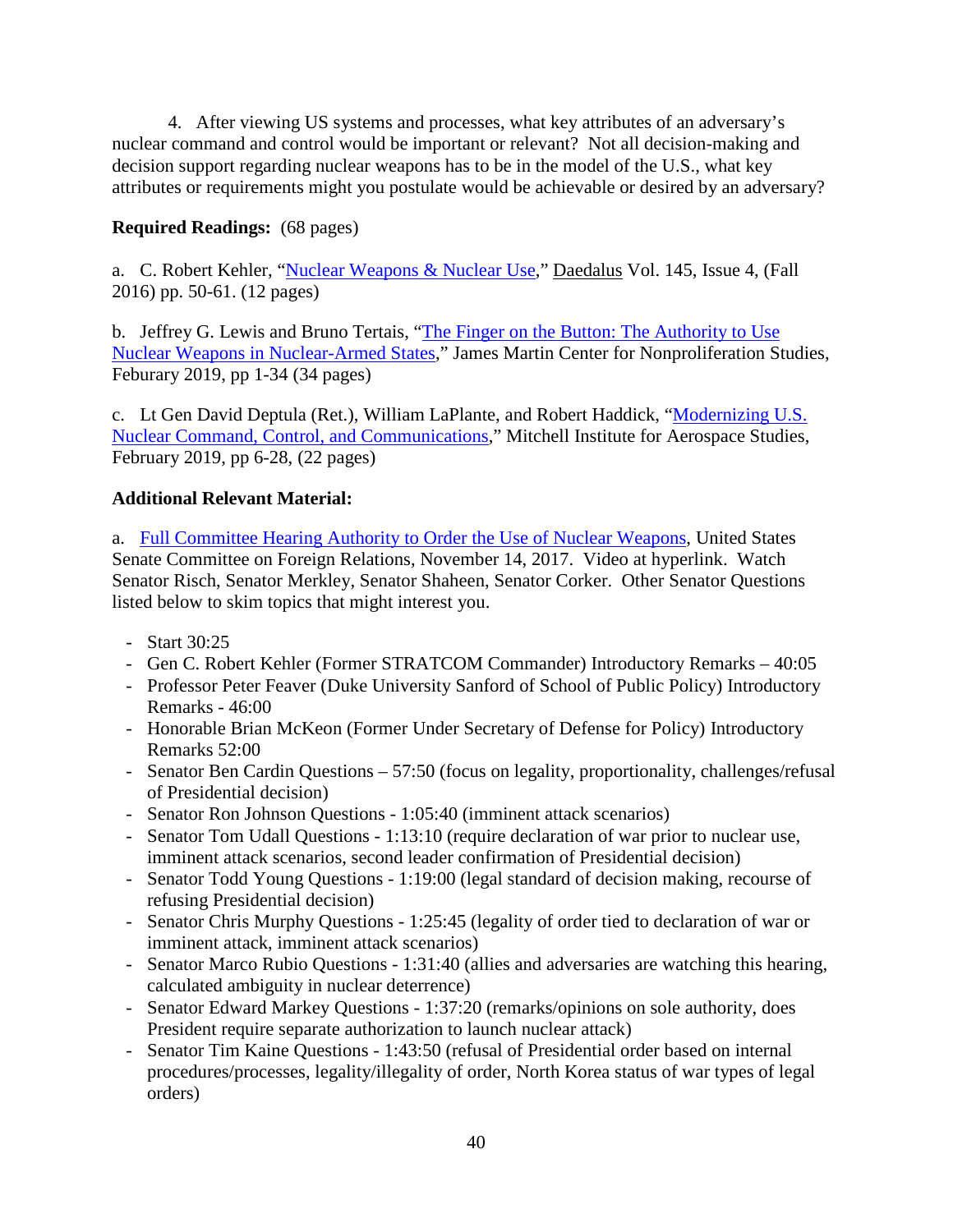- **\*Senator Jim Risch** Questions 1:52:38 (commenting to Kim Jung Un to not doubt US resolve)
- **\*Senator Jeff Merkley** Questions 1:57:00 (how does the President get the military involved, decision support factors to President, survivable forces, false alarm/warnings of attacks, declaratory statement application and discussion – no first use)
- **\*Senator Jeanne Shaheen** Questions 2:03:35 (classification of consequence and escalation of nuclear attack, comments on irrational decision, policy to limit authority but not weaken deterrence)
- **\*Senator Bob Corker** Questions 2:12:30 (recap, modernization, final remarks)
- Senator Edward Markey Questions 2:18:45 (preemptive nuclear war)
- End 2:23:30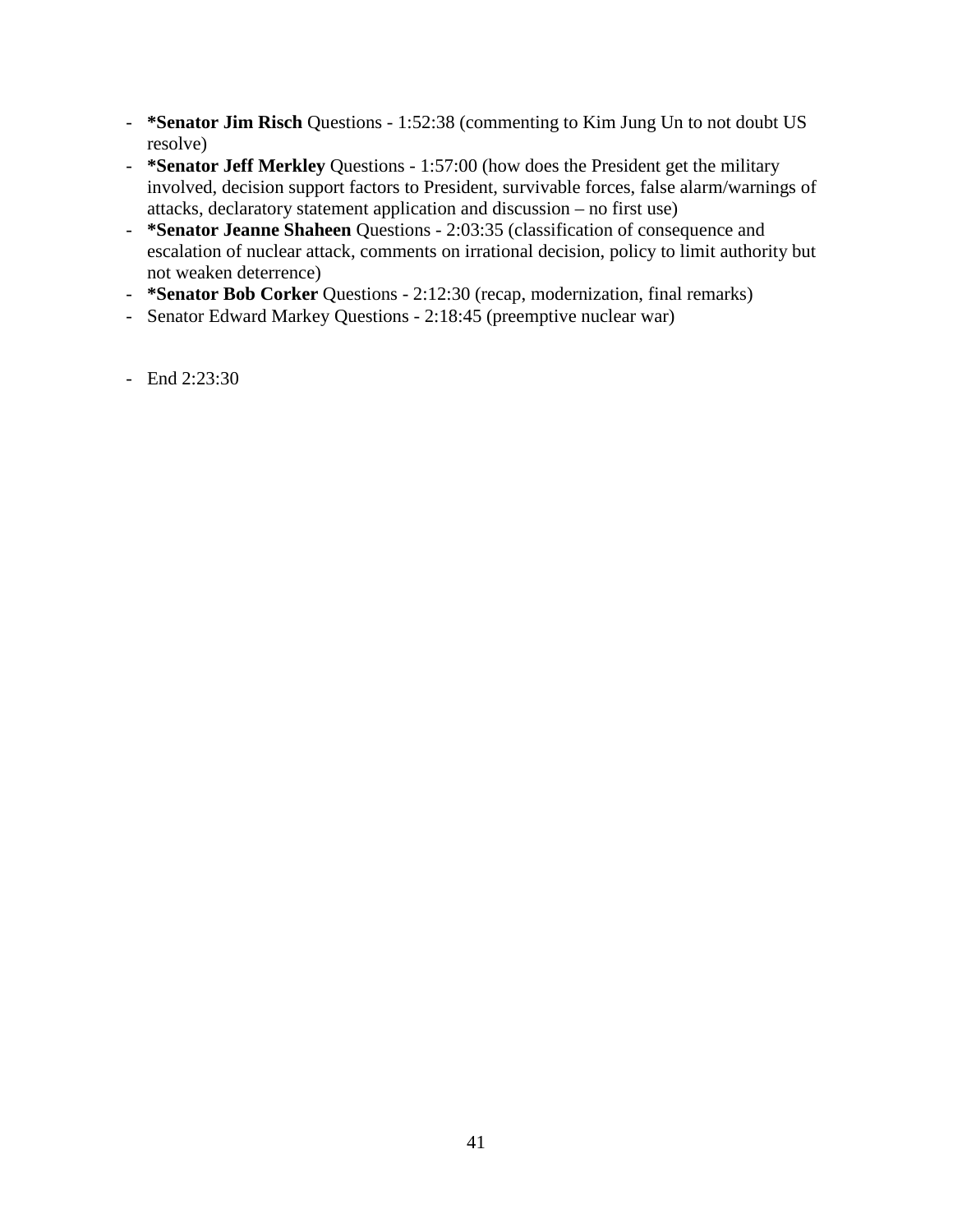## **Implications for U.S. Nuclear Policy and Force Structure**

#### **Overview**

As with all weapons systems, nuclear weapons have a finite timeline. As those weapons exceed design life, replacements will naturally be modernized in some measure to accommodate technological advances since the weapon was fielded and account for any potential future security challenge or new capability that might be required. Barring a worldwide commitment to arms control and/or global zero, adversaries will continue to explore technologies that provide a military advantage. Incorporating new technology with nuclear weapons will force continued analysis and evaluation of effective strategies and decision-making processes to uphold the tenants of deterrence.

Addressing more than just a numbers game of nuclear warheads and delivery vehicles, future practitioners, diplomats, and strategists will have to consider and evaluate how disruptive technologies might potentially alter the nature of nuclear deterrence.

Most U.S. warheads were produced in the 1970s and 1980s, and there remains a strong debate regarding the future safety, security, and reliability of the U.S. nuclear stockpile and its associated delivery systems. While the New START Treaty did not require deep cuts in U.S. force structure, it has capped systems at levels that make arguments for eliminating a leg of the triad seem possible or even fiscally prudent. In addition to the actual warheads and delivery systems, the concomitant command, control, and communications systems as well as early warning and missile defense systems have become synonymous with the nuclear enterprise. Advocates for and against nuclear weapons both recognize the importance of the entire fabric of capabilities and technology required to maintain a credible nuclear deterrent force. All components of the nuclear weapons enterprise require modernization and recapitalization in the coming years as obsolescence and expiration of design life increase.

It is clear adversaries will continue to pursue technological breakthroughs and new designs to close perceived or actual gaps in their deterrent forces. New adversary capabilities may very well create asymmetries that will drive analyses and questions regarding stability among nuclear states. Political leaders and policy makers will be faced with a myriad of choices both in the procurement as well as the posture of nuclear forces. While a world without nuclear weapons may indeed be an aspirational goal, nuclear weapons are likely to remain the most important tool for protecting a nation's vital interests and sovereignty.

#### **Topic Objectives:**

1. Evaluate potential disruptive technologies as applied to the nuclear enterprise and how they might shape new or exotic weapon systems as well as the complementary nuclear policy decisions.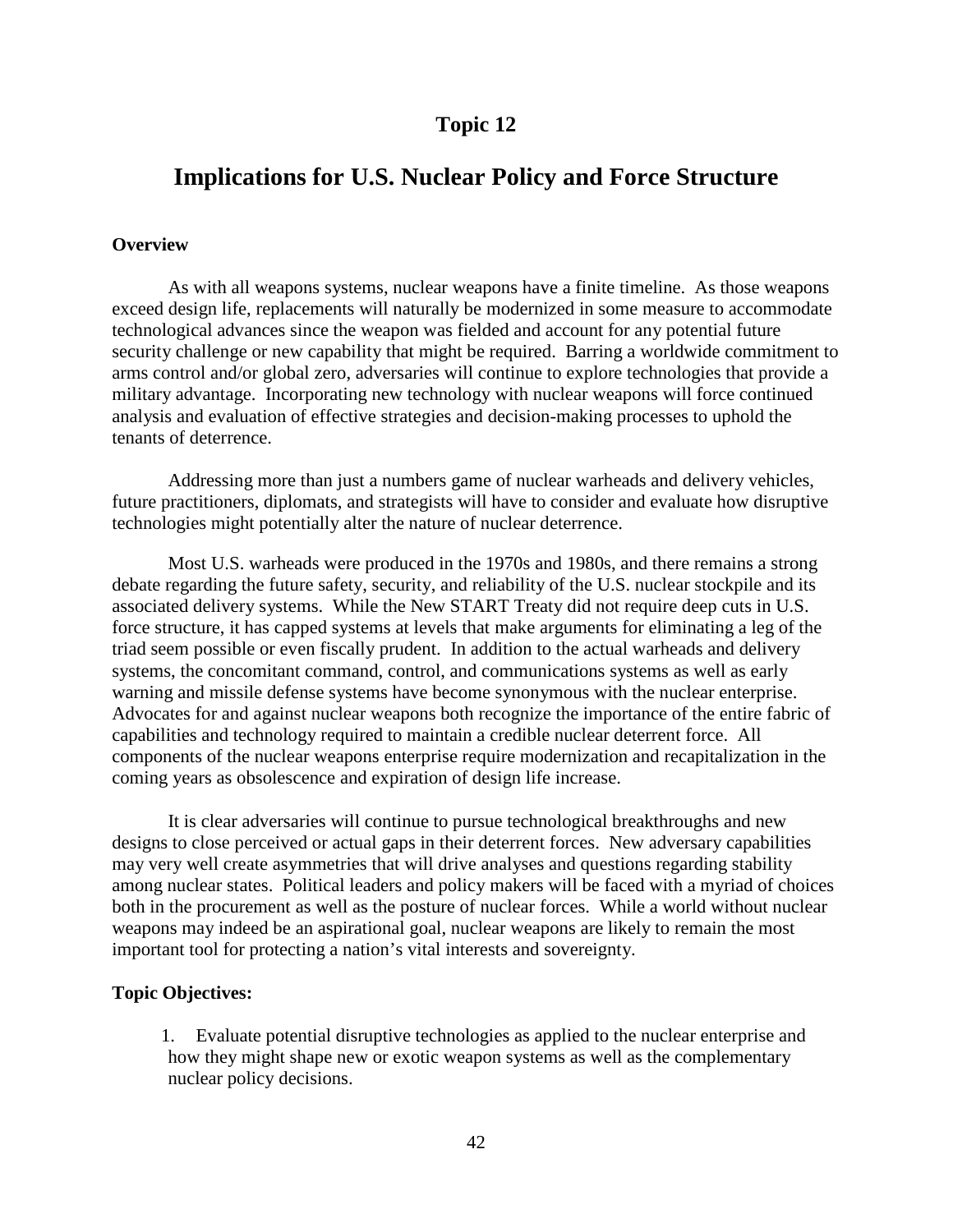2. Analyze and evaluate the U.S. nuclear posture.

#### **Issues for Consideration:**

1. What is your view of the U.S. declaratory policy regarding nuclear weapons? Should nuclear weapons be used in response to a non-nuclear strategic attack against the United States? Why or why not?

2. What is the 2018 NPR's rationale for low-yield warheads on Trident missiles and a new sea-launched cruise missile? Do you agree with that rationale?

3. What are the relative advantages and disadvantages of the different legs of the triad, and how relevant will these be to future needs? Should the United States move to a dyad or a monad, and if so, which leg(s) of the triad should be eliminated?

4. What is the most important need in addressing nuclear adversaries' perception of the U.S. nuclear enterprise? What messaging is necessary to increase stability or security with respect to other nuclear powers?

5. What path should the United States take to control the type and number of nuclear states that must be deterred by the U.S. nuclear arsenal? If the current non-proliferation regime is not achieving results in managing potential nuclear adversaries what new objectives should be pursued?

6. The enormity of the decision to potentially employ a nuclear weapon demands the highest level of analysis. How should decision support procedures and processes link the nation's nuclear strategy, policy, and posture to that decision? What, if any, analytic tools can or should be used to help political leaders evaluate potential changes or uses of the weapons in the nuclear enterprise?

### **Required Readings** (Total Readings: 50 pages)

a. U.S. Department of Defense, [2018 Nuclear Posture Review,](https://media.defense.gov/2018/Feb/02/2001872886/-1/-1/1/2018-NUCLEAR-POSTURE-REVIEW-FINAL-REPORT.PDF) (Washington DC: DOD, 2018), Executive Summary, pp. V-XVII. (12 pages)

b. Brad Roberts, The Case for Nuclear Weapons in the 21st Century, (United States: Stanford University Press, 2016), Chapter 9: Conclusion, and Epilogue, pp.235-273. (38 pages)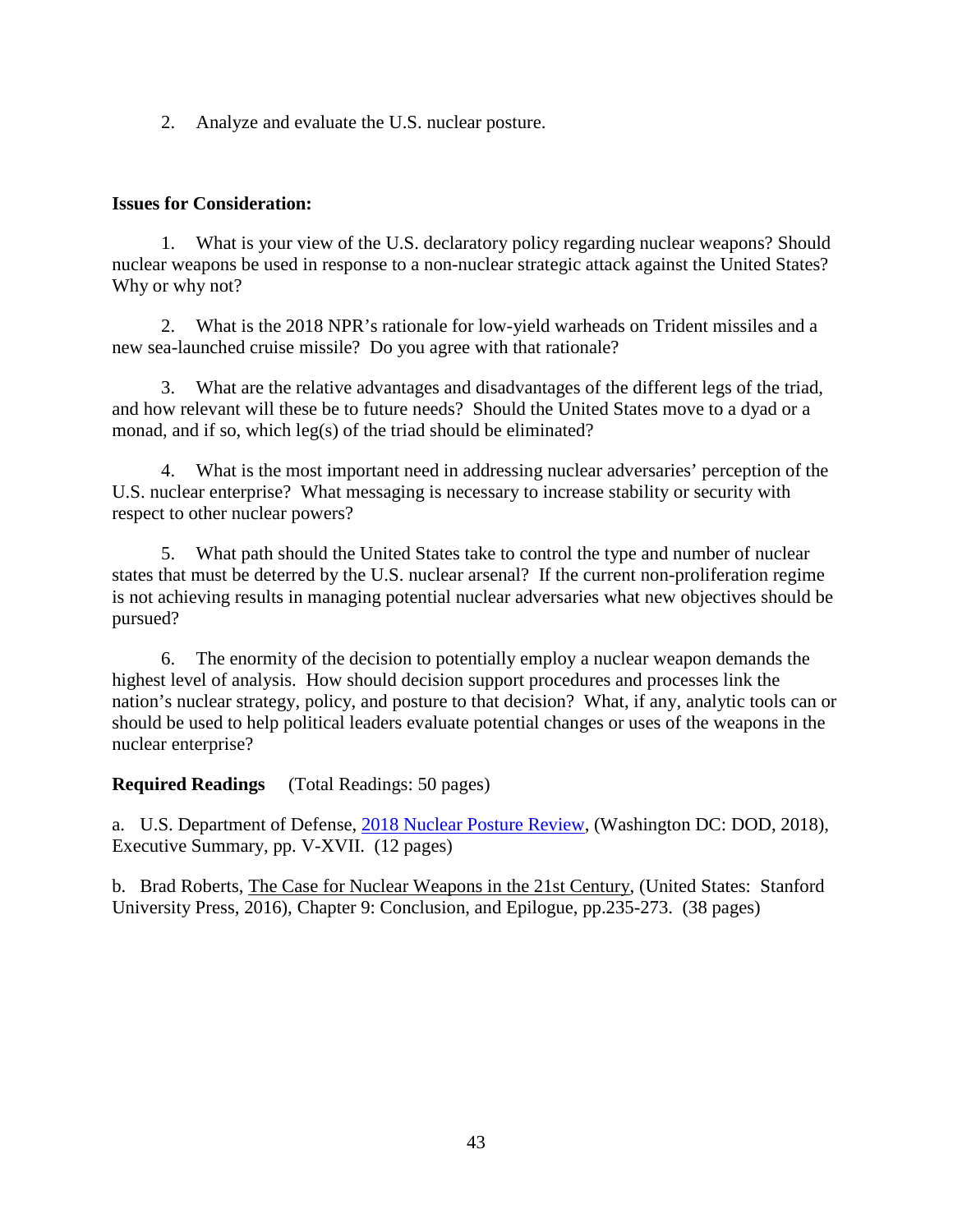## **National War College**

# **PRESENTATION EVALUATION for\_\_\_\_\_\_\_\_\_\_\_\_\_\_\_\_\_\_\_\_\_\_\_\_\_\_\_\_\_\_\_\_\_\_\_\_**

|                                | A<br>$A -$                                                                       | $B+$<br><sub>B</sub>                                                          | $B -$                                                                                  | $\mathbf{C}$<br>F                                                                             |  |
|--------------------------------|----------------------------------------------------------------------------------|-------------------------------------------------------------------------------|----------------------------------------------------------------------------------------|-----------------------------------------------------------------------------------------------|--|
| <b>CONTENT</b>                 | -- Tremendous, thorough<br>research displaying material                          | --Solid research covering<br>mainstream sources aside                         | --Research based largely on<br>material contained in course                            | --Research is haphazard and<br>makes use of minimal sources;                                  |  |
| Depth of<br>Research/          | beyond that readily<br>accessible or commonly                                    | from those presented in class<br>texts                                        | texts<br>--Material contains some gaps                                                 | more opinion than empirical<br>evidence offered                                               |  |
| Accuracy of<br><b>Material</b> | known<br>--Exceptional attention to<br>detail and accuracy revealed              | -- Accurate material presented<br>throughout                                  | in accuracy and detail                                                                 | --Material presented contains<br>substantial gaps in accuracy<br>and detail; very superficial |  |
|                                |                                                                                  |                                                                               |                                                                                        |                                                                                               |  |
|                                |                                                                                  |                                                                               |                                                                                        |                                                                                               |  |
| <b>CONTENT</b><br>Relevance    | --Outstanding effort showing<br>relevance of topic to<br>present/future national | --Sound display of how the<br>topic is relevant to<br>present/future national | --Some degree of relevance<br>for present/future national<br>security issues exhibited | --No effort made to show why<br>the topic is relevant for<br>present/future national security |  |
|                                | security issues                                                                  | security issues                                                               |                                                                                        | issues                                                                                        |  |
| <b>COMMENTS:</b>               |                                                                                  |                                                                               |                                                                                        |                                                                                               |  |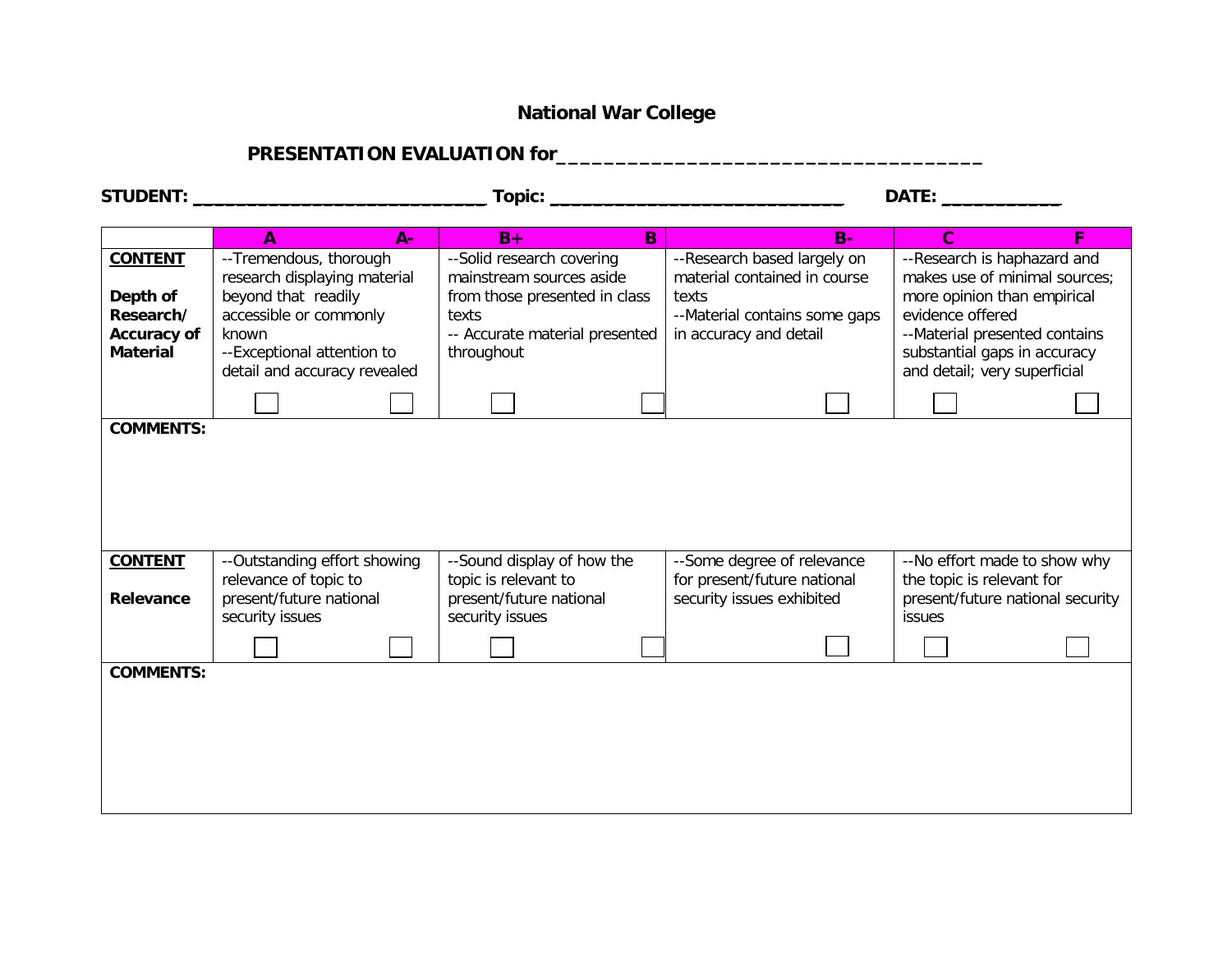| <b>PRESENTA-</b><br><b>TION</b><br>Organization | --Presentation is remarkably<br>clear and inherently logical in<br>structure; seminar audience<br>can follow with ease from<br>introduction to conclusion<br>--Transitions smoothly link<br>ideas within and between<br>main points<br>--No digressions distract<br>viewers | --Presentation has a sound<br>organizational structure<br>throughout<br>-- Adequate transitions guide<br>the audience within and<br>between different parts of<br>the presentation<br>--Digressions and<br>irrelevancies, if present, are<br>rare and do not significantly<br>distract from the flow | --Some degree of organization<br>present<br>--Presentation is sometimes<br>difficult to follow because of<br>confusing arrangement of<br>supporting ideas and/or<br>ineffective transitions<br>--Digressions or irrelevancies<br>sometimes distract audience<br>from the flow of the<br>presentation | --Logical flow of ideas is<br>interrupted, broken, or non-<br>existent<br>--Presenter's thoughts are<br>difficult to follow throughout;<br>transitions are not used,<br>abrupt, confusing, or unclear<br>--Digressions and irrelevancies<br>consistently distract the<br>audience from the flow of the<br>presentation |  |
|-------------------------------------------------|-----------------------------------------------------------------------------------------------------------------------------------------------------------------------------------------------------------------------------------------------------------------------------|------------------------------------------------------------------------------------------------------------------------------------------------------------------------------------------------------------------------------------------------------------------------------------------------------|------------------------------------------------------------------------------------------------------------------------------------------------------------------------------------------------------------------------------------------------------------------------------------------------------|------------------------------------------------------------------------------------------------------------------------------------------------------------------------------------------------------------------------------------------------------------------------------------------------------------------------|--|
| <b>COMMENTS:</b>                                |                                                                                                                                                                                                                                                                             |                                                                                                                                                                                                                                                                                                      |                                                                                                                                                                                                                                                                                                      |                                                                                                                                                                                                                                                                                                                        |  |
|                                                 |                                                                                                                                                                                                                                                                             |                                                                                                                                                                                                                                                                                                      |                                                                                                                                                                                                                                                                                                      |                                                                                                                                                                                                                                                                                                                        |  |
| <b>PRESENTA-</b>                                | -- Perfectly timed                                                                                                                                                                                                                                                          | --Within 1 min over/under                                                                                                                                                                                                                                                                            | -- Within 2 min over/under                                                                                                                                                                                                                                                                           | --Exceeds 3 min over/under                                                                                                                                                                                                                                                                                             |  |
| <b>TION</b>                                     | $(1 + 10$ seconds)                                                                                                                                                                                                                                                          |                                                                                                                                                                                                                                                                                                      |                                                                                                                                                                                                                                                                                                      |                                                                                                                                                                                                                                                                                                                        |  |
| <b>Time Limit</b>                               |                                                                                                                                                                                                                                                                             |                                                                                                                                                                                                                                                                                                      |                                                                                                                                                                                                                                                                                                      |                                                                                                                                                                                                                                                                                                                        |  |
| <b>COMMENTS:</b>                                |                                                                                                                                                                                                                                                                             |                                                                                                                                                                                                                                                                                                      |                                                                                                                                                                                                                                                                                                      |                                                                                                                                                                                                                                                                                                                        |  |
| <b>PRESENTA-</b>                                | --Exceptionally confident and                                                                                                                                                                                                                                               | --Generally confident and                                                                                                                                                                                                                                                                            | --Occasionally comfortable                                                                                                                                                                                                                                                                           | --Not comfortable; no polish,                                                                                                                                                                                                                                                                                          |  |
| <b>TION</b>                                     | comfortable with the subject                                                                                                                                                                                                                                                | comfortable with the subject                                                                                                                                                                                                                                                                         | with presentation, but polish                                                                                                                                                                                                                                                                        | and no practice evident                                                                                                                                                                                                                                                                                                |  |
| Demeanor                                        | matter; very polished and<br>well-rehearsed                                                                                                                                                                                                                                 | matter; practice evident in<br>solid presentation                                                                                                                                                                                                                                                    | lacking; minimal practice<br>evident                                                                                                                                                                                                                                                                 | --Eye contact not maintained<br>with audience; head down into                                                                                                                                                                                                                                                          |  |
|                                                 | --Consistently strong eye                                                                                                                                                                                                                                                   | --Eye contact usually                                                                                                                                                                                                                                                                                | --Limited eye contact with                                                                                                                                                                                                                                                                           | notes or focused toward slides;                                                                                                                                                                                                                                                                                        |  |
|                                                 | contact with audience; class                                                                                                                                                                                                                                                | maintained with audience;                                                                                                                                                                                                                                                                            | audience; overly focused on                                                                                                                                                                                                                                                                          | class rarely focused on speaker                                                                                                                                                                                                                                                                                        |  |
|                                                 | fully attentive at all times                                                                                                                                                                                                                                                | class aenerally attentive                                                                                                                                                                                                                                                                            | notes; class attention often<br>wanders                                                                                                                                                                                                                                                              |                                                                                                                                                                                                                                                                                                                        |  |
| <b>COMMENTS:</b>                                |                                                                                                                                                                                                                                                                             |                                                                                                                                                                                                                                                                                                      |                                                                                                                                                                                                                                                                                                      |                                                                                                                                                                                                                                                                                                                        |  |
|                                                 |                                                                                                                                                                                                                                                                             |                                                                                                                                                                                                                                                                                                      |                                                                                                                                                                                                                                                                                                      |                                                                                                                                                                                                                                                                                                                        |  |
|                                                 |                                                                                                                                                                                                                                                                             |                                                                                                                                                                                                                                                                                                      |                                                                                                                                                                                                                                                                                                      |                                                                                                                                                                                                                                                                                                                        |  |
|                                                 |                                                                                                                                                                                                                                                                             |                                                                                                                                                                                                                                                                                                      |                                                                                                                                                                                                                                                                                                      |                                                                                                                                                                                                                                                                                                                        |  |
|                                                 |                                                                                                                                                                                                                                                                             |                                                                                                                                                                                                                                                                                                      |                                                                                                                                                                                                                                                                                                      |                                                                                                                                                                                                                                                                                                                        |  |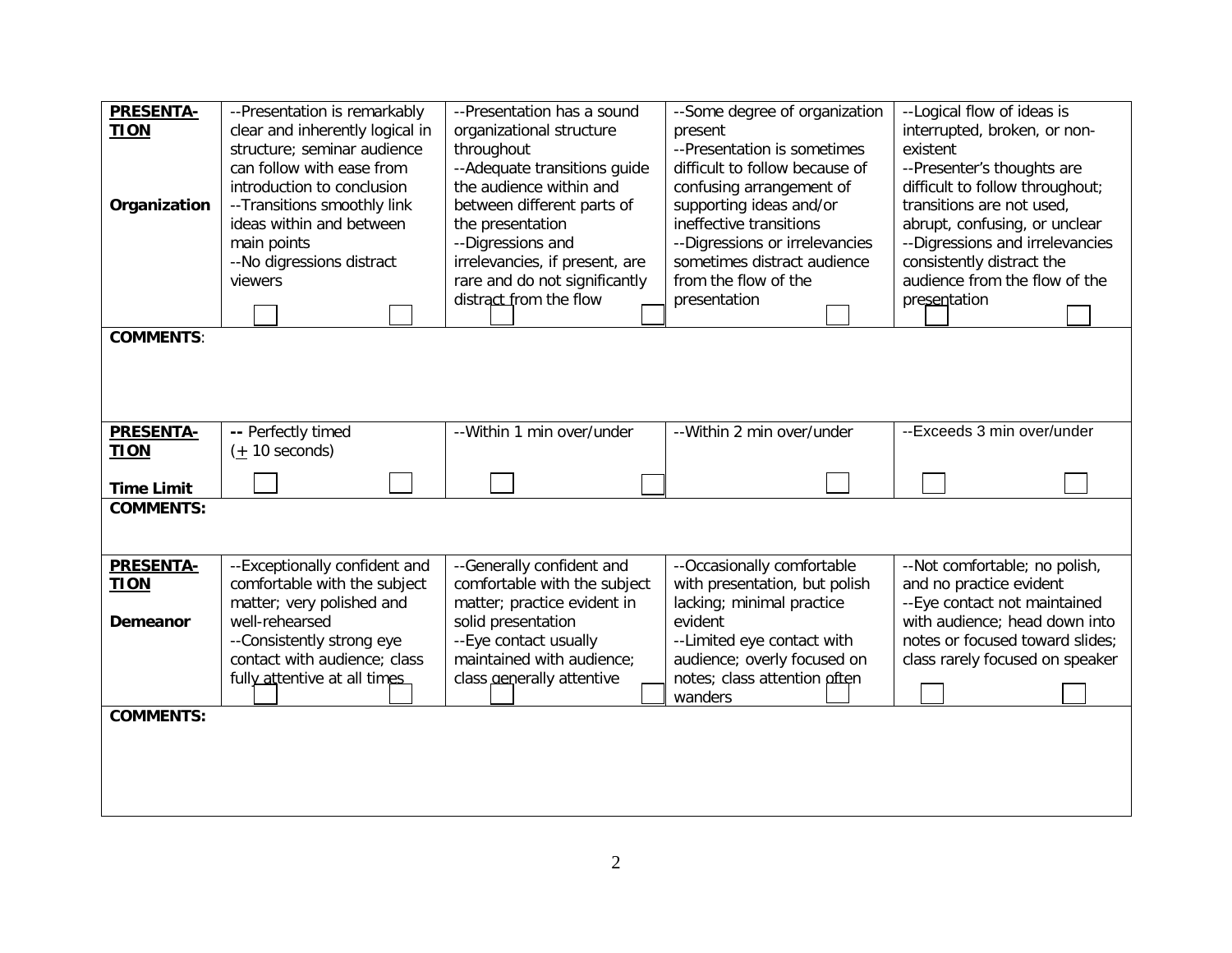| <b>Visual</b><br>Aids (if<br>applicable) | --Exceedingly high quality and<br>excellent attention to detail<br>--Work well-the first time<br>--Not so elaborate as to | --Solid quality visuals that<br>convey desired impact<br>-- Only minor glitches that do<br>not significantly detract | --Some visuals work well;<br>others do not<br>-- Quality is inconsistent | -- Visuals detract from the pitch<br>more than assist it<br>--Extremely poor quality; no<br>evidence of QCing products |  |
|------------------------------------------|---------------------------------------------------------------------------------------------------------------------------|----------------------------------------------------------------------------------------------------------------------|--------------------------------------------------------------------------|------------------------------------------------------------------------------------------------------------------------|--|
|                                          | distract from topic                                                                                                       |                                                                                                                      |                                                                          |                                                                                                                        |  |
| <b>COMMENTS:</b>                         |                                                                                                                           |                                                                                                                      |                                                                          |                                                                                                                        |  |
|                                          |                                                                                                                           |                                                                                                                      |                                                                          |                                                                                                                        |  |
|                                          |                                                                                                                           |                                                                                                                      |                                                                          |                                                                                                                        |  |
| <b>OVERALL EVALUATION</b>                |                                                                                                                           |                                                                                                                      |                                                                          |                                                                                                                        |  |
| <b>CONTENT</b>                           | A-<br>A                                                                                                                   | B<br>$B+$<br><b>B-</b>                                                                                               | $\mathbf{c}$<br>F.                                                       |                                                                                                                        |  |
| <b>PRESENTATION</b>                      | A-<br>A                                                                                                                   | $B +$<br>$\mathbf B$<br><b>B-</b>                                                                                    | $\mathbf{C}$<br>F                                                        |                                                                                                                        |  |
| <b>COMMENTS:</b>                         |                                                                                                                           |                                                                                                                      |                                                                          |                                                                                                                        |  |
|                                          |                                                                                                                           |                                                                                                                      |                                                                          |                                                                                                                        |  |
|                                          |                                                                                                                           |                                                                                                                      |                                                                          |                                                                                                                        |  |
|                                          |                                                                                                                           |                                                                                                                      |                                                                          |                                                                                                                        |  |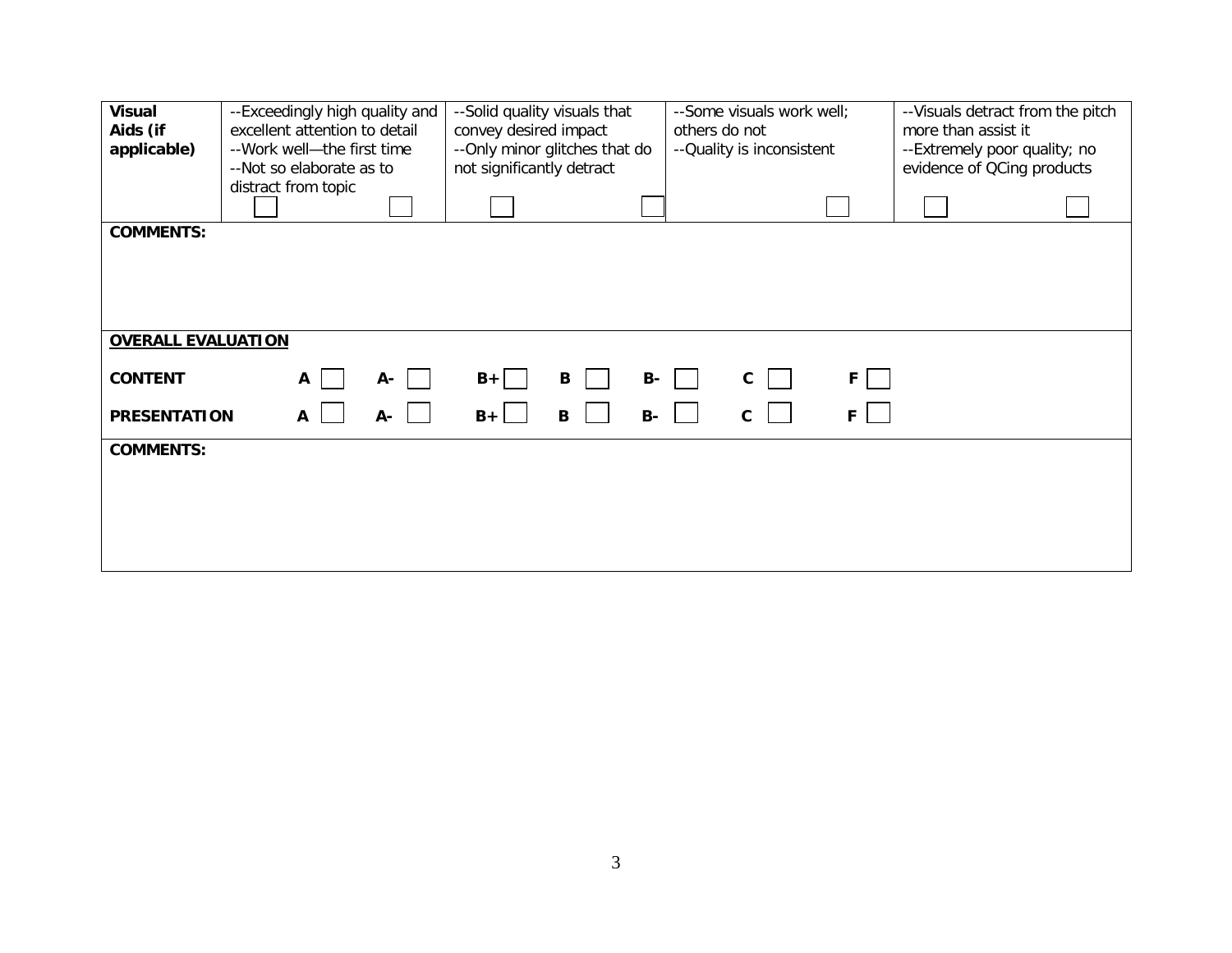## **2 Sep 2013**

### **National War College WRITING ASSIGNMENT EVALUATION RUBRIC:** First LastName – Paper Topic

|                                                                   | <b>Exceptional</b>                                                                                                                                                                                                                                                                                                                               | <b>Superior</b>                                                                                                                                                                                                                                                            | <b>High Quality</b>                                                                                                                                                                                                                               | Acceptable                                                                                                                                                                                                                                                               | <b>Below Expected</b><br>Quality                                                                                                                                                                                                                                                            | <b>Unsatisfactory</b>                                                                                                                                                                                                                                                                                      |
|-------------------------------------------------------------------|--------------------------------------------------------------------------------------------------------------------------------------------------------------------------------------------------------------------------------------------------------------------------------------------------------------------------------------------------|----------------------------------------------------------------------------------------------------------------------------------------------------------------------------------------------------------------------------------------------------------------------------|---------------------------------------------------------------------------------------------------------------------------------------------------------------------------------------------------------------------------------------------------|--------------------------------------------------------------------------------------------------------------------------------------------------------------------------------------------------------------------------------------------------------------------------|---------------------------------------------------------------------------------------------------------------------------------------------------------------------------------------------------------------------------------------------------------------------------------------------|------------------------------------------------------------------------------------------------------------------------------------------------------------------------------------------------------------------------------------------------------------------------------------------------------------|
| <b>Mastery of</b><br>Course<br><b>Content</b><br><b>COMMENTS:</b> | --Displays a precise<br>and clear knowledge of<br>course themes and<br>content and ability to<br>interpret/critique<br>course content.<br>--Demonstrates an<br>outstanding ability to<br>apply course concepts<br>and analytical tools to<br>new situations.<br>--Demonstrates<br>detailed and explicit<br>understanding of<br>course materials. | --Displays a strong<br>knowledge of course<br>themes and objectives.<br>--Displays an ability to<br>consistently apply course<br>tools and concepts to new<br>situations.<br>--Shows a strong<br>understanding of course<br>materials.                                     | --Demonstrates<br>knowledge of most<br>elements of course<br>themes and content.<br>--Displays an ability to<br>consistently apply course<br>tools and concepts to<br>assigned cases.<br>--Shows a sound<br>understanding of course<br>materials. | --Demonstrates<br>knowledge of some<br>elements of course<br>themes and content.<br>--Shows a general<br>ability to apply<br>concepts and tools of<br>analysis developed in<br>the course to assigned<br>cases.<br>--Shows some<br>understanding of<br>course materials. | --Makes only limited<br>reference to major<br>course themes/content<br>or sometime includes<br>incorrect references.<br>--Shows limited ability<br>to apply tools of<br>analysis developed in<br>the course to assigned<br>cases<br>-Shows limited<br>understanding of<br>course materials. | --Makes no explicit<br>reference to major<br>course themes/content,<br>or the references are<br>incorrect.<br>--Does not use tools of<br>analysis developed in<br>course or uses them in<br>invalid ways.<br>--Does not reference<br>course materials or<br>makes clear their<br>understanding is invalid. |
|                                                                   |                                                                                                                                                                                                                                                                                                                                                  |                                                                                                                                                                                                                                                                            |                                                                                                                                                                                                                                                   |                                                                                                                                                                                                                                                                          |                                                                                                                                                                                                                                                                                             |                                                                                                                                                                                                                                                                                                            |
| Thesis/<br><b>Focus</b>                                           | -- Thesis is not only<br>exceptionally clear,<br>concise and<br>supportable, but also<br>establishes an original<br>point of view that is<br>directly related to the<br>assignment.<br>--The central idea<br>uniformly drives the<br>entire paper and<br>provides the highest<br>degree of clarity and<br>coherence for it.                      | --Thesis is clear, concise,<br>and supportable.<br>--Thesis establishes a<br>clear, insightful point of<br>view that is directly linked<br>to the assignment.<br>--The central idea and<br>clarity of purpose are<br>consistently clear<br>throughout the entire<br>paper. | -- Thesis is clear, concise,<br>and supportable.<br>-- Thesis establishes a<br>point of view that is linked<br>to the assignment.<br>--The central idea and<br>clarity of purpose are<br>maintained throughout<br>the paper.                      | -- Thesis is clear and<br>generally supportable.<br>-- Thesis is linked to<br>the assignment.<br>--Paper occasionally<br>strays from the central<br>idea or purpose as<br>stated in the thesis.                                                                          | -- Thesis is present, but<br>may be unclear, too<br>broad or difficult to<br>argue or only indirectly<br>linked to the<br>assignment.<br>Paper routinely strays<br>from the central idea or<br>purpose as stated in<br>the thesis.                                                          | --Thesis is non-<br>existent, incompletely<br>expressed, or irrelevant<br>to the paper.<br>--No central idea or<br>purpose guides the<br>paper.                                                                                                                                                            |
| <b>COMMENTS:</b>                                                  |                                                                                                                                                                                                                                                                                                                                                  |                                                                                                                                                                                                                                                                            |                                                                                                                                                                                                                                                   |                                                                                                                                                                                                                                                                          |                                                                                                                                                                                                                                                                                             |                                                                                                                                                                                                                                                                                                            |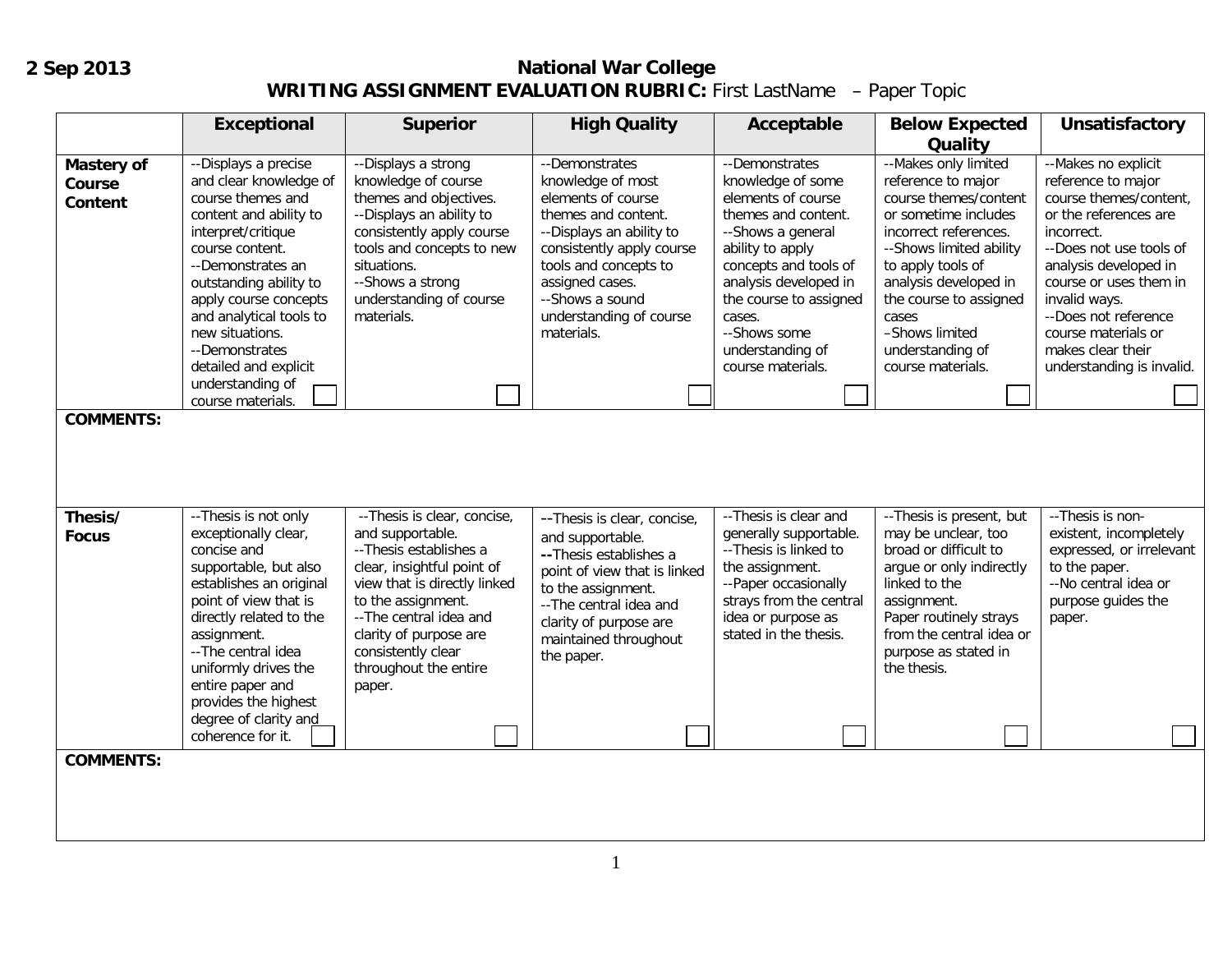| Support of<br>Thesis/<br><b>Evidence</b> | --Masterful support for<br>thesis provided<br>throughout; evidence<br>and arguments are<br>clear, insightful and<br>compelling.<br>--Support reflects<br>exceptional analysis<br>and interpretation of<br>evidence, and, if<br>appropriate/required,<br>exhaustive research.<br>--Potential                                                                  | --Thesis is strongly<br>supported by arguments<br>and evidence that are<br>consistently accurate,<br>thorough and relevant.<br>--Support reflects<br>sophisticated analysis of<br>evidence, and, if<br>appropriate/required,<br>comprehensive research.<br>--Potential<br>counterarguments are<br>acknowledged.  | --Thesis is well-supported<br>by arguments and<br>evidence which are<br>accurate, thorough, and<br>relevant.<br>--Support consistently<br>reflects sound analysis of<br>evidence, and, if required,<br>solid research.<br>--Potential<br>counterarguments are<br>partially acknowledged.<br>--Conclusion logically | -- Thesis is sufficiently<br>supported by<br>arguments and<br>evidence which are<br>usually accurate and<br>relevant.<br>--Support generally<br>reflects sound analysis<br>of evidence, and, if<br>appropriate/required,<br>adequate research.<br>--Conclusion<br>adequately reinforces | -- Thesis is generally<br>supported by evidence<br>though not sufficient<br>for all points.<br>--Paper reflects some<br>careful thought and<br>analysis, but it's<br>inconsistent, and the<br>quality and quantity of<br>research-if<br>appropriate/required-<br>is sometimes<br>superficial                                                                                                                                                            | -- Thesis is never<br>adequately supported;<br>evidence is weak,<br>inaccurate and/or<br>irrelevant.<br>--Minimal analysis<br>reflected in the paper,<br>and research, if<br>appropriate/required, is<br>inadequate<br>--No real conclusion or,<br>if present, it fails to<br>relate to the thesis.                                                              |
|------------------------------------------|--------------------------------------------------------------------------------------------------------------------------------------------------------------------------------------------------------------------------------------------------------------------------------------------------------------------------------------------------------------|------------------------------------------------------------------------------------------------------------------------------------------------------------------------------------------------------------------------------------------------------------------------------------------------------------------|--------------------------------------------------------------------------------------------------------------------------------------------------------------------------------------------------------------------------------------------------------------------------------------------------------------------|-----------------------------------------------------------------------------------------------------------------------------------------------------------------------------------------------------------------------------------------------------------------------------------------|---------------------------------------------------------------------------------------------------------------------------------------------------------------------------------------------------------------------------------------------------------------------------------------------------------------------------------------------------------------------------------------------------------------------------------------------------------|------------------------------------------------------------------------------------------------------------------------------------------------------------------------------------------------------------------------------------------------------------------------------------------------------------------------------------------------------------------|
|                                          | counterarguments are<br>comprehensively                                                                                                                                                                                                                                                                                                                      | --Conclusion logically and<br>effectively reinforces the                                                                                                                                                                                                                                                         | reinforces the thesis.                                                                                                                                                                                                                                                                                             | the thesis.                                                                                                                                                                                                                                                                             | --Conclusion is<br>present, but does not                                                                                                                                                                                                                                                                                                                                                                                                                |                                                                                                                                                                                                                                                                                                                                                                  |
|                                          | addressed.                                                                                                                                                                                                                                                                                                                                                   | thesis.                                                                                                                                                                                                                                                                                                          |                                                                                                                                                                                                                                                                                                                    |                                                                                                                                                                                                                                                                                         | tie to thesis well.                                                                                                                                                                                                                                                                                                                                                                                                                                     |                                                                                                                                                                                                                                                                                                                                                                  |
|                                          | --Conclusion powerfully<br>reinforces the thesis.                                                                                                                                                                                                                                                                                                            |                                                                                                                                                                                                                                                                                                                  |                                                                                                                                                                                                                                                                                                                    |                                                                                                                                                                                                                                                                                         |                                                                                                                                                                                                                                                                                                                                                                                                                                                         |                                                                                                                                                                                                                                                                                                                                                                  |
| <b>COMMENTS:</b>                         |                                                                                                                                                                                                                                                                                                                                                              |                                                                                                                                                                                                                                                                                                                  |                                                                                                                                                                                                                                                                                                                    |                                                                                                                                                                                                                                                                                         |                                                                                                                                                                                                                                                                                                                                                                                                                                                         |                                                                                                                                                                                                                                                                                                                                                                  |
|                                          |                                                                                                                                                                                                                                                                                                                                                              |                                                                                                                                                                                                                                                                                                                  |                                                                                                                                                                                                                                                                                                                    |                                                                                                                                                                                                                                                                                         |                                                                                                                                                                                                                                                                                                                                                                                                                                                         |                                                                                                                                                                                                                                                                                                                                                                  |
| Organization<br><b>COMMENTS:</b>         | --Paper is inherently<br>logical in structure;<br>reader can easily<br>follow the argument<br>from introduction to<br>conclusion.<br>--Skillful transitions<br>effortlessly link ideas<br>within and between<br>paragraphs.<br>--All paragraphs tightly<br>constructed around<br>topic sentences.<br>--Paper is free of<br>digressions and<br>irrelevancies. | --Paper is well-organized.<br>--Sound use of transitions<br>to guide the reader within<br>and between paragraphs.<br>--Consistently strong<br>paragraph construction<br>referencing topic<br>sentences.<br>--Digressions or<br>irrelevancies, if present, are<br>rare and do not distract<br>from argument flow. | --Paper is satisfactorily<br>organized.<br>--Adequate transitions<br>quide the reader within<br>and between paragraphs.<br>--Paragraph structure is<br>solid throughout.<br>--Digressions or<br>irrelevancies are minimal<br>and generally do not<br>distract from the<br>argument flow.                           | --Paper is generally<br>organized.<br>--Adequate transitions<br>usually guide the<br>reader within and<br>between paragraphs.<br>--For the most part,<br>paragraph structure is<br>solid.<br>--Digressions and<br>irrelevancies<br>occasionally distract<br>from the argument<br>flow.  | --Some degree of<br>organization present.<br>--Paper is sometimes<br>difficult to follow<br>because of confusing<br>arrangement of<br>supporting ideas<br>and/or ineffective<br>transitions.<br>--Paragraph structure<br>occasionally weak--<br>multiple ideas covered<br>in lengthy passages or<br>frequent one or two-<br>sentence paragraphs<br>--Digressions or<br>irrelevancies frequently<br>distract reader from<br>the flow of the<br>argument. | --Logical flow of ideas is<br>interrupted, broken, or<br>non-existent.<br>-- Writer's thoughts are<br>difficult to follow<br>throughout; transitions<br>are not used, abrupt,<br>confusing, or unclear.<br>--Paragraph structure is<br>haphazard.<br>--Digressions and<br>irrelevancies<br>consistently distract the<br>reader from the flow of<br>the argument. |
|                                          |                                                                                                                                                                                                                                                                                                                                                              |                                                                                                                                                                                                                                                                                                                  |                                                                                                                                                                                                                                                                                                                    |                                                                                                                                                                                                                                                                                         |                                                                                                                                                                                                                                                                                                                                                                                                                                                         |                                                                                                                                                                                                                                                                                                                                                                  |